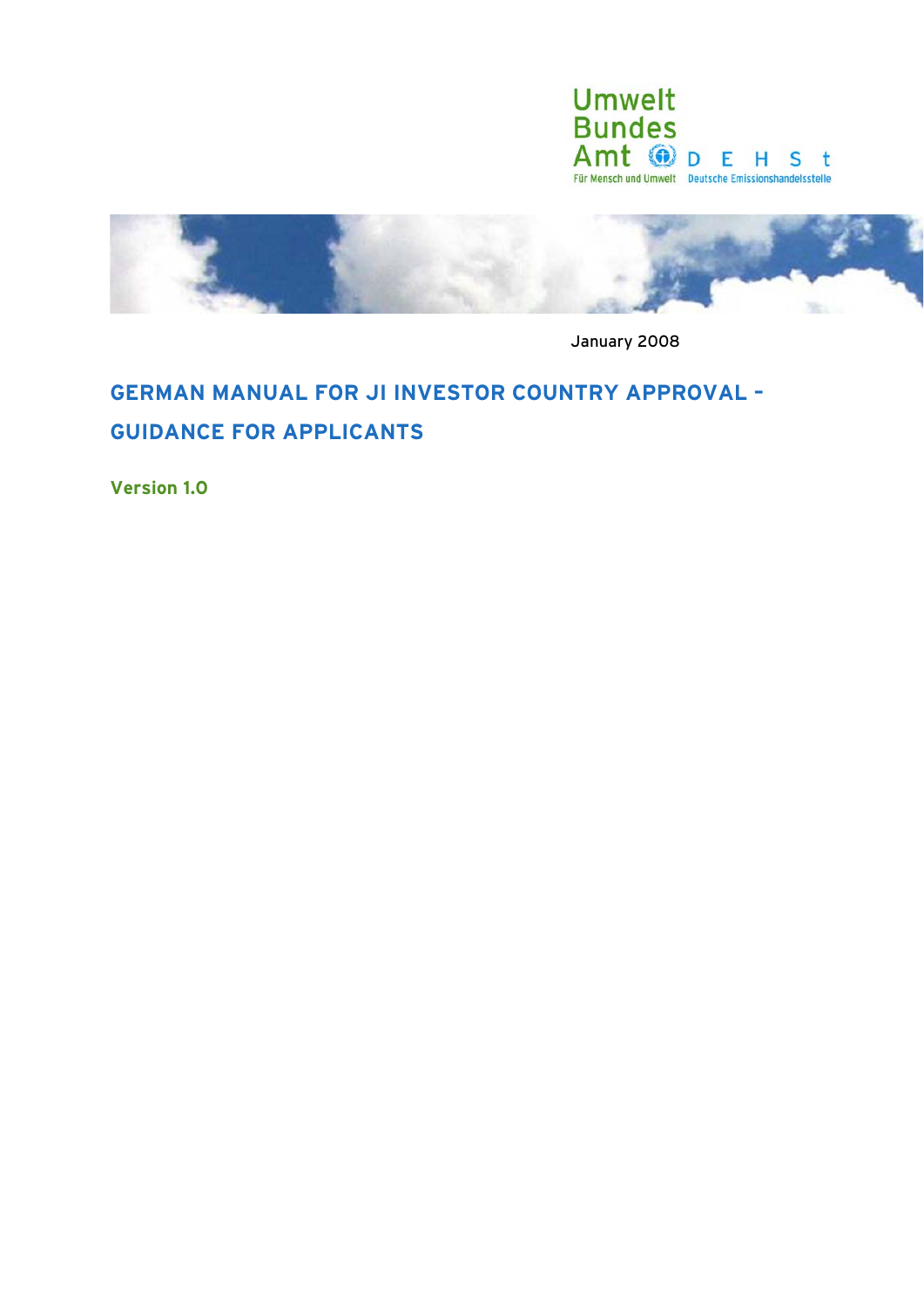Published by

the German Emissions Trading Authority (DEHSt) at the Federal Environment Agency and updated continuously

Berlin, 31st January 2008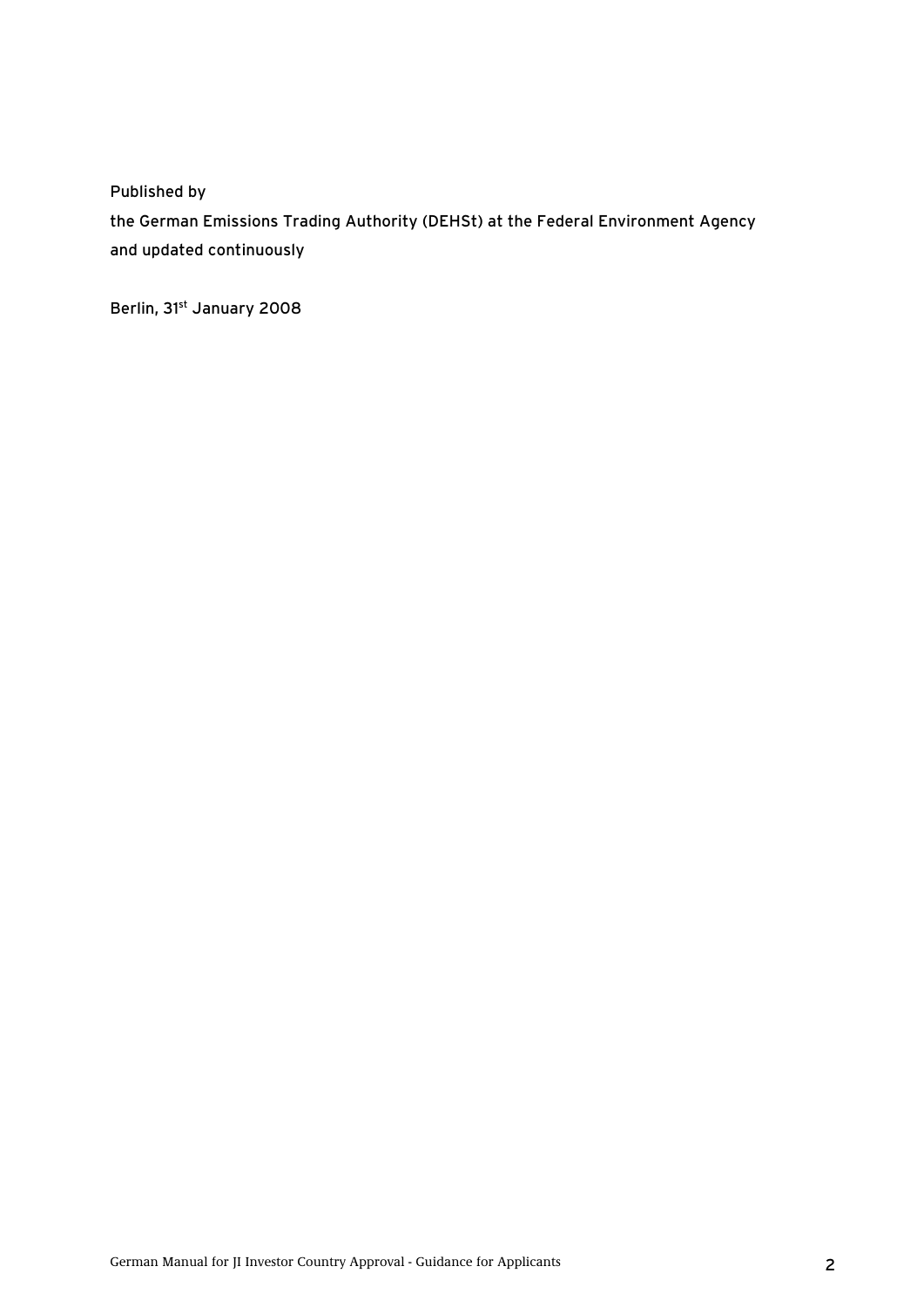Published by:

Federal Environment Agency German Emissions Trading Authority P.O Box 330022 14191 Berlin Germany [emissionshandel@uba.de](mailto:emissionshandel@uba.de) <http://www.umweltbundesamt.de/emissionshandel/>

Editors:

Martina Jung, Julia Fleck, Christian Ellermann, Markus Hagemann, Janusz Mizerny Ecofys Germany GmbH Niederlassung Köln Eupener Straße 59 D-50933 Köln [info@ecofys.de](mailto:info@ecofys.de) [www.ecofys.de](http://www.ecofys.de/)

Technical and scientific supervisors:

Malin Ahlberg, Timo Hohmuth, Karsten Karschunke, Wolfgang Seidel, Angelika Smuda Section E 1.5 JI/CDM of the German Emissions Trading Authority (German DNA and DFP)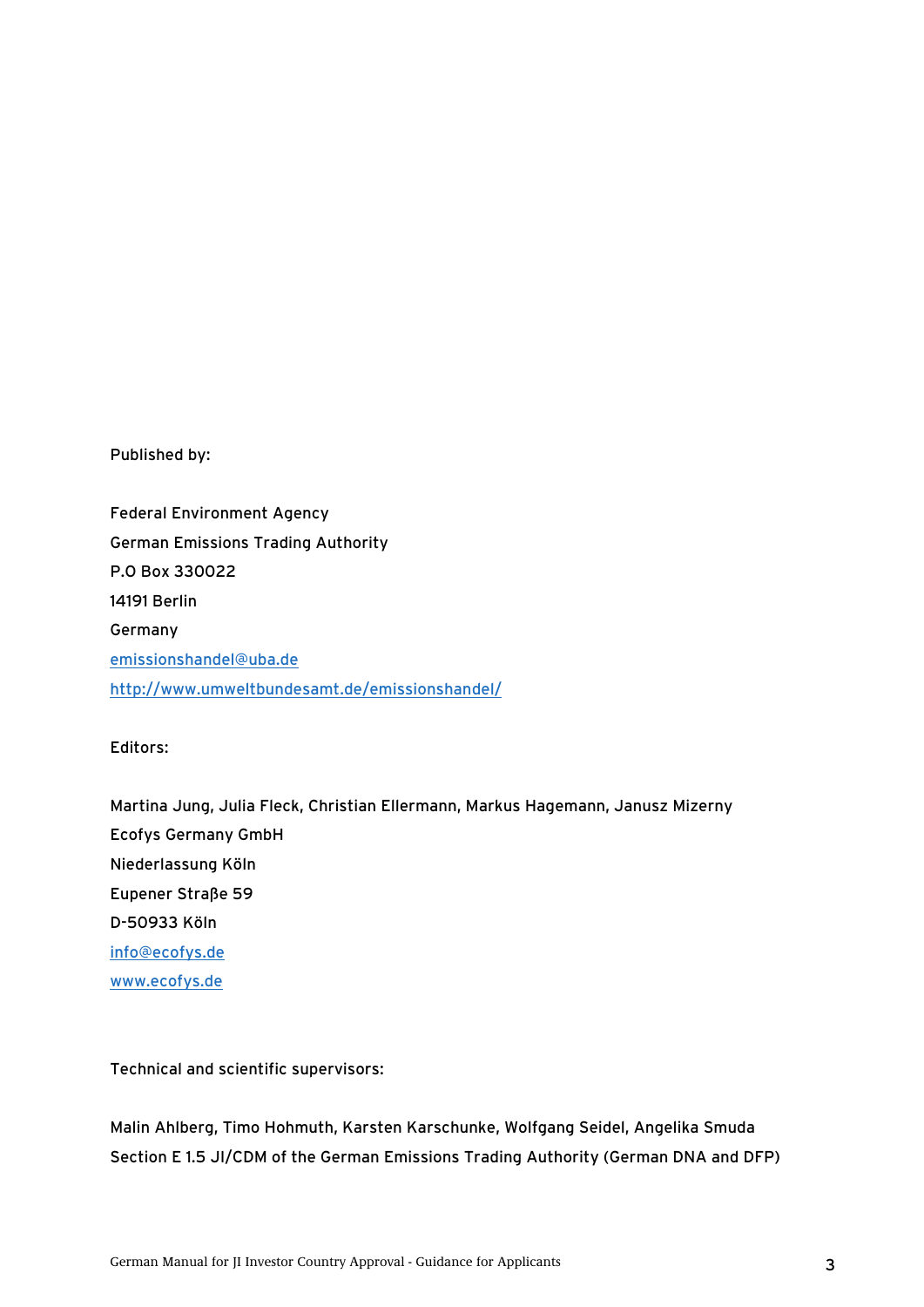# **ABBREVIATIONS**

| A/R             |                | Afforestation/Reforestation projects                                                                       |
|-----------------|----------------|------------------------------------------------------------------------------------------------------------|
| AIE             | $\sim 100$     | <b>Accredited Independent Entity</b>                                                                       |
| AE              | $\sim 100$     | <b>Applicant Entity</b>                                                                                    |
| AAU             |                | Assigned amount unit                                                                                       |
| BMU             | $\sim 100$     | German Federal Ministry for the Environment, Nature Conservation and<br><b>Nuclear Safety</b>              |
| <b>CDM</b>      |                | <b>Clean Development Mechanism</b>                                                                         |
| <b>CER</b>      |                | Certified emission reductions                                                                              |
| CH <sub>4</sub> | $\sim 100$     | Methane                                                                                                    |
| CO <sub>2</sub> | $\sim 100$     | Carbon dioxide                                                                                             |
| COP             |                | <b>Conference of the Parties</b>                                                                           |
| <b>CMP</b>      | $\sim 100$     | Conference of the Parties serving as the Meeting of the Parties                                            |
| <b>DEHSt</b>    | $\sim$         | Deutsche Emissionshandelsstelle (DFP/DNA in Germany)                                                       |
| <b>DNA</b>      |                | <b>Designated National Authority</b>                                                                       |
| <b>DFP</b>      | ۰.             | <b>Designated National Focal Point</b>                                                                     |
| <b>DOE</b>      | ۰.             | <b>Designated Operation Entity</b>                                                                         |
| EU ETS          | ٠.             | <b>European Emissions Trading System</b>                                                                   |
| EB              | $\sim$         | <b>Executive Board of the Clean Development Mechanism</b>                                                  |
| ERU             | $\blacksquare$ | <b>Emission reduction unit</b>                                                                             |
| <b>EUA</b>      |                | Emission allowance in the EU ETS                                                                           |
| GHG             | $\sim 100$     | <b>Greenhouse Gas</b>                                                                                      |
| JI              | $\sim 100$     | Joint implementation                                                                                       |
| JI-AP           | ۰.             | Joint Implementation Accreditation panel (part of JISC)                                                    |
| <b>JISC</b>     | ۰.             | Joint Implementation Supervisory Committee                                                                 |
| <b>JISC-RTs</b> | $\sim 100$     | <b>JISC-Review Teams</b>                                                                                   |
| LULUCF          | mark of        | Land use, land-use change, and forestry                                                                    |
| LoA             | $\sim 100$     | Letter of Approval                                                                                         |
| LoE             |                | Letter of Endorsement                                                                                      |
| MoU             |                | Memorandum of Understanding                                                                                |
| <b>PDD</b>      |                | project design documents                                                                                   |
| <b>PIN</b>      |                | Project Idea Note                                                                                          |
| ProMechG        | ٠              | German Act Implementing the Project-Based Mechanisms of the Kyoto<br>Protocol (Projekt-Mechanismen Gesetz) |
| RMU             |                | Removal unit                                                                                               |
| <b>UBA</b>      |                | <b>German Federal Environment Agency</b>                                                                   |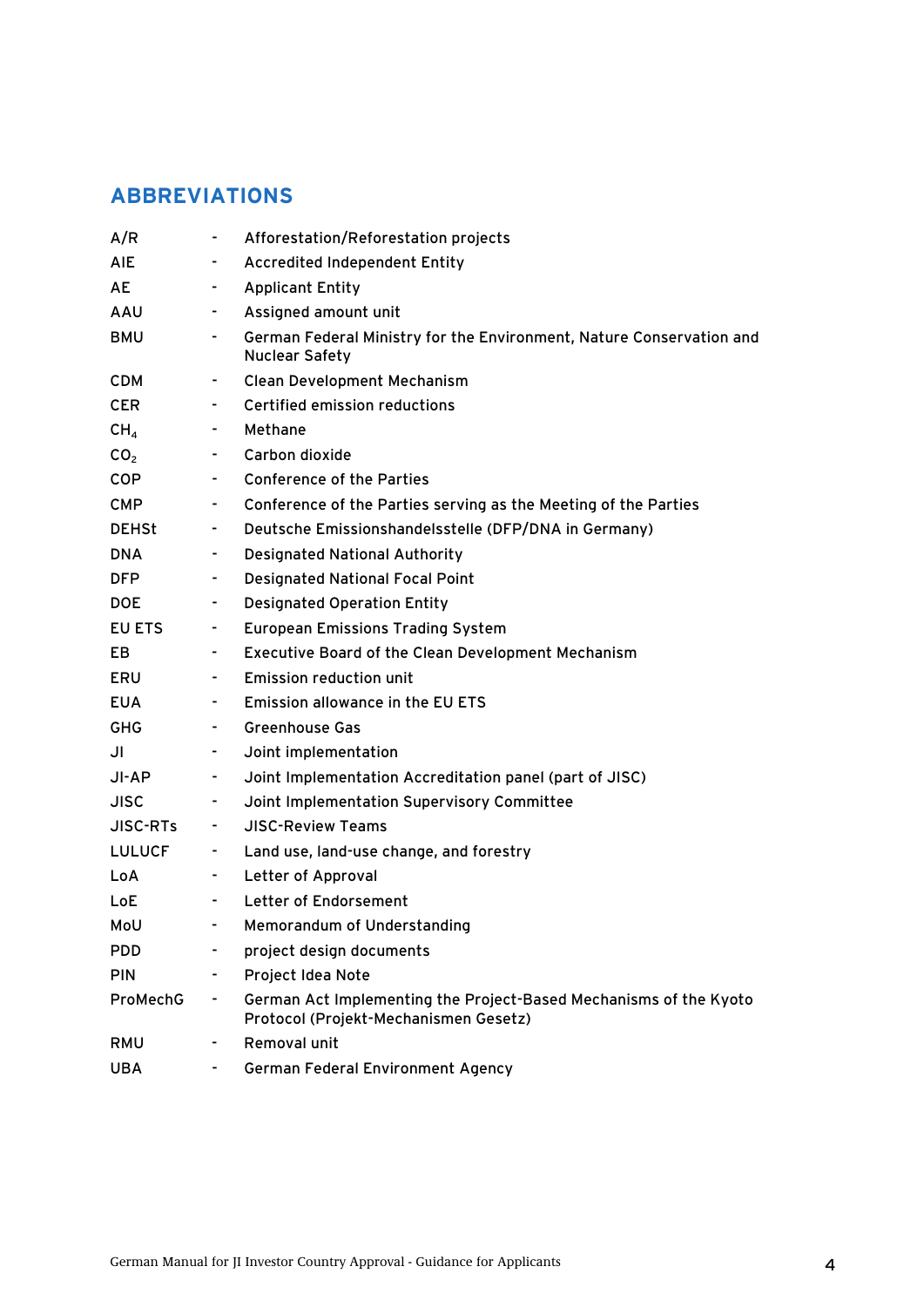# **TABLE OF CONTENT**

| 1.           |        |        |                                                                                  |  |
|--------------|--------|--------|----------------------------------------------------------------------------------|--|
|              | 1.1.   |        |                                                                                  |  |
|              |        |        |                                                                                  |  |
| 2.           |        |        |                                                                                  |  |
|              |        |        |                                                                                  |  |
|              |        |        |                                                                                  |  |
|              |        |        |                                                                                  |  |
|              |        |        |                                                                                  |  |
|              |        | 2.4.1. |                                                                                  |  |
|              |        |        |                                                                                  |  |
|              |        |        | 2.5. The Act Implementing the Project-Based Mechanisms of the Kyoto Protocol  19 |  |
|              |        |        |                                                                                  |  |
|              |        |        |                                                                                  |  |
|              |        |        |                                                                                  |  |
|              | 3.2.1. |        |                                                                                  |  |
|              |        | 3.2.2. |                                                                                  |  |
|              |        |        |                                                                                  |  |
|              |        |        |                                                                                  |  |
|              |        |        |                                                                                  |  |
|              |        |        |                                                                                  |  |
|              | 3.6.1. |        |                                                                                  |  |
|              |        | 3.6.2. |                                                                                  |  |
|              |        | 3.6.3. |                                                                                  |  |
|              |        | 3.6.4. |                                                                                  |  |
|              |        | 3.6.5. |                                                                                  |  |
| $\mathbf{4}$ |        |        |                                                                                  |  |
| 5.           |        |        |                                                                                  |  |
|              |        |        |                                                                                  |  |
|              |        |        |                                                                                  |  |
|              | 5.2.1. |        |                                                                                  |  |
|              |        | 5.2.2. |                                                                                  |  |
|              |        | 5.2.3. |                                                                                  |  |
|              |        | 5.2.4. |                                                                                  |  |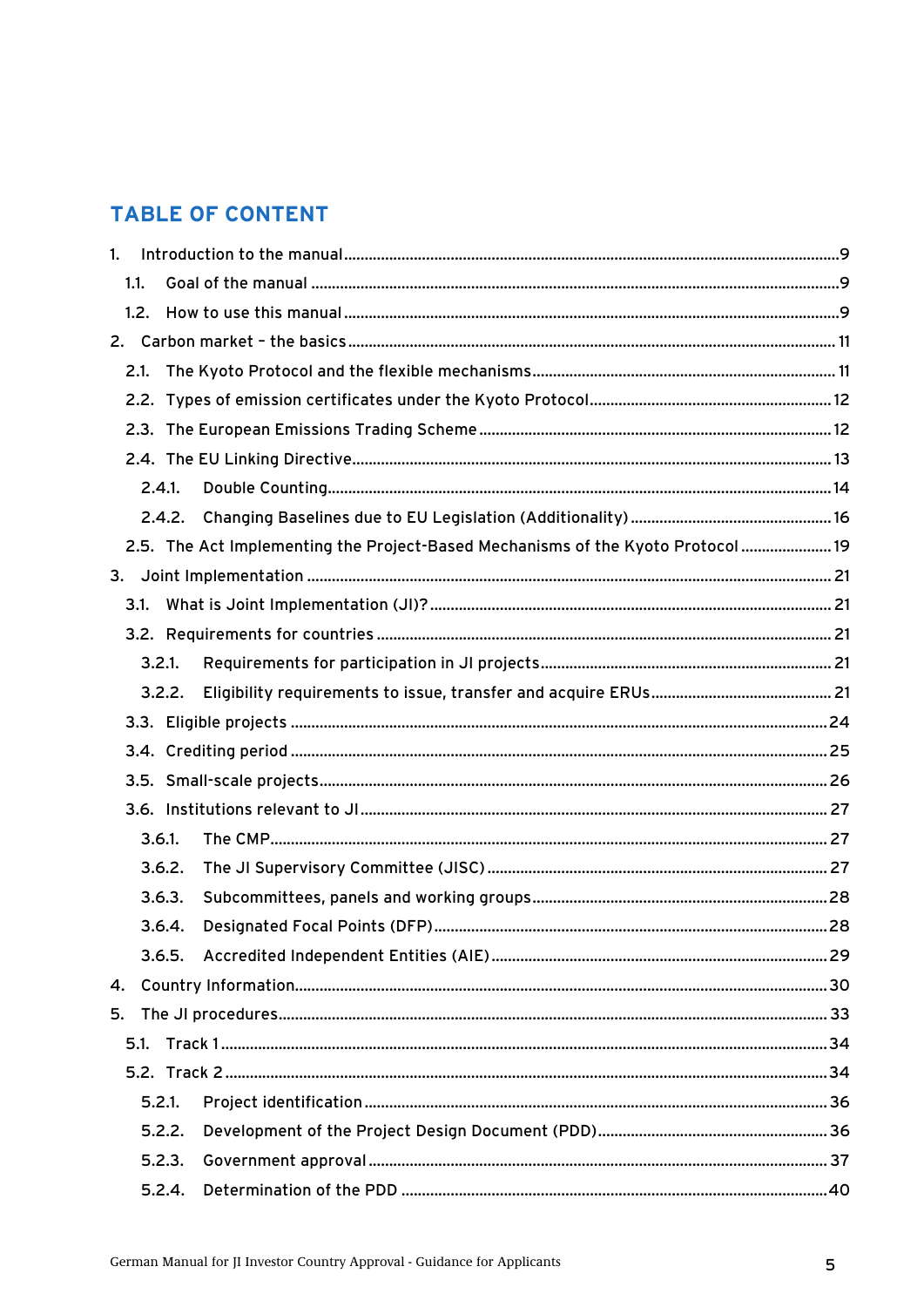| 5.2.6. |  |
|--------|--|
|        |  |
|        |  |
|        |  |
|        |  |
|        |  |
|        |  |
|        |  |
|        |  |
|        |  |
|        |  |
|        |  |
|        |  |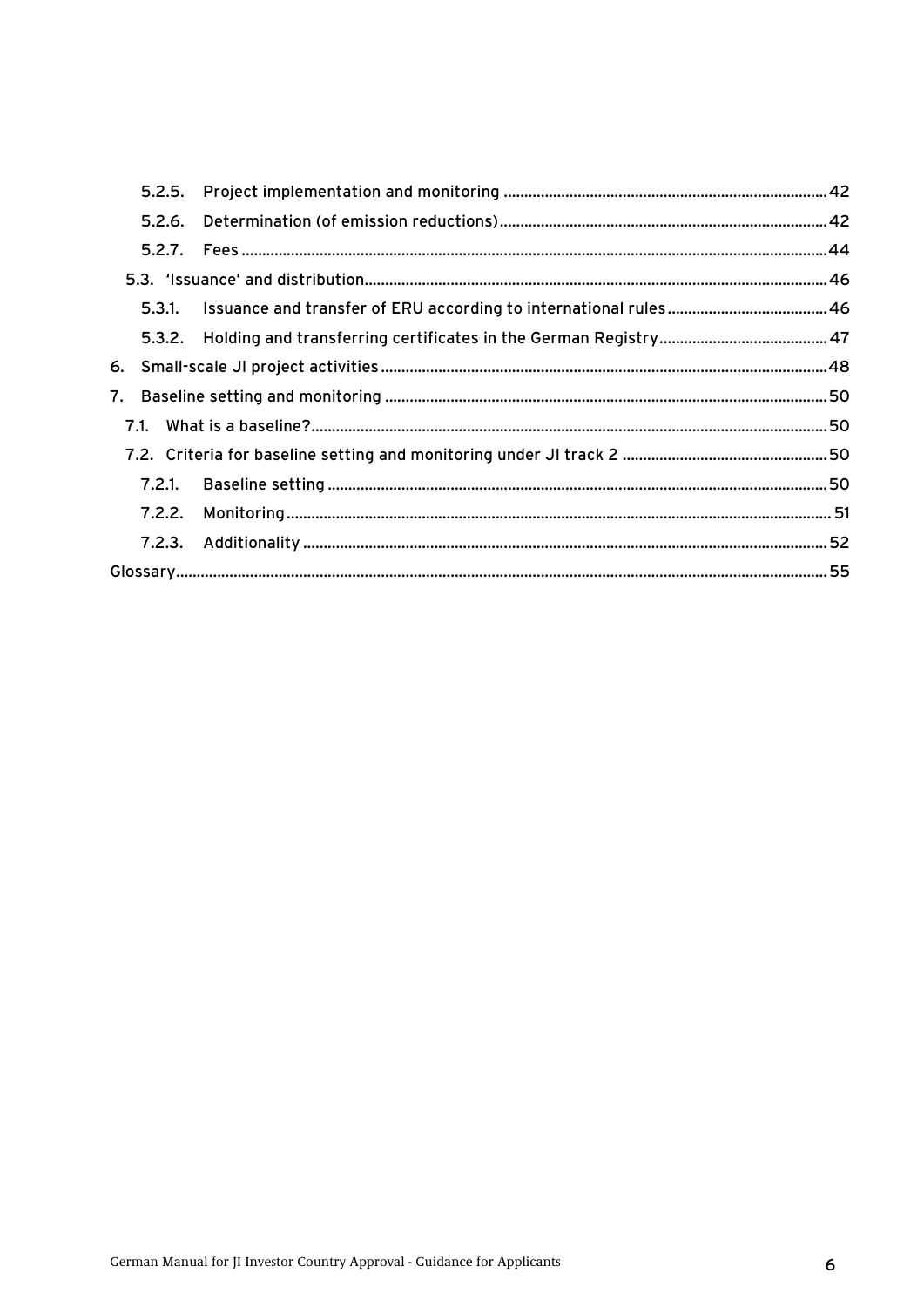# **FIGURES**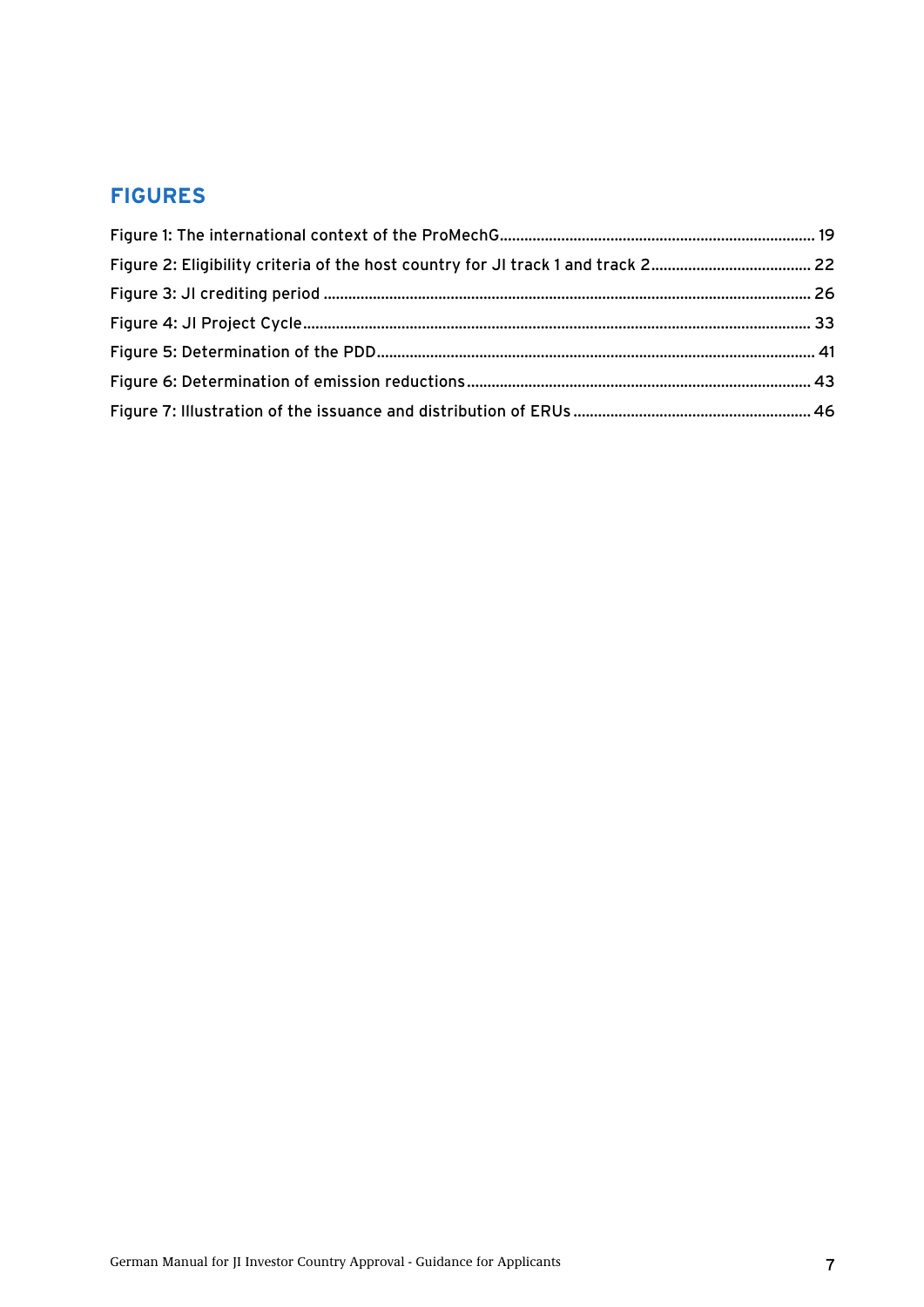# **TABLES**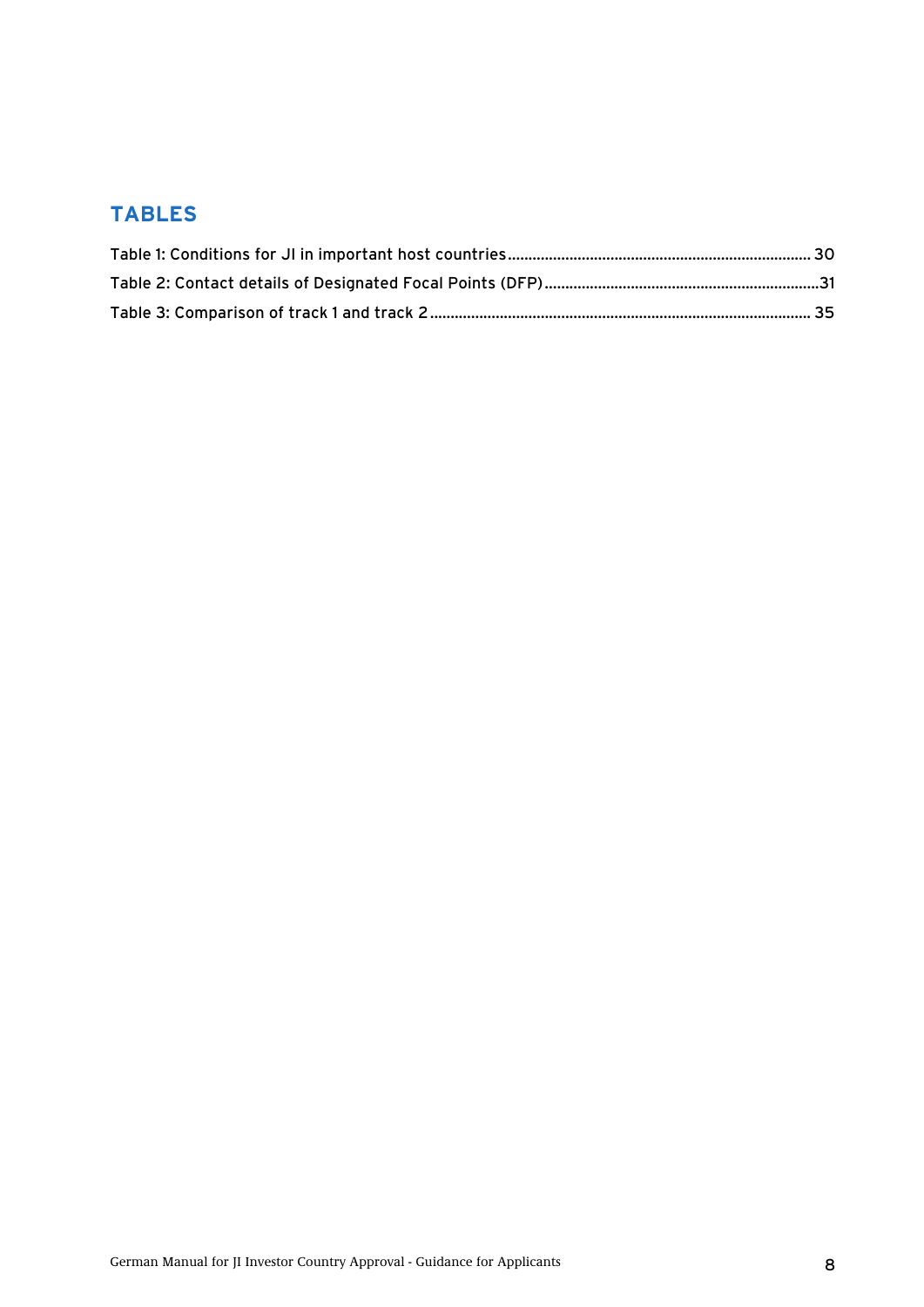# <span id="page-8-0"></span>**1. INTRODUCTION TO THE MANUAL**

## **1.1. Goal of the manual**

This manual has been developed by the German Designated Focal Point (DFP) in order to offer guidance to project proponents of Joint Implementation (JI) projects under the Kyoto Protocol. The manual contains some background information on the carbon market and Joint Implementation, but focuses on concrete steps related to the JI project cycle under JI track 2 and its related procedures. It is intended to offer guidance to project proponents wishing to submit to the German Designated Focal Point (DFP) a request for approval for JI projects taking place outside of Germany. A separate manual will be provided for domestic JI projects and related procedures. Besides this manual, project proponents can also consult the [FAQ](http://www.umweltbundesamt.de/emissionshandel)  [section of the DEHSt website](http://www.umweltbundesamt.de/emissionshandel).<sup>[1](#page-8-0)</sup>

For those searching for more general information on international climate policy and the project-based mechanisms of the Kyoto Protocol, the Federal Ministry for Environment, Nature Conservation and Nuclear Safety (BMU) has elaborated the brochure ["Die projektbasierten](http://www.bmu.de/klimaschutz/downloads/doc/38548.php)  Mechanismen CDM & JI - Einführung und praktische Beispiele<sup>1[2](#page-8-0)</sup> (in German only).

More background information on CDM and JI, especially on current activities of the BMU fostering the engagement of the private sector in the field of the project-based mechanisms can be found at the following website: [http://www.jiko-bmu.de.](http://www.jiko-bmu.de/)

## **1.2. How to use this manual**

The manual is designed in a way which allows its use as

- a navigable document for online use (with external and internal links)
- a printable manual

In order to keep the manual as up-to-date as possible, we have only incorporated the most important information in the text, while working with hyperlinks to direct the user to the relevant websites (mostly the UNFCCC secretariat's website) for the information which is expected to change more or less frequently. By clicking on the hyperlinks (blue text elements),

<sup>1</sup>

www.umweltbundesamt.de/emissionshandel<br><http://www.bmu.de/klimaschutz/downloads/doc/38548.php>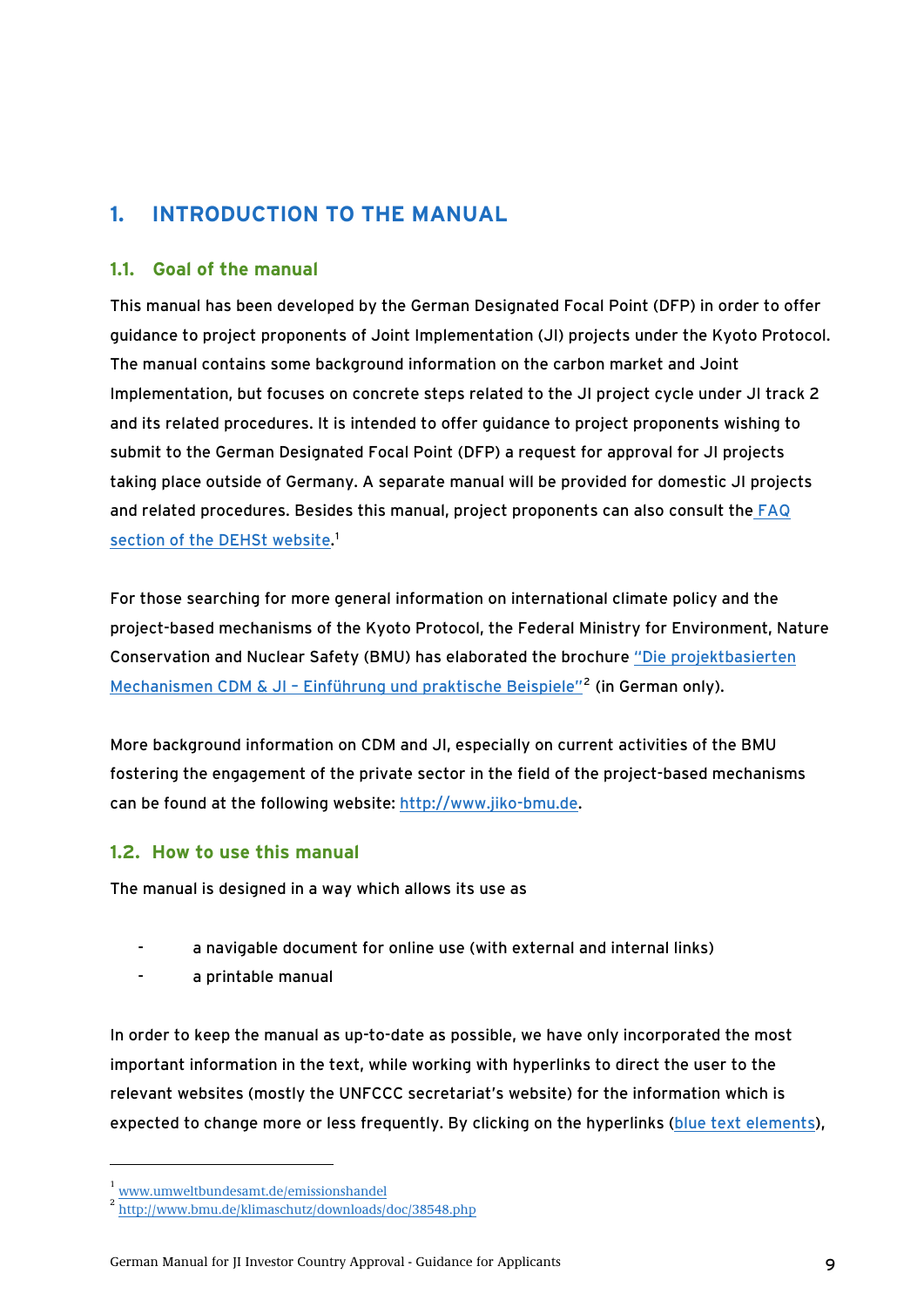the user is directed to the respective website (or section of the manual). Additionally, the exact URL of the hyperlink is repeated in a footnote. When using links inside this manual you can go back to the previous section in the document by clicking the right button of your mouse and then selecting 'previous view'.

Furthermore, the manual includes a glossary of the most important terms related to the project-based mechanisms of the Kyoto Protocol.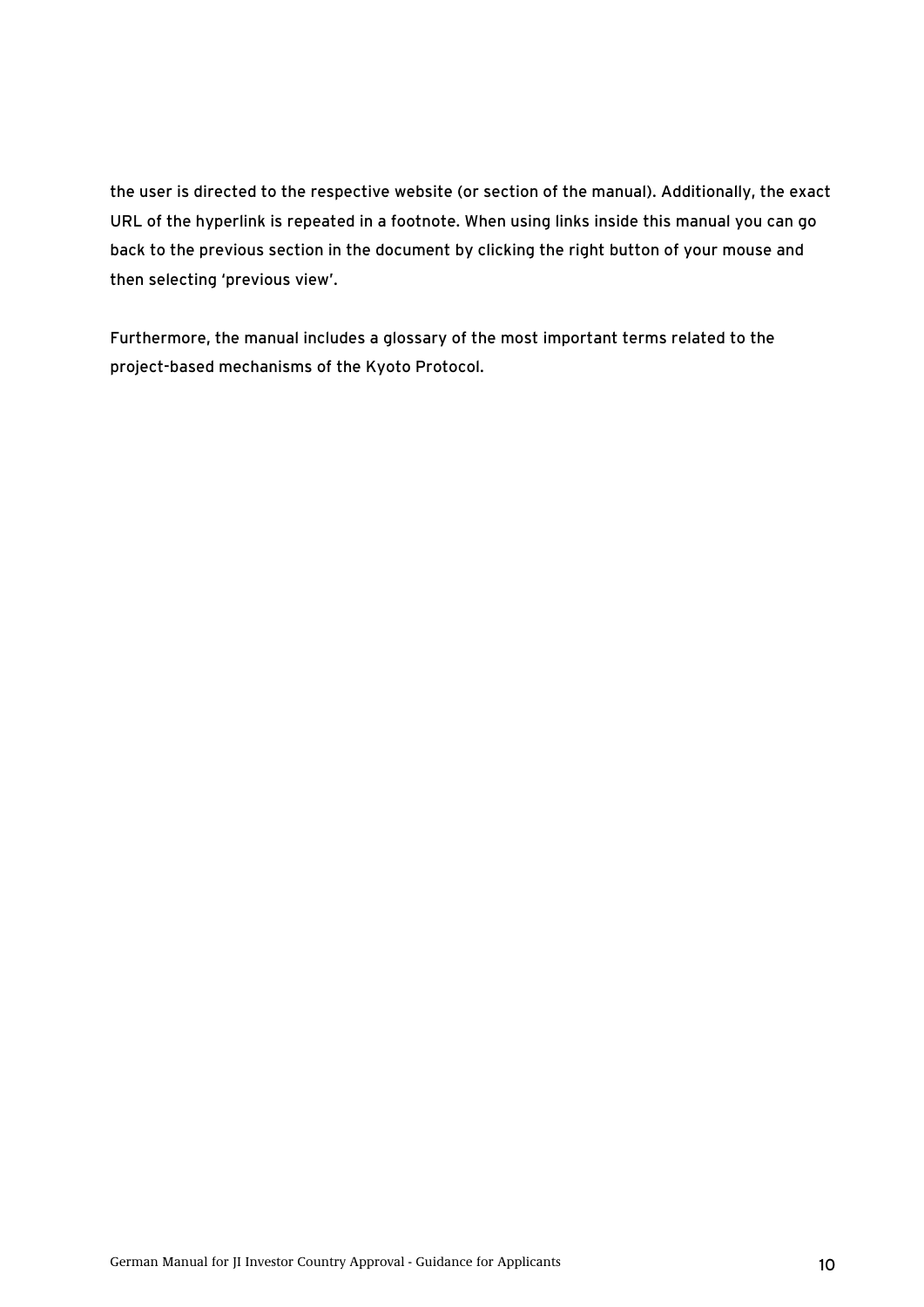# <span id="page-10-0"></span>**2. CARBON MARKET – THE BASICS**

### **2.1. The Kyoto Protocol and the flexible mechanisms**

In 1992, at the 'Earth Summit' in Rio de Janeiro, the international community adopted the United Nations Framework Convention on Climate Change (UNFCCC). Five years later, the Parties to the UNFCCC agreed to binding emission reduction targets, known as the 'Kyoto Protocol'. In the Kyoto Protocol, all industrialized countries and some countries with economies in transition (the so-called Annex I countries) together committed themselves to reducing their greenhouse gas emissions in the period 2008-2012 by 5 percent below 1990 levels. Emission reduction targets are different from one country to another. This agreement is the backbone of the demand for emission certificates, and thus the international carbon market. The Kyoto Protocol comprises three innovative market mechanisms, the so-called 'flexible mechanisms':

- Emissions trading (ET)
- Joint Implementation (JI)
- Clean Development Mechanism (CDM)

Flexible mechanisms can be used by Annex I countries to meet their greenhouse gas reduction targets. JI and the CDM are project-based mechanisms under which emission reductions can be achieved through climate projects in other countries. While projects under JI take place in countries with a Kyoto target (Annex I countries), the CDM involves climate projects in developing countries. The idea behind project-based mechanisms is that (public and private) Annex I country entities invest in climate projects in other countries and receive in return emission credits generated by the project which can be used for the fulfilment of the Kyoto target of the respective Annex I country. The flexible mechanisms allow emission reductions to take place where they are most cost-effective, thus reducing the cost of compliance with the Kyoto targets. The text of the Kyoto Protocol is rather general in nature. Therefore, technical details relating to the Kyoto Protocol and concrete rules and modalities for the implementation of the flexible mechanisms had to be elaborated in the following years. The most important package of these rules was finalized at COP 7 in Marrakech, therefore often referred to as the Marrakech Accords and fully endorsed by COP 11 and COP/MOP 1 in 2005.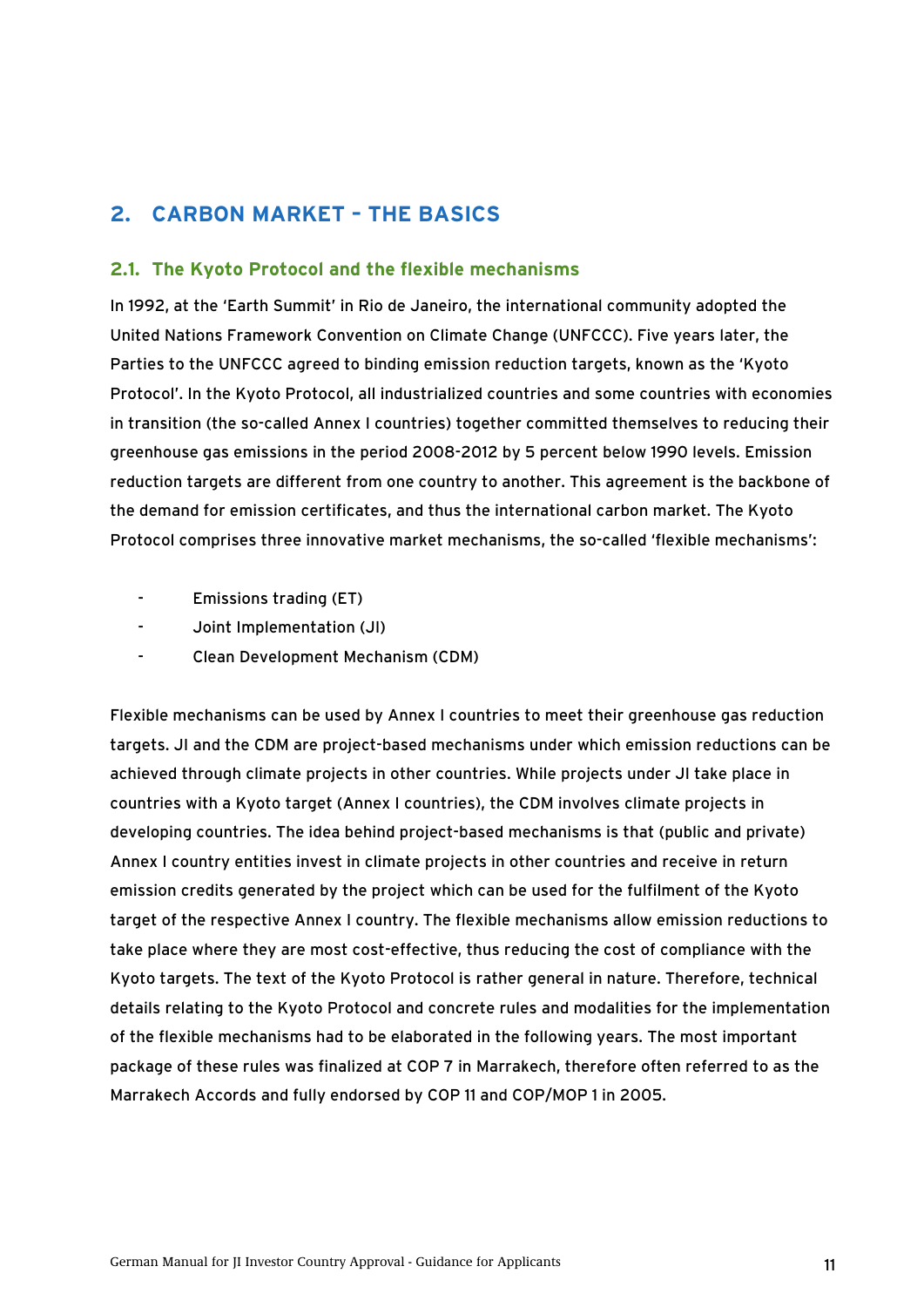## <span id="page-11-0"></span>**2.2. Types of emission certificates under the Kyoto Protocol**

In order to be able to compare the six greenhouse gases included in the Kyoto Protocol, the amount of each gas is expressed in 'Carbon dioxide equivalents', abbreviated 'CO2eq'. For each ton of CO2eq a country emits into the atmosphere, it has to present an internationally accepted emission certificate at the end of the commitment period. Four types of emission units are allowed for compliance under the Kyoto Protocol:

- Assigned Amount Units (AAU): Emission allowances assigned to the Annex I countries
- Certified Emission Reductions (CER): Credits generated by CDM projects (in developing countries) $3$
- Emission Reduction Units (ERU): Credits generated by JI projects (in Annex I countries)[4](#page-11-0)
- Removal Units (RMU): Certificates granted for removal of CO2 due to land use activities in Annex I countries (under Article 3.3 and 3.4 of the Kyoto Protocol).

Further information on holding and trading of all types of certificates is available at the German registry website ([www.umweltbundesamt.de/emissionshandel\)](http://www.umweltbundesamt.de/emissionshandel).

## **2.3. The European Emissions Trading Scheme**

For the first commitment period (2008-2012) of the Kyoto Protocol, the European Union has taken over an emission reduction target<sup>[5](#page-11-0)</sup> of 8 percent as compared to 1990 levels. The Kyoto Protocol does not specify how countries have to achieve their target, whether fully by domestic action or not. The Marrakech Accords<sup>[6](#page-11-0)</sup> state however that the use of the flexible mechanisms shall be "supplemental to domestic action and that domestic action shall thus constitute a significant element of the effort made by each Party included in Annex I". In order to be able to meet the Kyoto target, the European Union has implemented the European Emission Trading Scheme (EU ETS). The EU ETS started in January 2005 and fixes emission limits for around 12,000 plants in the power sector and emission intensive industries. The EU ETS is a cap-andtrade system just like that under the Kyoto Protocol (Article 17), with the difference that

 $^3$  Afforestation and reforestation projects under the CDM generate expiring credits only. Two types of expiring credits exist, called tCER and lCERs.

<sup>4</sup> ERUs are converted from AAUs., except ERUs generated by JI projects due to land use activities. Those ERUs are converted from RMUs.

<sup>5</sup> The option of the Kyoto protocol for a group of countries to take over a common target is called a 'bubble'..

 $6 \text{ See decision } 2/\text{CMP}.1$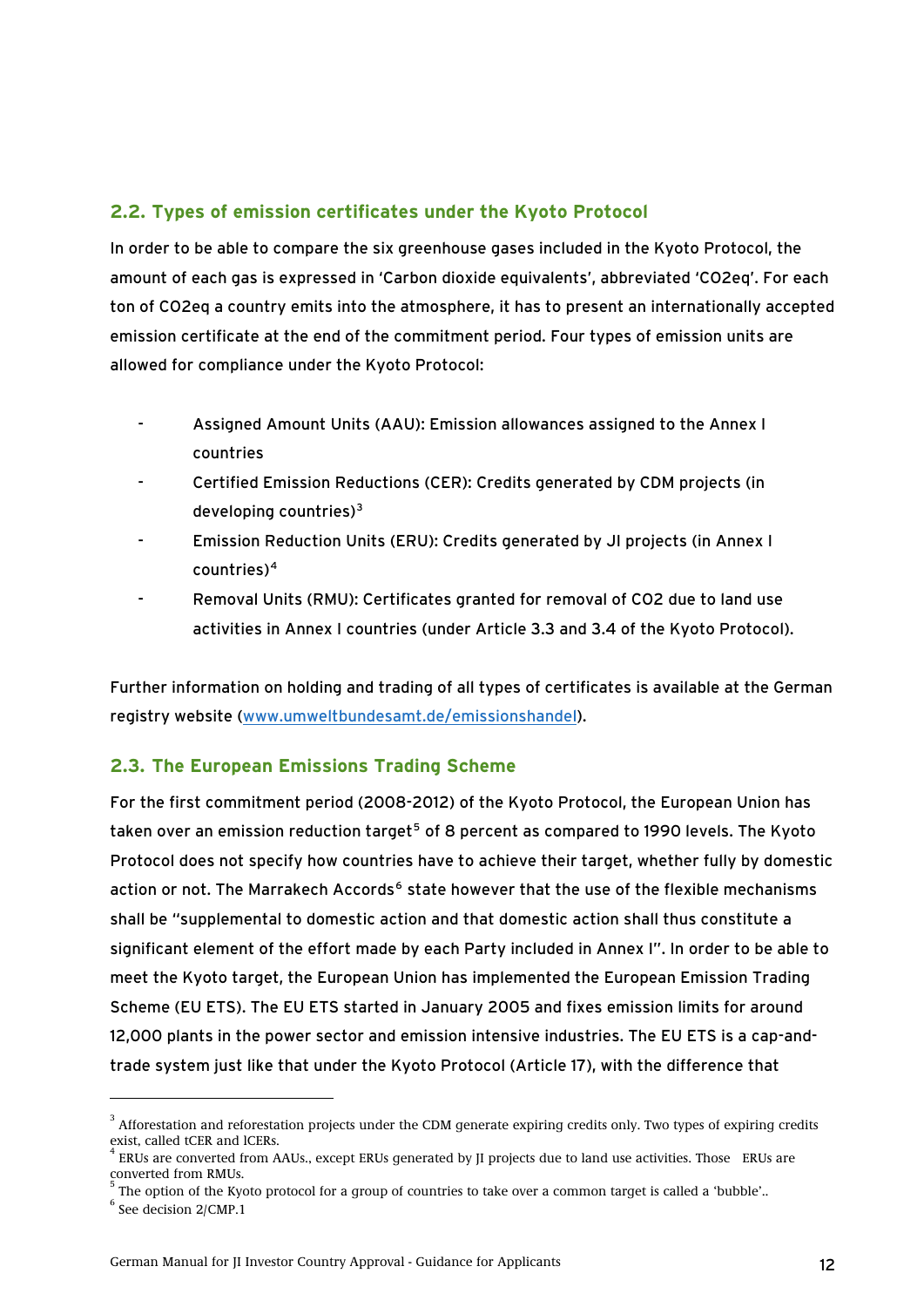<span id="page-12-1"></span><span id="page-12-0"></span>emission limits of the EU ETS apply to installations (of certain sectors in the EU) and not to countries. It therefore transfers the incentive to reduce emissions from the country level to the installations of the respective sectors in the country. Installations covered by the EU ETS can trade emission certificates (called EUAs) granted to them. This offers the opportunity for those installations which are 'short' of emission certificates to buy additional certificates on the carbon market, while installations with a surplus of certificates will be able to act as sellers.

# **2.4. The EU Linking Directive**

-

The [EU Linking directive](http://ec.europa.eu/environment/climat/emission/linking_en.htm)<sup>[7](#page-12-0)</sup> amending the [EU Emissions Trading Directive](http://ec.europa.eu/environment/climat/emission/implementation_en.htm)<sup>[8](#page-12-0)</sup> enables installations to also use emission credits from JI and CDM projects for compliance under the EU ETS, thu s linking the EU ETS with the flexible mechanisms of the Kyoto Protocol. The most important restrictions of the Linking Directive on the use of credits under the EU ETS are the following:

- Based on the Marrakech Accords, emission credits from projects involving nuclear energy are not eligible.
- Companies are not allowed to use credits from forestry projects (tCERs, ICERs, RMUs and ERUs converted from RMUs) towards compliance.
- In approving large hydro projects (greater than 20 MW), member states have to guarantee that the international criteria and guidelines of the World Commission on Dams (WCD) are respected. The DEHSt has elaborated guidelines for the determination of compliance with the WCD recommendation which can be downloaded from the DEHSt website under ['JI and CDM: Hydroelectric power](http://www.dehst.de/cln_006/SharedDocs/Downloads/DE/JI__CDM/Leitfaden__WCD__Empfehlungen__engl.,templateId=raw,property=publicationFile.pdf/Leitfaden_WCD_Empfehlungen_engl.pdf)  [projects over 20 MW'](http://www.dehst.de/cln_006/SharedDocs/Downloads/DE/JI__CDM/Leitfaden__WCD__Empfehlungen__engl.,templateId=raw,property=publicationFile.pdf/Leitfaden_WCD_Empfehlungen_engl.pdf)[9](#page-12-0)
- In order to avoid double counting, ERUs<sup>[10](#page-12-0)</sup> deriving from projects involving installations covered by the EU ETS can only be issued, if the same amount of EUAs is cancelled. For further information on double-counting, see section [2.4.1](#page-13-1) below.

[templateId=raw,property=publicationFile.pdf/Leitfaden\\_WCD\\_Empfehlungen\\_engl.pdf](http://www.dehst.de/cln_006/SharedDocs/Downloads/DE/JI__CDM/Leitfaden__WCD__Empfehlungen__engl.,templateId=raw,property=publicationFile.pdf/Leitfaden_WCD_Empfehlungen_engl.pdf)<br><sup>10</sup> The same is true for CERs in the cases of Malta and Cyprus which are EU Member states without being Annex I

 $^7$  Directive 2004/101/EC of the European Parliament and of the Council of 27 October 2004 amending Directive 2003/87/EC establishing a scheme for greenhouse gas emission allowance trading within the Community, in respect of the Kyoto Protocol's project mechanisms,

[http://ec.europa.eu/environment/climat/emission/pdf/l\\_31620061116en00120017.pdf](http://ec.europa.eu/environment/climat/emission/pdf/l_31620061116en00120017.pdf)

<sup>&</sup>lt;sup>8</sup> Directive 2003/87/EC of the European Parliament and of the Council of 13 October 2003 establishing a scheme for greenhouse gas emission allowance trading within the Community and amending Council Directive 96/61/EC. [http://ec.europa.eu/environment/climat/emission/implementation\\_en.htm 9](http://ec.europa.eu/environment/climat/emission/implementation_en.htm) [http://www.dehst.de/cln\\_006/SharedDocs/Downloads/DE/JI\\_\\_CDM/Leitfaden\\_\\_WCD\\_\\_Empfehlungen\\_\\_engl.,](http://www.dehst.de/cln_006/SharedDocs/Downloads/DE/JI__CDM/Leitfaden__WCD__Empfehlungen__engl.,templateId=raw,property=publicationFile.pdf/Leitfaden_WCD_Empfehlungen_engl.pdf) 

countries.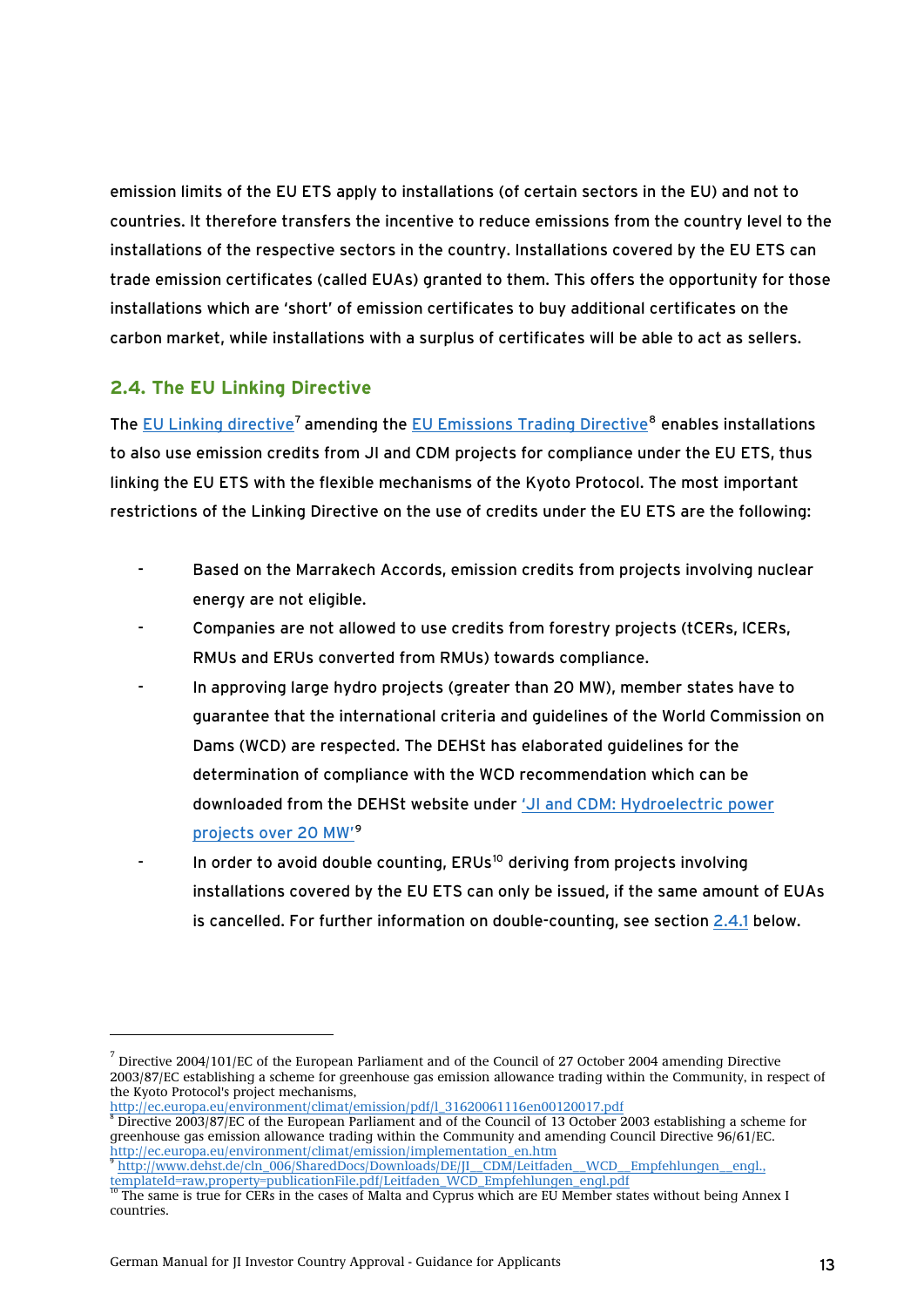<span id="page-13-1"></span><span id="page-13-0"></span>- Each member state has to decide on the maximum amount of CERs and ERUs it will allow to be used towards compliance. The limit on the use of CERs and ERUs are included in the National Allocation Plans for the second phase of the EU ETS (2008- 2012).

## **2.4.1. Double Counting**

The EU ETS covers only certain industry sectors and only installations of a certain size.<sup>[11](#page-13-0)</sup> If a JI project is planned at an installation covered by the EU ETS, special measures have to be taken in order to prevent crediting of the emission reduction twice by double counting.

Example: A factory that is covered by the EU ETS develops a JI project with the help of a foreign investor which encompasses increasing the energy efficiency of its processes. The host country, in which the project is taking place, can 'issue' Emission Reduction Units (ERUs) for the resulting emission reductions from the JI project. These ERUs are then transferred to the foreign investor who can use the credits towards compliance in the EU ETS.

However, since the factory in this case is covered by the emissions trading directive, it will at the same time have EU emission allowances (EUAs) which were allocated to the factory in the National Allocation Plan (NAP) before the JI project took place. Obviously the factory emits less CO2 after the implementation of the emission reduction measures. The EU emission allowances in the host country saved can be sold on the carbon market as well. Thus, one emission reduction project is actually rewarded twice.

If nothing was done to prevent the double counting, JI projects would increase the amount of EUAs in the European system. The emission caps in the investor countries would increase while the emission caps in the host countries would remain at the same level. Thus the emission budget would no longer be balanced, rendering the the carbon market inoperable.

The above-mentioned Linking Directive (2004/101/EC) solved the problem of double counting in article in 11b (4) by by requiring the JI host country to cancel the same amount of EUAs in the EU registry. For the above example of a direct emission reduction, the excess certificates

 $11$  In phase I (2005-2007) the EU ETS covers energy activities (combustion installations with a rated thermal input exceeding 20 MW, mineral oil refineries, coke ovens), production and processing of ferrous metals, mineral industry (cement clinker, glass and ceramic bricks) and pulp, paper and board activities. The detailed list of included activities is given in Annex I of the Emission Trading Directive 2003/78/EC.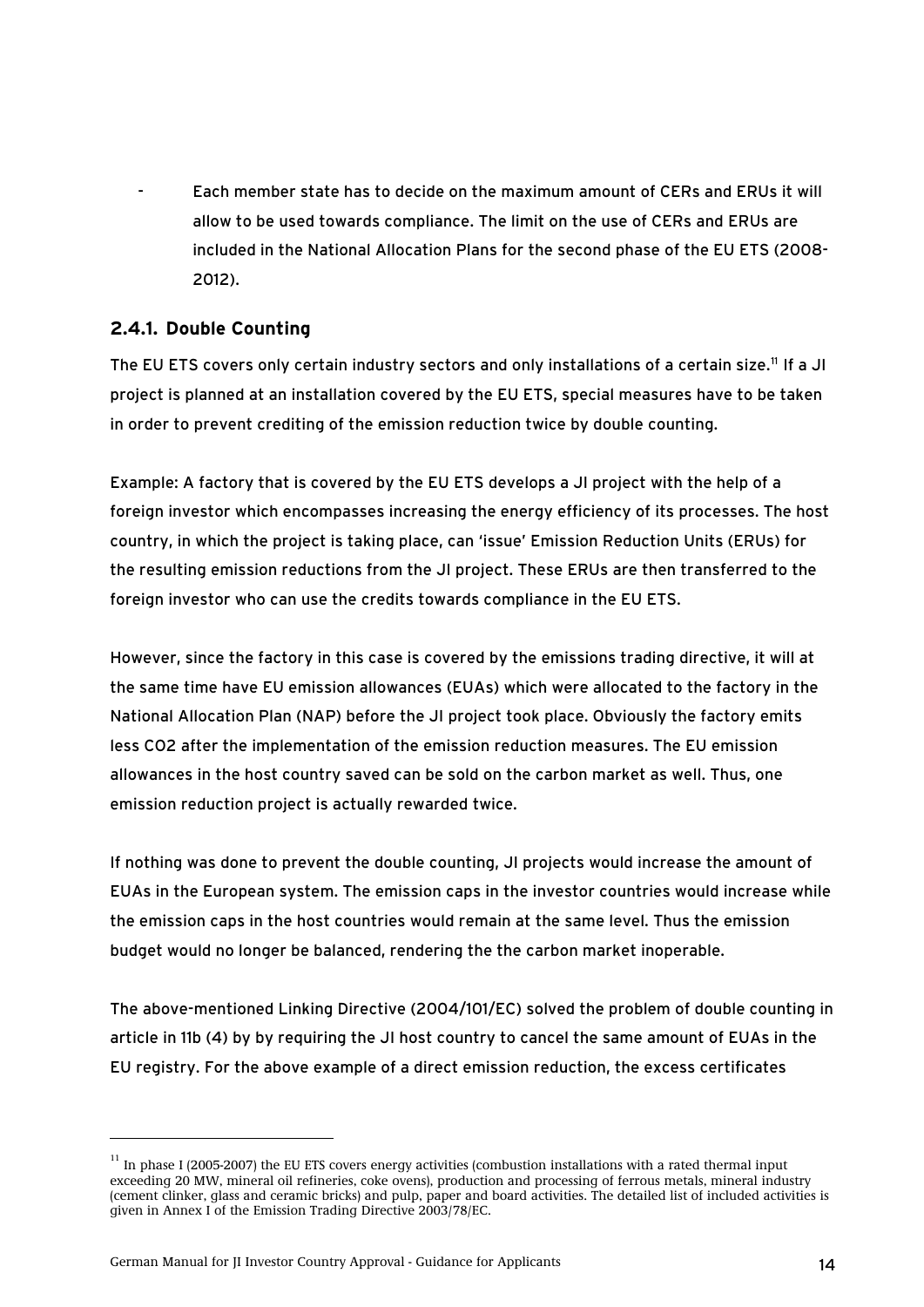simply have to be cancelled by the operator of the installation where the efficiency measures were implemented.

The administrative complexity arising from the problem of double counting makes most JI projects in EU ETS sectors inefficient and thus limits the applicability of the instrument JI within the EU. It is much easier to make direct emissions trading deals than to go through the whole administrative procedure of the [JI project cycle.](#page-32-1) As ERUs are subject to a range of risks which are not applying to EUAs, the price for ERUs is lower than the one for EUAs. The two instruments, emissions trading and JI, are in a way competing with each other. Emissions trading acts as a substitute for JI in sectors which are covered by the EU emissions trading directive because it makes economical sense and the procedures are less complicated.

However, direct emissions trading deals are not possible in all cases. The fact that the EU ETS is not covering all industries gives rise to a special case of the double counting problem: **indirect double counting** of projects taking place at installations that are not covered by the EU ETS, but influence one or more EU ETS sectors indirectly. The most common example of indirect double counting is electricity production from renewable energies. Renewable energy production is not included in the EU ETS, and installations producing renewable electricity do not receive EU emission allowances in the National Allocation Plans (NAPs). However, it is assumed that the operation of a new renewable electricity installation reduces the CO2 emissions of a country, because it replaces the same amount of conventionally produced electricity. The indirect double counting occurs if a new renewable energy plant is constructed in an EU Member country under JI. The foreign investor receives ERUs for the occurring emission reductions in the electricity sector of the host country, because all other conventional power plants which are connected to the same grid have to reduce their production. At the same time, these conventional power plants have unused EU emission allowances at their disposal, resulting from the reduced production. If the conventional power plants in the host country sell these surplus permits on the carbon market, the emission reduction of the JI project is actually rewarded twice and the budget of the EU system is again out of balance.

Therefore, the Linking Directive (2004/101/EC) requires cancelling of an amount of EUAs equivalent to the amount given as ERUs to the JI investor of a project which is indirectly influencing the EU ETS. Special JI reserves, called set-asides, have to be created for this purpose in the EU NAPs (further explained at the end of this section).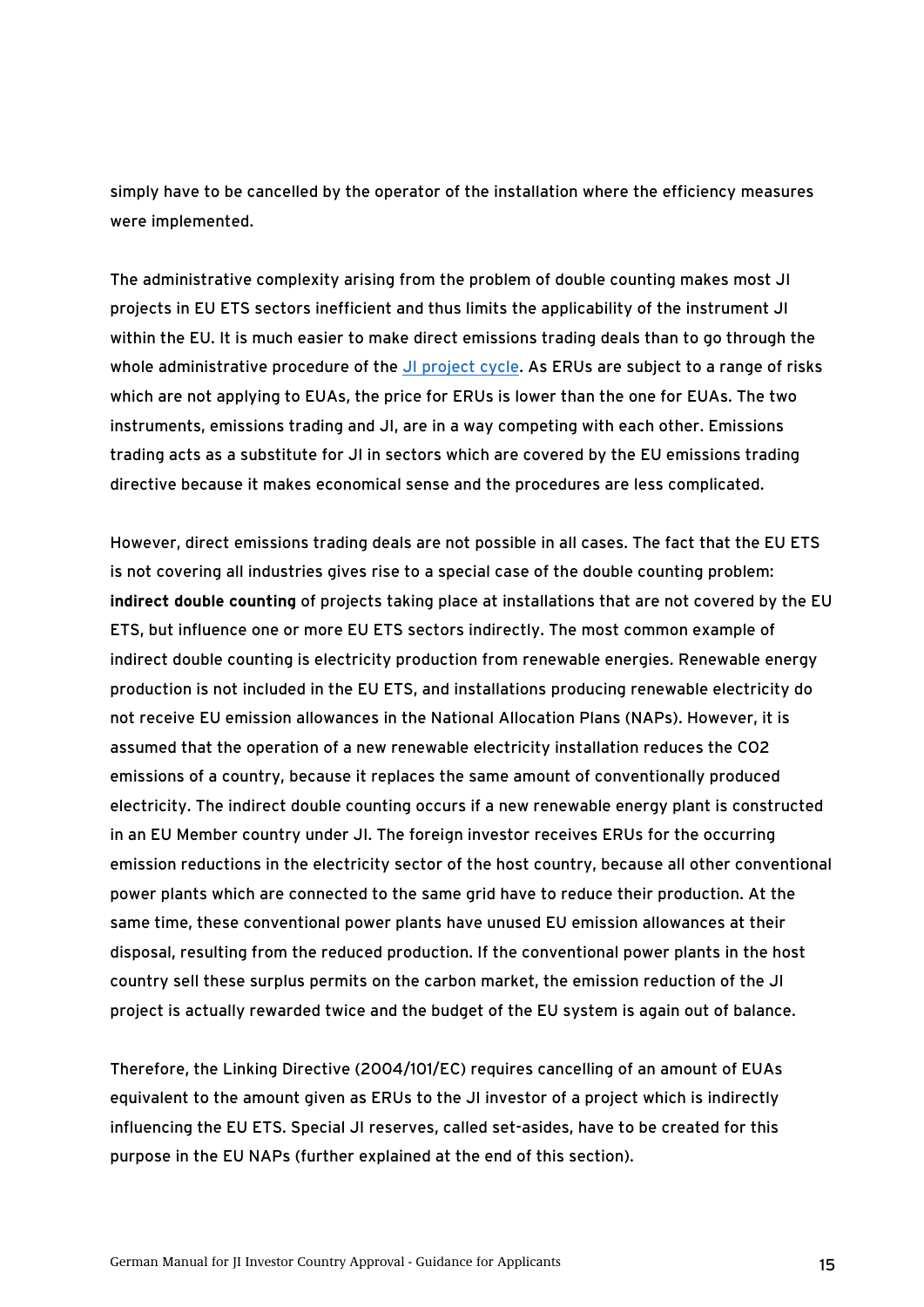<span id="page-15-0"></span>Three types of JI projects can be distinguished, which are differently affected by the double counting conflict within the EU ETS:

- 1. JI projects with a direct effect on the emissions of an installation covered by the EU ETS.
- 2. JI projects with an indirect effect on the emissions of a sector of the EU ETS.
- 3. JI projects without any emission reduction effect on an installation or a sector of the EU ETS.

The potential of type three projects is not reduced by the EU ETS. The potential of type one and type two projects with direct or indirect link to the EU ETS are however affected negatively: To prevent double counting, the Linking Directive (2004/101/EC) allows such projects only if an equivalent number of EUAs are deleted in the national registry of the JI host country.

For type one projects, the operator of the directly affected installation simply cancels the EUAs from the assigned amount of the installation. Investors outside the EU (e.g. Japan) can thus still make use of the JI mechanism without negatively influencing the EU ETS. For investors from EU countries, it will be much easier to implement such a project not via the JI mechanism, but simply by negotiating a direct EU emissions trading deal with the host installation.

For JI projects which indirectly touch a sector of the EU ETS, member states can create special reserves in their National Allocation Plans (NAP) from which EUAs can be deleted for each ERU issued. It depends on the size of these reserves how strongly the potential for type two JI projects is limited by the EU ETS in a country. The NAPs for the second EU emissions trading period show that most of the new EU countries have provided for a reserve, which can only cover JI projects that were already approved or planned. Thus, new type two projects, which indirectly affect the EU ETS, are not possible anymore in most countries (see [Table 1](#page-29-1)).

## <span id="page-15-1"></span>**2.4.2.Changing Baselines due to EU Legislation (Additionality)**

The emission reductions that are rewarded in JI projects (ERUs) are calculated as the difference between the baseline scenario emissions and the actual emissions after project implementation. The baseline assumptions have to take into account the existing regulations of the country in which the project takes place. If a national law is already demanding emission reductions in this area, then the project is not considered additional (the project would then be equal to the baseline).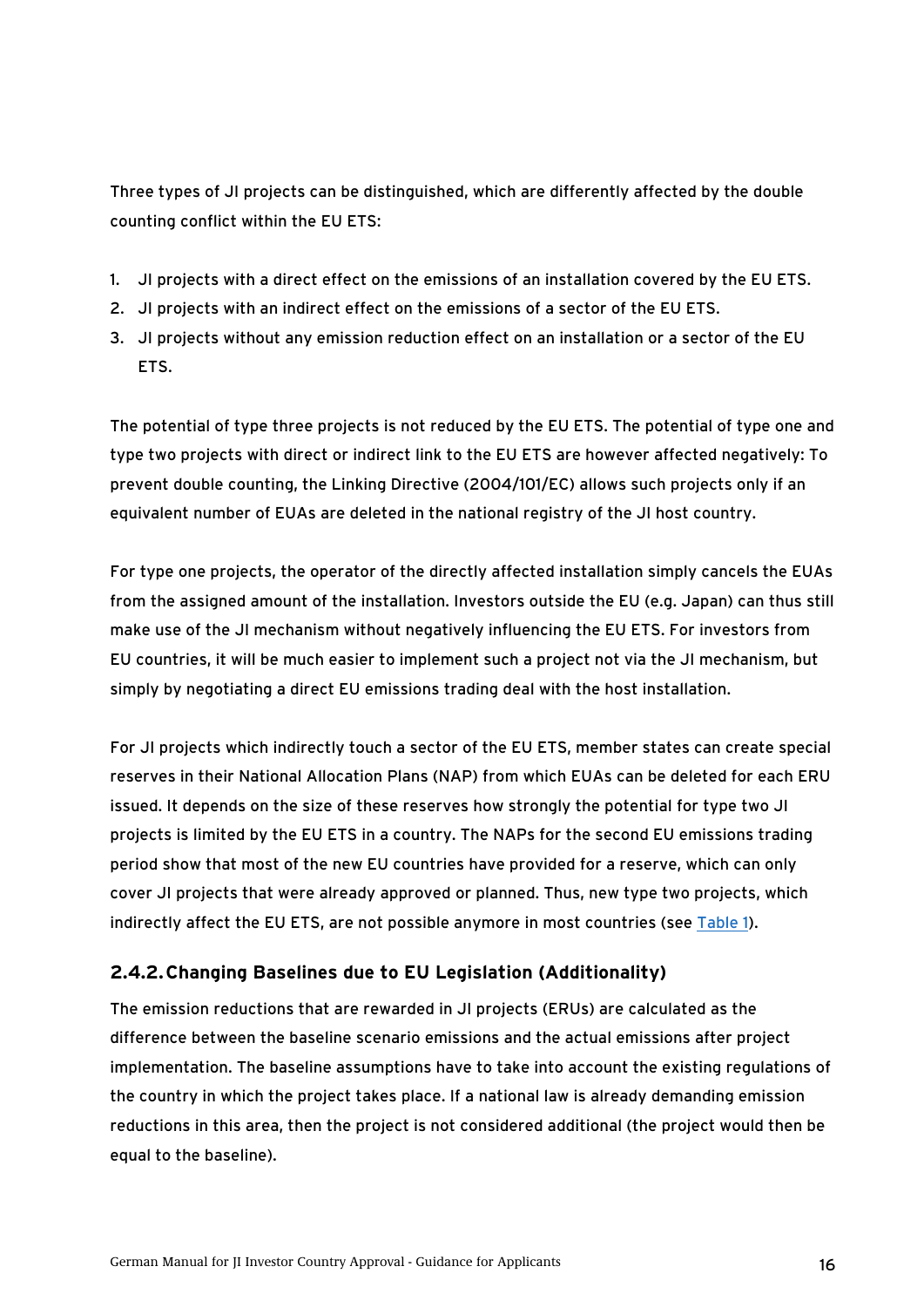<span id="page-16-0"></span>Therefore, planned JI projects in EU countries shall take all necessary measures to fully comply with the Acquis Communautaire<sup>[12](#page-16-0)</sup> when calculating the baseline scenario. Some abatement measures might already be obligatory. This fact also limits the scope for JI projects in the new EU countries considerably. However, the Linking Directive (2004/101/EC)<sup>[13](#page-16-0)</sup> allows in article 11b calculating the emission baselines in the new EU countries based on the delayed adaptation periods that were accepted for some countries and certain regulations in the EU accession treaties. [Table 1](#page-29-1) shows which new EU countries have negotiated transition periods for the three relevant directives.

As the procedures under JI Track 2 are to a great extent drawing from the experiences gained in the CDM, it is worth to consider decisions taken by the CDM Executive Board. The common practice of the CDM Executive Board shows that not all national regulations necessarily determine the baseline scenarios. In certain cases, if it can be proven that there are barriers preventing compliance with a regulation in a country or in the case of soft law with non-binding commitments, the Executive Board accepted lower baseline assumptions than the regulations would suggest for CDM projects. The same will probably be the case for JI project baselines. Prescriptive legislation which is directly effective and binding in all EU Member States will determine the baseline. As far as EU directives give leeway to national legislation, baselines are determined by the particular implementation of the Member State.

Among the prescriptive EU legislation there are mainly three directives which have a strong impact on JI baseline determination:

- **Directive 1996/61/EC concerning integrated pollution prevention and control ("The IPPC directive")**
- **Directive 1999/31/EC on the landfill of waste ("The Landfill directive")**
- **Directive 2001/80/EC on the limitation of emissions of certain pollutants into the air from large combustion plants ("The LCP directive")**

JI projects in areas covered by one of these directives can be rewarded only for emission reductions that go beyond the requirements of the directives.

 $12$  Acquis Communautaire is the name for the total body of EU legislation.

 $^{13}$  Amended by the EU Linking Directive (2004/101/EC).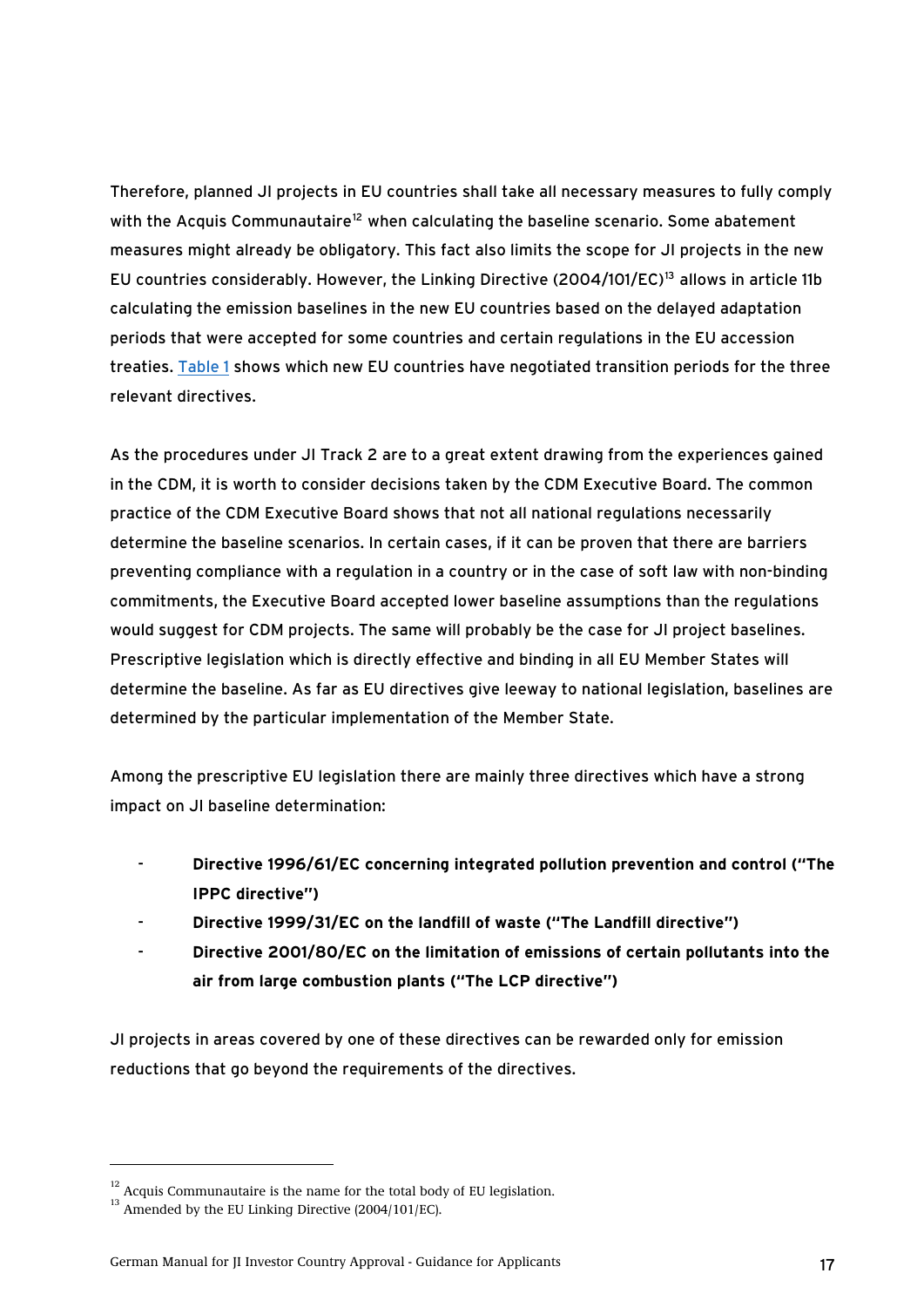[Table 1](#page-29-1) summarizes transitional periods for the mentioned directives as agreed for the EU accession countries.

The **IPPC Directive (1996/61/EC)** requires the use of the best available technology (BAT). The BAT is defined in Europe-wide valid Best Available Techniques Reference Documents (BREFs), published by the European Commission. Since Member States have to consider the BAT during the licensing process of a plant under restriction of commensurability, the requirements in the permit might however be defined differently in the new Member Countries of the EU

The **Landfill Directive (1999/31/EC)** requires limiting the amount of biodegradable waste that is disposed on a landfill, which reduces potential amounts of landfill gas emissions that could have been avoided and used under a JI project. Further, the directive requires collecting and at least flaring of the landfill gas from 2009 on. This limits the crediting period of a JI project to the year 2008 except for projects on already closed landfills or projects that make energetic use of the landfill gas instead of just flaring it.

The LCP Directive (2001/80/EC) limits emissions of SO<sub>2</sub> and NOx for plants larger than 50 MW. If the required emission reductions are achieved by end-of-pipe solutions, it will not change energy efficiency and thus the JI project potential of the plant. If the plant operator however decides to achieve the required emission reductions ( $SO<sub>2</sub>$  and NOx) by fuel switch, the  $CO<sub>2</sub>$ emissions of the plant as well as the potential for generating emission reduction units under JI decrease. Since this directive concerns only large combustion plants with a capacity above 50 MW, which are covered by the EU ETS, these are usually – due to the double-counting problematic - less attractive for JI project development anyway.

As a result of the changing baselines due to EU legislation, one can divide JI projects in three different categories:

- 1. Projects which are not affected by changing baselines, because the Acquis Communautaire does not contain regulations relevant for the project.
- 2. Projects which can no longer be carried out as JI, because they became part of the Acquis Communautaire and are no longer additional.
- 3. Projects which are still additional but generate less carbon credits now due the raised baseline.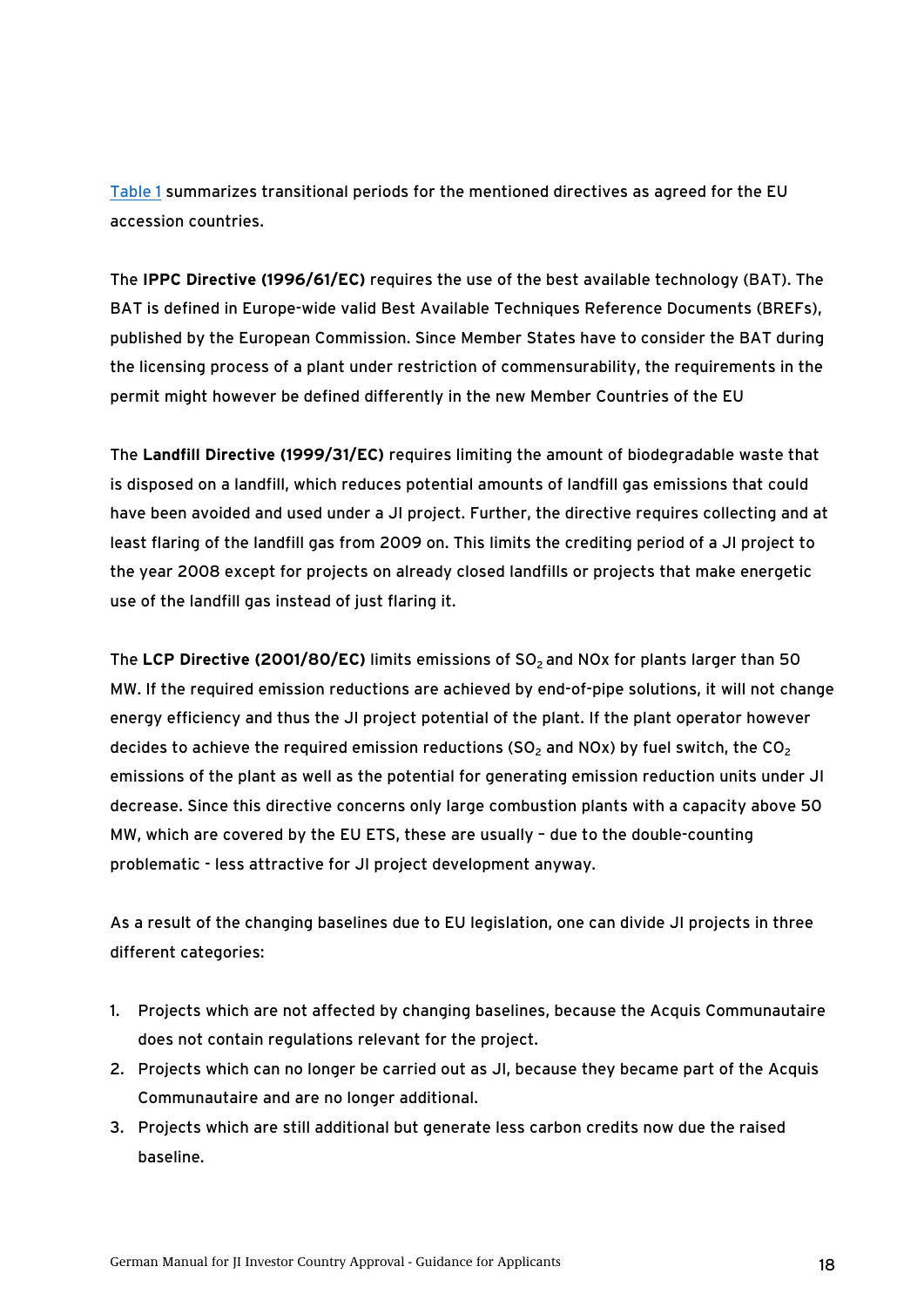# <span id="page-18-0"></span>**2.5. The German Act Implementing the Project-Based Mechanisms of the Kyoto Protocol**

On 22 September 2006, the "Act Implementing the Project-Based Mechanisms of the Kyoto Protocol" (ProMechG)<sup>[14](#page-18-0)</sup> entered into force. With this act, the German government has transposed the EU Directive that regulates integration of CDM and JI into the European Emissions Trading Scheme (Linking Directive) into German law.

Figure 1 illustrates the international context of the ProMechG. Since this act has entered into force, German companies involved in the scheme can fulfill a part of their reduction commitments by using emission certificates (CERs/ERUs) from climate change projects abroad.



Figure 1: The international context of the ProMechG

The Federal Environment Agency (in German 'Umweltbundesamt', abbreviated UBA) which is the affiliated agency of the Federal Ministry for the Environment, Nature Conservation and

-

German Manual for JI Investor Country Approval - Guidance for Applicants 19

<sup>&</sup>lt;sup>14</sup> In German called the Projekt-Mechanismen-Gesetz (ProMechG).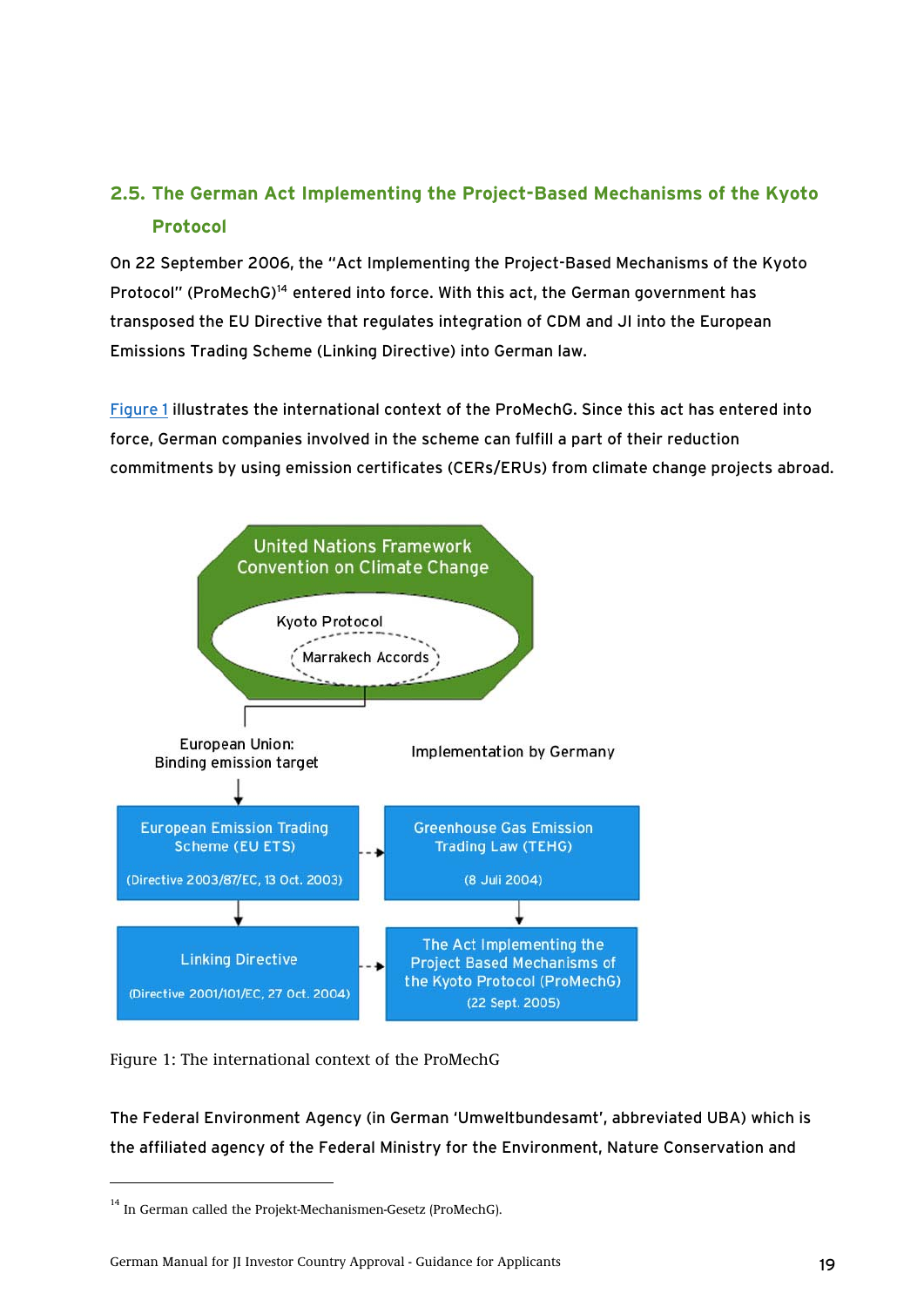Nuclear Safety (abbreviated in German, BMU) is the legal authority for the administration of matters related to emissions trading as well as CDM and JI. The division of the Federal Environment Agency , the DEHSt ('Deutsche Emissionshandelsstelle'), is the Designated National Autority (DNA) / Designated Focal Point (DFP) and thus responsible for approval of CDM and JI projects.

The approach of the DEHSt for identifying, reviewing and approving JI projects is determined by the ProMechG and the international regulations, especially Article 6 of the Kyoto Protocol, the Marrakech Accords and the Linking Directive (Directive 2004/101/EC).

A revision of the ProMechG was done in 2007 which took into account the developments at the international level (operational Track 2 procedure) as well as with reduced fees for the German approval process.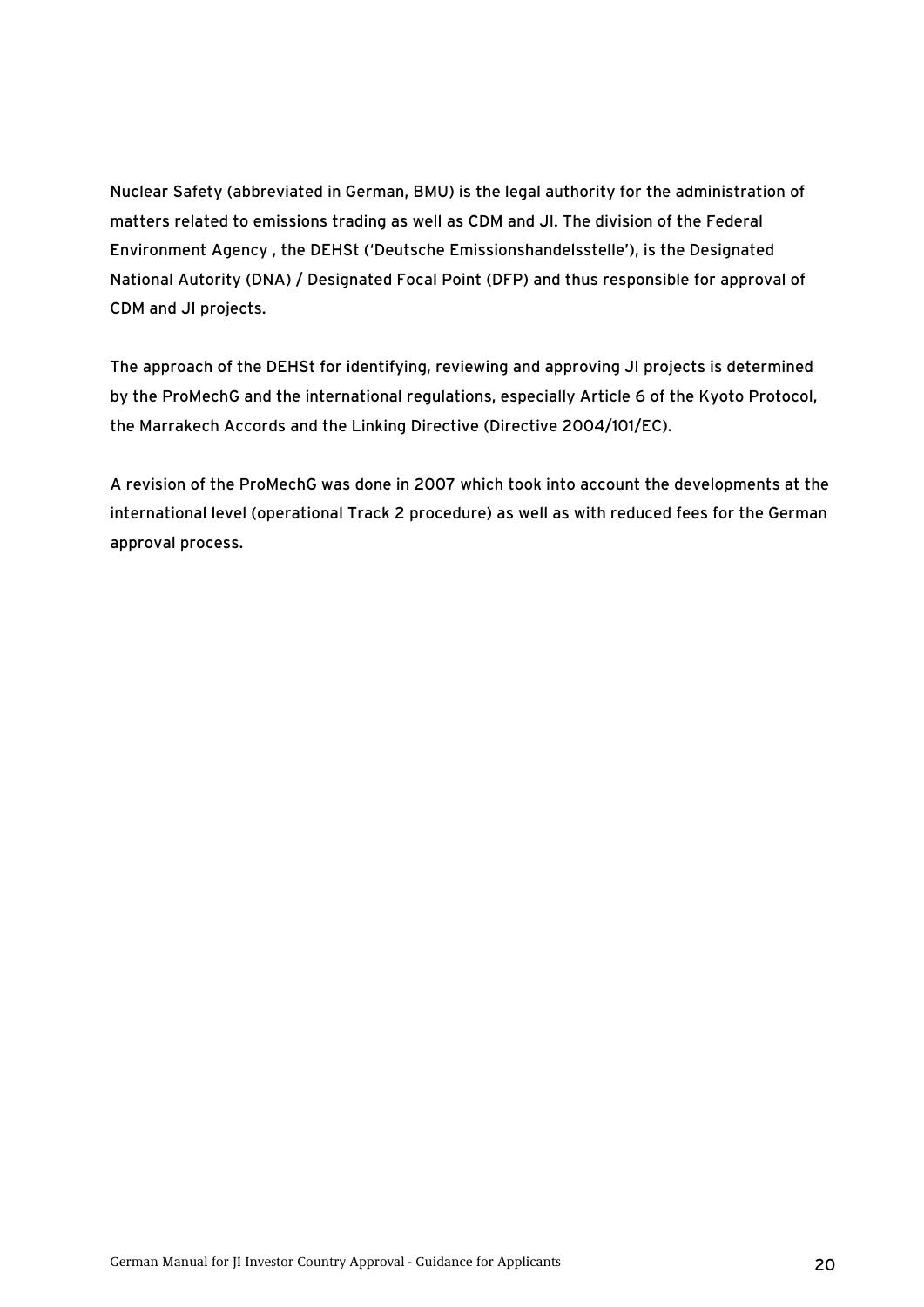# <span id="page-20-0"></span>**3. JOINT IMPLEMENTATION**

## **3.1. What is Joint Implementation (JI)?**

Joint Implementation is one of the market mechanisms (the so-called flexible mechanisms) under the Kyoto Protocol. It allows countries with emission targets under the Kyoto Protocol ([Annex I countries](http://unfccc.int/parties_and_observers/parties/annex_i/items/2774.php))[15](#page-20-0) to engage in emission reduction projects in other Annex I countries and use the emission reduction credits generated by these projects (the so-called 'Emission Reduction Units, ERUs) towards meeting their Kyoto target. Contrary to the CDM, under JI there are no new units generated, but existing units (AAUs or RMUs) held by the registry of the host country are converted into so-called Emission reduction units (ERUs) which are then transferred by the host country to the account of the investing entity or Party. As JI investor and host country are both subject to emission limits under the Kyoto Protocol, the overall emission budget of the Kyoto Protocol remains unchanged.

# **3.2. Requirements for countries**

# **3.2.1. Requirements for participation in JI projects**

It is required for any Annex I Parties wishing to participate in a JI project to have set up a Designated Focal Point (DFP) responsible for JI and project approval. Furthermore, national guidelines and procedures for approving JI projects, including the consideration of stakeholders' comments, as well as monitoring and verification have to be in place. The UNFCCC website provides information on [Designated Focal Points \(DFPs\) and national](http://ji.unfccc.int/JI_Parties)  [guidelines and procedures](http://ji.unfccc.int/JI_Parties)<sup>[16](#page-20-0)</sup> for approving JI projects submitted to the UNFCCC secretariat by Parties.

# <span id="page-20-1"></span>**3.2.2. Eligibility requirements to issue, transfer and acquire ERUs**

Furthermore, the Marrakech Accords refert to a set of eligibility criteria which Parties included in Annex I have to fulfil in order to be eligible to issue, transfer and/or acquire credits from JI projects (se[e JI guidelines for the implementation of Article 6 of the Kyoto Protocol, decision](http://unfccc.int/resource/docs/2005/cmp1/eng/08a02.pdf#page=2)  [9/CMP.1, Annex paragraph 21](http://unfccc.int/resource/docs/2005/cmp1/eng/08a02.pdf#page=2), in the following called the 'JI guidelines'<sup>[17](#page-20-0)</sup>) Depending on the fulfilment of eligibility criteria by the host country, JI projects can follow two different tracks which are illustrated in [Figure 2.](#page-21-1)

<sup>15</sup> [http://unfccc.int/parties\\_and\\_observers/parties/annex\\_i/items/2774.php](http://unfccc.int/parties_and_observers/parties/annex_i/items/2774.php)

 $\frac{16}{\text{http://ji.unfccc.int/II} \text{ Parties}}$ 

<sup>17</sup> <http://unfccc.int/resource/docs/2005/cmp1/eng/08a02.pdf#page=2>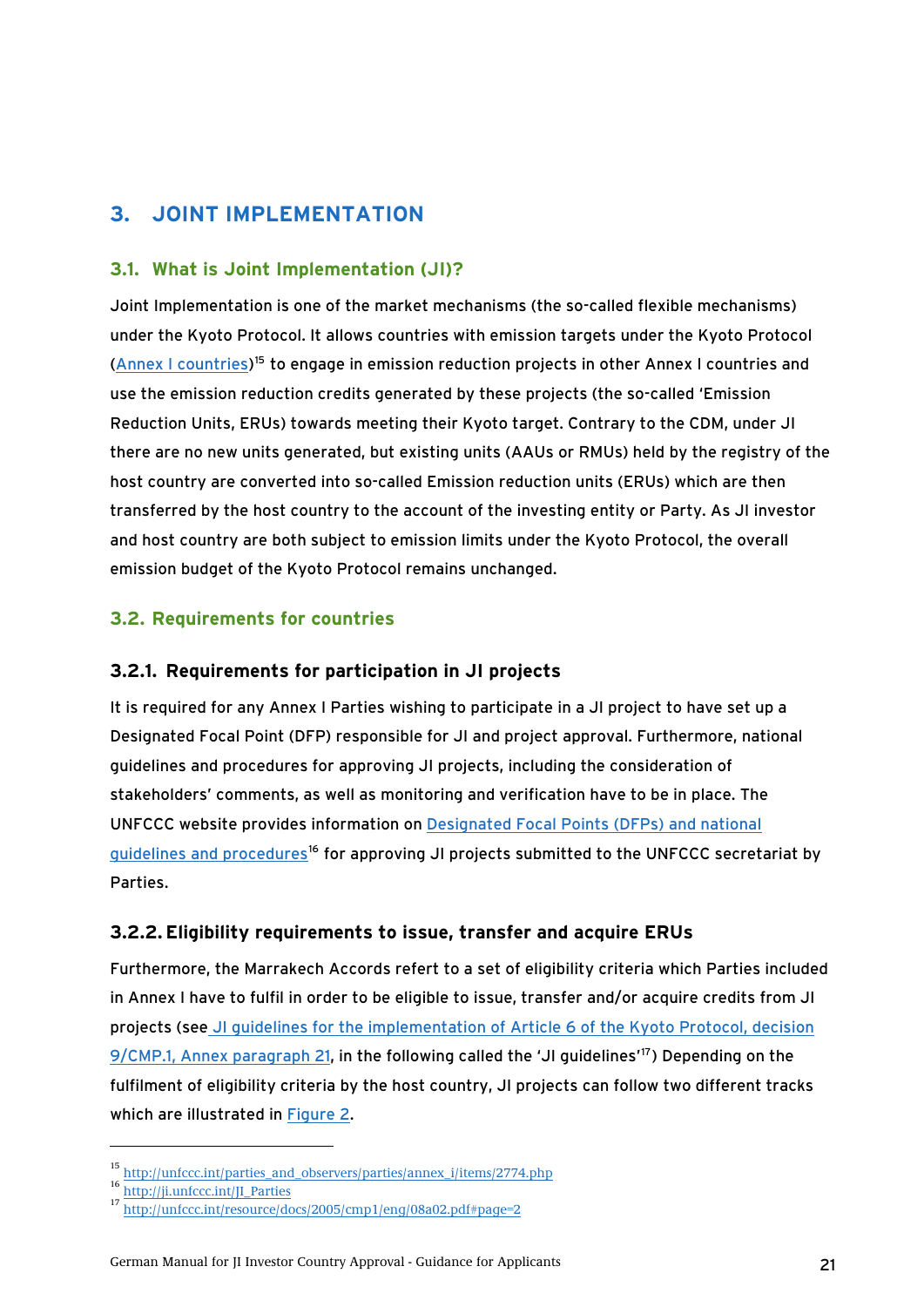<span id="page-21-1"></span><span id="page-21-0"></span>Under **track 1**, host countries verify the emissions reductions achieved by JI projects based on national guidelines and procedures. Track 1 does therefore not involve any international control or third party certification. In the simplest case, host and investor country negotiate the baseline to be applied and therefore, the amount of emission reductions (ERUs) bilaterally. In order to be eligible for this 'simplified' track 1 procedure, host countries have to fulfil all of the eligibility criteria (a-f) listed in Figure 2.



Figure 2: Eligibility criteria of the host country for JI track 1 and track 2

In case the host country only complies with a subset of the eligibility criteria, the JI project has to pass through a project cycle which includes third party certification of emission reductions and is similar to the project cycle under the CDM. This procedure is called track 2 and is supervised by an international body established under the Kyoto protocol, called the 'JI Supervisory Committee (JISC)'. A host country may, however, only issue and transfer ERUs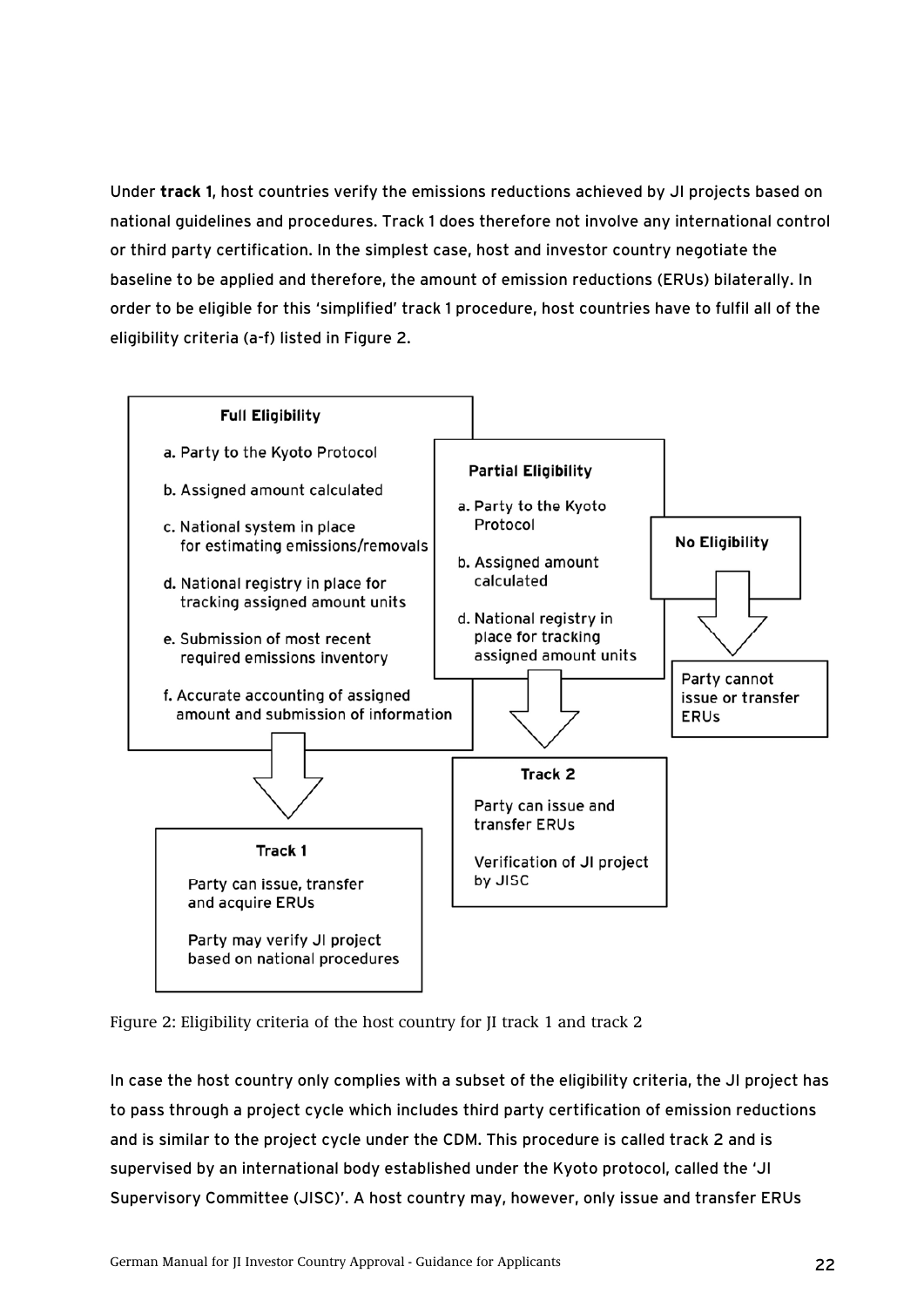<span id="page-22-0"></span>upon meeting the requirements (a), (b) and (d) listed in [Figure 2.](#page-21-1) The UNFCCC secretariat will maintain a publicly accessible list of Parties that meet the eligibility requirements and of those that have been suspended.

Host countries eligible for JI track 1 may choose between track 1 and track 2. Although, it may imply more complex procedures, using track 2 reduces or eliminates some risks inherent to track 1 which are:

## 1. **Loss of track 1 eligibility by the host country:**

The host country may loose its track 1 eligibility in the future due to incompliance with one or more than one of the eligibility criteria (e.g. because it did not submit a GHG inventory of satisfying quality).

## 2. **Limitations due to commitment period reserve**

The limitations on the sale of units related to the commitment period reserve and other limitations to international emissions trading<sup>[18](#page-22-0)</sup> do not apply to ERUs generated under JI track 2 (see also 4.1)

The fulfilment of the eligibility criteria of a Party to the Kyoto Protocol is checked by the so-called 'Enforcement Branch' of the Compliance Committee under the UNFCCC<sup>[19](#page-22-0)</sup>. Each country has to submit material documenting its compliance with these criteria and the Enforcement Branch of the Compliance Committee has to decide on the eligibility of the respective country 16 months after the submission of this documentation.

Decisions on the eligibility of most Annex I countries are still forthcoming and Germany is expected to be eligible for JI track 1 on 27 April 2008. Information on the [eligibility of host](http://unfccc.int/files/kyoto_protocol/compliance/enforcement_branch/application/pdf/eligibility_list_20071210_for_website_posting.pdf)  [countries](http://unfccc.int/files/kyoto_protocol/compliance/enforcement_branch/application/pdf/eligibility_list_20071210_for_website_posting.pdf)<sup>[20](#page-22-0)</sup> is provided online by the UNFCCC.

<sup>&</sup>lt;sup>18</sup> See Annex of **[Decision 11/CMP.1](http://unfccc.int/resource/docs/2005/cmp1/eng/08a02.pdf#page=17)** 

<sup>19</sup> [http://unfccc.int/kyoto\\_protocol/compliance/enforcement\\_branch/items/3785.php](http://unfccc.int/kyoto_protocol/compliance/enforcement_branch/items/3785.php)<br>20 http://unfccc.int/files/kyoto\_protocol/compliance/enforcement\_branc

[h/application/pdf/eligibility\\_list\\_20071210\\_for\\_website\\_posting.pdf](http://unfccc.int/files/kyoto_protocol/compliance/enforcement_branch/application/pdf/eligibility_list_20071210_for_website_posting.pdf)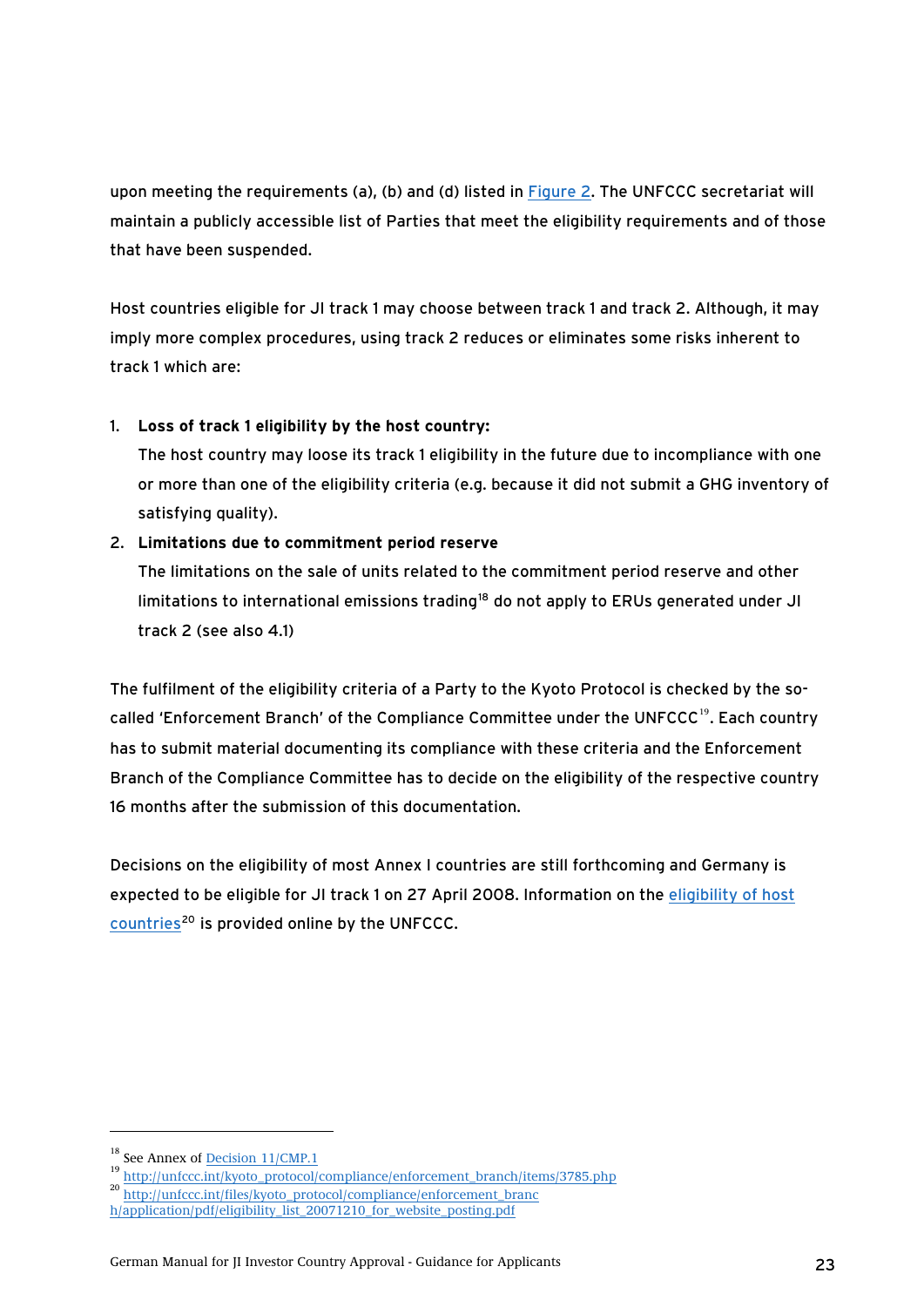# <span id="page-23-0"></span>**3.3. Eligible projects**

According to the international rules, all projects reducing emissions or enhancing removals of any of the six GHGs in any of the sectors included in Annex A of the [Kyoto Protocol](http://unfccc.int/resource/docs/convkp/kpeng.pdf)<sup>[21](#page-23-0)</sup> are eligible as a JI project.<sup>[22](#page-23-0)</sup>

With one exception, JI projects cover the same sectoral scopes as the CDM.<sup>[23](#page-23-0)</sup> The difference with regard to CDM is that under JI, not only afforestation and reforestation, but all land use, land-use change and forestry (LULUCF) activities mentioned in Art. 3.3. and Art. 3.4 of the Kyoto Protocol are eligible<sup>[24](#page-23-0)</sup>.

- Energy industries (renewable / non-renewable sources)
- Energy distribution
- Energy demand
- Manufacturing industries
- Chemical industries
- Construction
- Transport
- Mining/mineral production
- Metal production
- Fugitive emissions from fuels
- Fugitive emissions from production and consumption of halocarbons and sulphur hexafluoride
- Solvent use
- Waste handling and disposal
- Land use, land-use change and forestry<sup>[25](#page-23-0)</sup>
- **Agriculture**

-

Nuclear projects are not allowed under the Marrakech Accords. Furthermore, projects reducing emissions or enhancing removals of greenhouse gases have to lead to [additional](#page-51-1) emission

<sup>&</sup>lt;sup>21</sup> Annex A of the Kyoto Protocol specifies the six target gases (CO<sub>2</sub>, CH<sub>4</sub>, N<sub>2</sub>0, HFC, PFC, SF<sub>6</sub>) and sector/source categories where emission reduction activities can take place. <u>http://unfccc.int/resource/docs/co</u>

<sup>&</sup>lt;sup>22</sup> For limitations in the use of these credits under the EU ETS, see section <u>2.4</u>.<br><sup>23</sup> AIEs have to qualify for certain sectoral scopes which are based on this categorisation of sectors.<br><sup>24</sup> Annex I countries have to account for forest management, cropland management, grassland management and revegetation (Art. 3.4 Kyoto Protocol) during the first commitment period.<br>
<sup>25</sup> Ac matrix is the first commitment period.

<sup>25</sup> As mentioned above, credits from LULUCF projects cannot be used toward compliance in the EU ETS.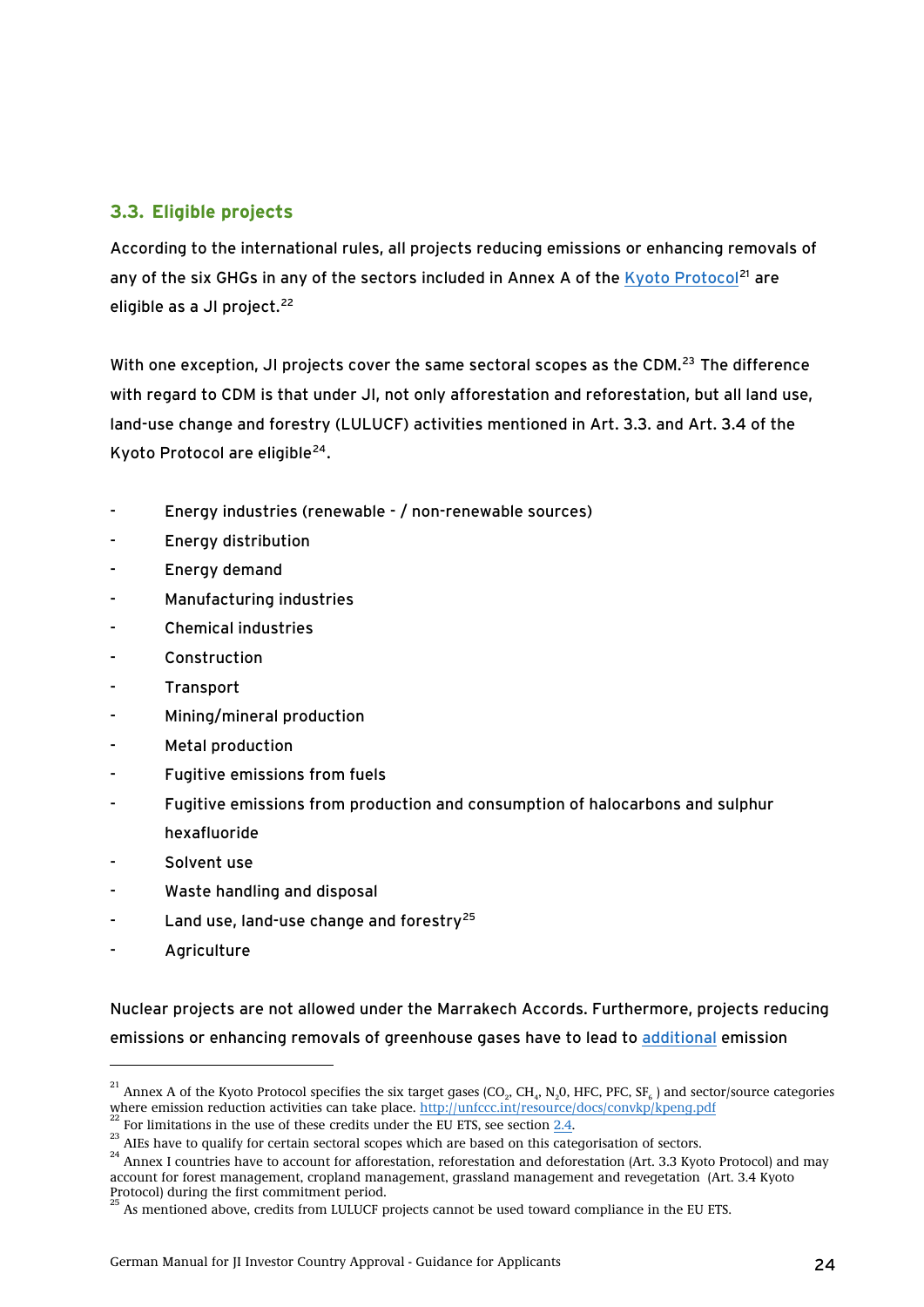<span id="page-24-0"></span>reductions/removals (for details on additionality, see section [7.2.3](#page-51-2)), and have to be approved by the Parties involved.

Host and investor countries may establish additional criteria for JI projects. Therefore, it is recommended to contact the respective Designated Focal Points (DFP) with respect to national criteria and requirements for JI projects. Project proponents have to list host country requirements in the respective section of the PIN form provided by the DEHSt ('Project idea note (PIN) for JI investor country approval by Germany') and explain why the project is fulfilling them.

# **3.4. Crediting period**

-

JI projects can generate emission reductions only after the beginning of 2008 (see [Figure 3](#page-25-1)). Projects starting as of the year 2000 may be eligible for JI, but emission reduction units can only be generated after 1 January 2008.<sup>[26](#page-24-0)</sup> The option of international emissions, however, leaves it open to countries to trade emission reductions (due to a JI project) which have taken place prior to the year 2008 as Assigned Amount Units (AAUs). The amount of units traded under this so-called 'Early crediting' has to be negotiated between host and investor country (as well as project developer) and is not considered a JI transaction. Holder of person and operator holding accounts are not allowed holding and trading AAUs in the German registry.

The '[Guidance on criteria for baseline setting and monitoring'](http://ji.unfccc.int/Ref/Documents/Baseline_setting_and_monitoring.pdf), (Version 01) specify<sup>[27](#page-24-0)</sup> that

- The project participants have to choose the starting date of the crediting period to be on or after the date the first emission reductions or enhancement of net removals are generated by the project;
- The crediting period cannot extent beyond the operational lifetime of the project;
- The crediting period can extend beyond 2012 subject to host country approval;
- The status of emission reductions or enhancements of net removal generated by JI after the first commitment period may be determined by any relevant agreement under the UNFCCC.

<sup>&</sup>lt;sup>26</sup> This is contrary to the arrangements made for the CDM under the Marrakech Accords under which projects can generate emission reduction credits as of the year 2000.

See B. 16. [http://ji.unfccc.int/Ref/Documents/Baseline\\_setting\\_and\\_monitoring.pdf](http://ji.unfccc.int/Ref/Documents/Baseline_setting_and_monitoring.pdf)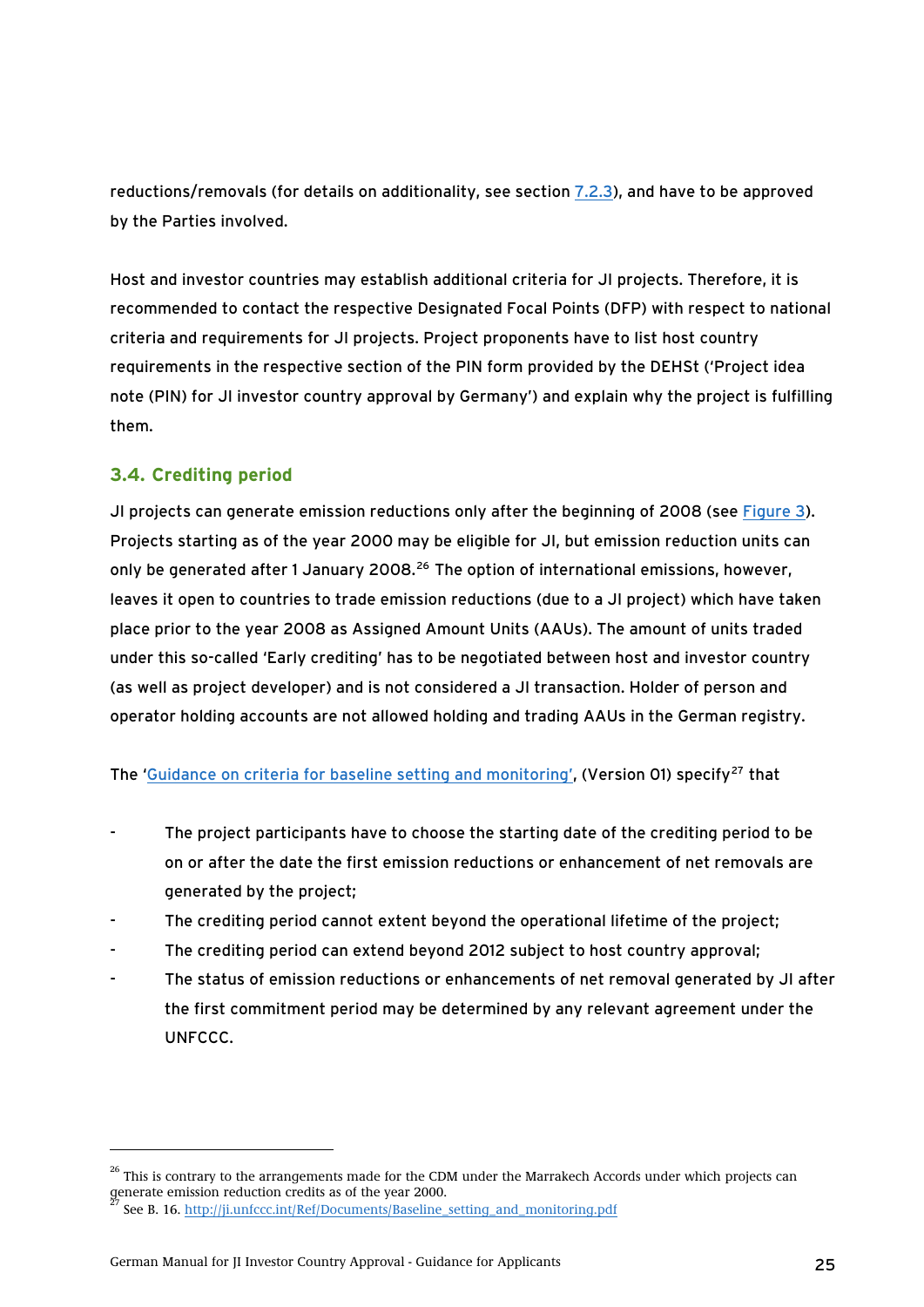<span id="page-25-1"></span><span id="page-25-0"></span>

## Figure 3: JI crediting period

Due to the uncertainty of the structure of a post-2012 climate regime, project proponents can currently mainly count on the ERU flow during the first commitment period (1 January 2008 till 31 December 2012).<sup>[28](#page-25-0)</sup> Therefore, there is a closing window of opportunity for the development of JI projects, at least until is it clear that a post-2012 agreement under the UNFCCC will allow JI in its current form. In principle ERUs<sup>[29](#page-25-0)</sup> held in a national registry are allowed for carry over to the subsequent commitment period. Please note that this carry over has a maximum of 2.5 per cent of the Assigned Amount of the Party $^{30}$ .

## **3.5. Small-scale projects**

JI projects considered as small scale project activities can benefit from simplified modalities and procedures under JI track 2 which aim at reducing transaction costs related to the project cycle. The [threshold criteria for the definition of small scale projects](http://unfccc.int/resource/docs/2006/cmp2/eng/10a01.pdf#page=8)<sup>[31](#page-25-0)</sup> have been revised by CMP 2 for CDM and JI project activities at the same time, and define small-scale projects as follows: [32](#page-25-0)

- Type I: Renewable energy project activities with a maximum output capacity of 15 MW (or an appropriate equivalent);
- Type II: Energy efficiency projects reducing energy consumption on the supply and/or demand side with a maximum output of 60 GWh per year (or an appropriate equivalent);

<sup>&</sup>lt;sup>28</sup> Some host countries do however allow a crediting period which extends beyond 2012.<br><sup>29</sup> Only ERUs converted from AAUs are allowed for carry over. ERUs converted from RMUs are excluded.<br><sup>30</sup> See <u>Decision 19/CP.7/CMP.</u>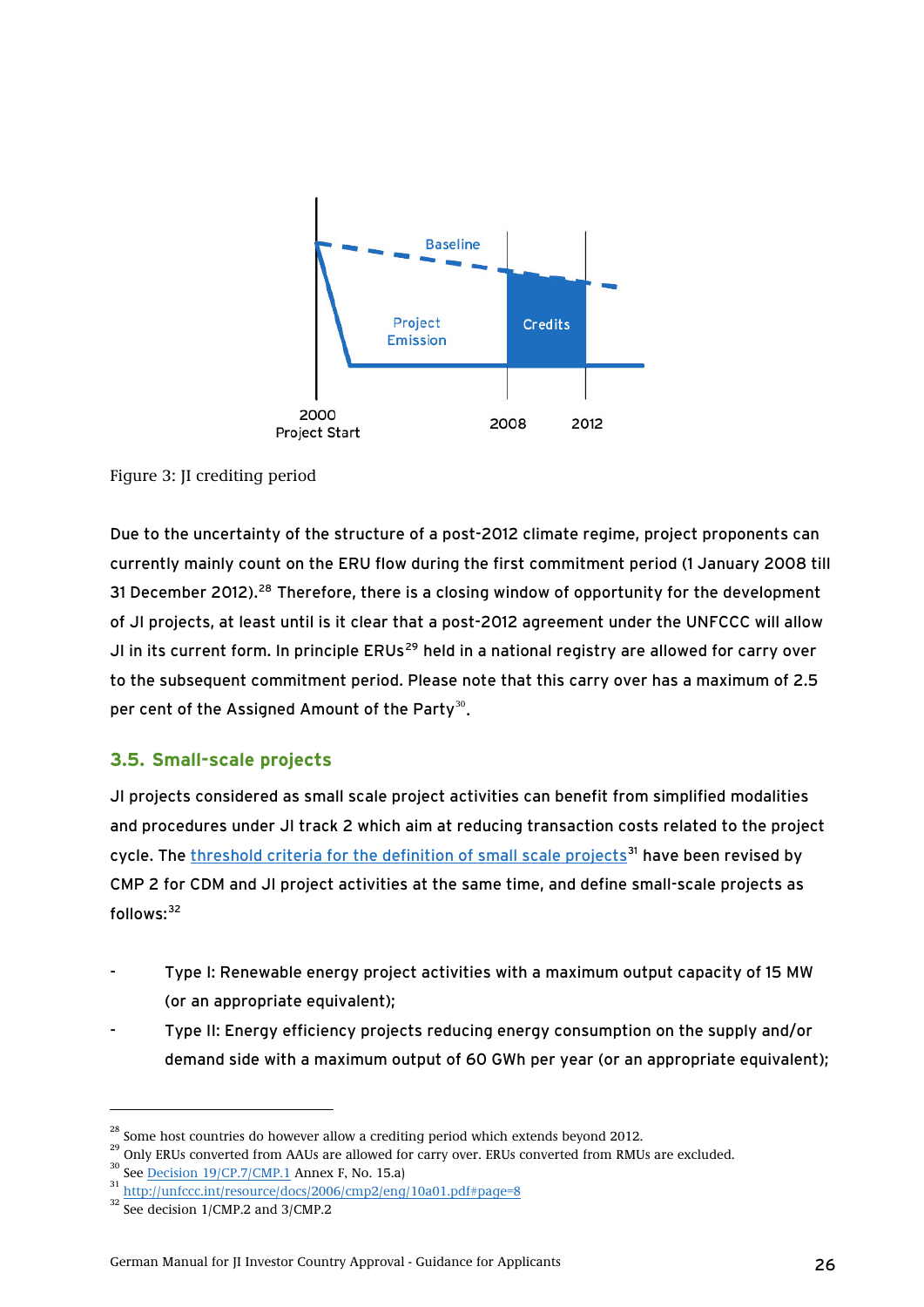<span id="page-26-0"></span>Type III: Other project activities resulting in emission reductions of less than or equal to 60 ktCO2eq annually.

Separate small-scale rules exist for LULUCF projects under JI. The differences in modalities and procedures for small-scale projects under JI track 2 are described in chapter [6](#page-47-1).

# **3.6. Institutions relevant to JI**

## **3.6.1. The CMP**

As the highest body of the Kyoto Protocol, the CMP (short for COP/MOP)<sup>[33](#page-26-0)</sup> has the authority over the flexible mechanisms. The Parties to the Kyoto Protocol meet annually at the COP/MOP to discuss issues of the further development and implementation of the Kyoto Protocol.

# **3.6.2. The JI Supervisory Committee (JISC)**

The JI Supervisory Committee (JISC) supervises the actual operation of JI track 2, under the authority and quidance of the CMP. The most important responsibilities<sup>[34](#page-26-0)</sup> of the JISC are:

- The elaboration of rules of procedure for JI additional to those contained in the JI guidelines;
- The elaboration of JI project design documents (PDD);
- The review and revision of [reporting](http://ji.unfccc.int/AIEs) guidelines and criteria for baseline and monitoring;
- The accreditation of [Independent Entities](#page-28-0).

The JISC consists of ten members and ten alternate members of the Parties to the Kyoto Protocol.[35](#page-26-0) Since February 2006, it has held meetings every few months.

Agendas of these meetings, meeting reports, relevant documents and webcasts are available at the [JISC website](http://ji.unfccc.int/Sup_Committee)<sup>[36](#page-26-0)</sup>.

In case of a review of JI projects, the JISC sets up review teams (JISC-RTs) on a case-by-case basis to assist it in conducting reviews. A review team consists of two JISC members who are

<sup>35</sup> Three members from an Annex I Party with an economy in transition, three members from an Annex I Party not belonging to those with an economy in transition, three members from a non-Annex I Parties and one from the group of small island developing states.

<sup>&</sup>lt;sup>33</sup> COP/MOP is the abbreviation for 'Conference of the Parties (to the UNFCCC) serving as the Meeting of the Parties (to the Kyoto Protocol)'.<br><sup>34</sup> For more details see the II quidelines in 9/CMP.1, Annex, paragraph 3.

<sup>36</sup> [http://ji.unfccc.int/Sup\\_Committee](http://ji.unfccc.int/Sup_Committee)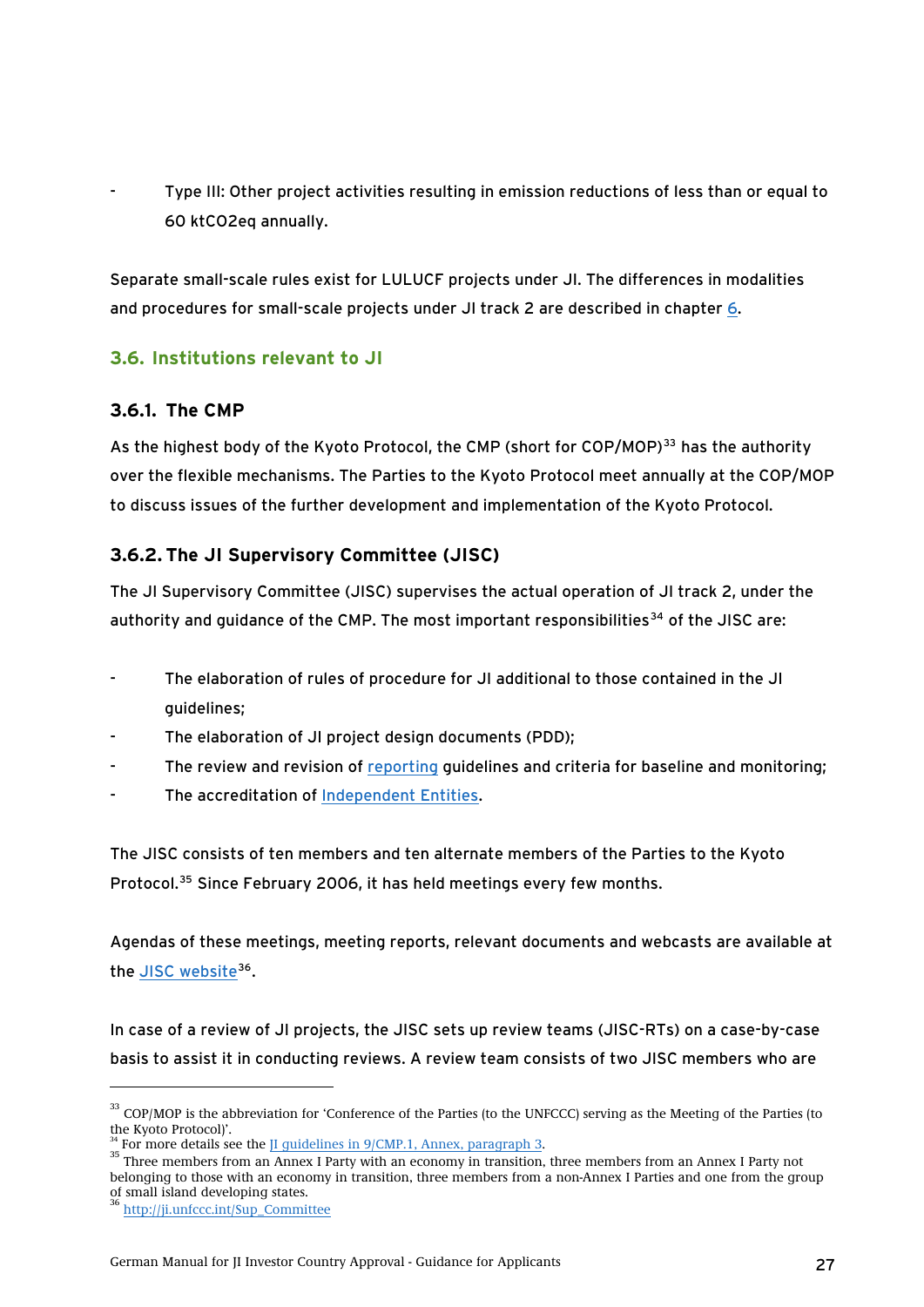<span id="page-27-0"></span>responsible for supervising the review, and external experts, as appropriate. For the detailed procedures regarding the JISC-RTs, see the document ['Terms of reference for experts](http://ji.unfccc.int/Sup_Committee/Meetings/003/Reports/JISC03report_Annex_4.pdf)  [appraising determinations or participating in review teams under the verification procedure](http://ji.unfccc.int/Sup_Committee/Meetings/003/Reports/JISC03report_Annex_4.pdf)  [under the Joint Implementation Supervisory Committee'](http://ji.unfccc.int/Sup_Committee/Meetings/003/Reports/JISC03report_Annex_4.pdf).[37](#page-27-0)

## **3.6.3. Subcommittees, panels and working groups**

The JISC may establish subcommittees, panels or working groups to assist it in performing its functions. As of June 2006, the JISC has established an accreditation panel (JI-AP).

## **JI Accreditation Panel (JI-AP)**

Under the guidance of the JISC, the JI-AP is supposed to elaborate recommendations to the JISC on accreditation of applicant independent entities as well as on accreditation, withdrawal of accreditations and re-accreditation of Accredited Independent Entities (AIEs).

The JISC can at any time establish new subcommittees, working groups and panels. For the current status on panels and working groups, see the [JISC website](http://ji.unfccc.int/Panel_WG)<sup>[38](#page-27-0)</sup>.

## **3.6.4. Designated Focal Points (DFP)**

Besides the institutions and bodies at the international level, the Kyoto Protocol requires that all Annex I Parties participating in JI projects designate a national authority responsible for JI, called Designated Focal Point (DFP). The DFP is the analogue to the Designated National Authority (DNA) under the Clean Development (CDM).

A [list of established DFPs](http://ji.unfccc.int/JI_Parties)<sup>[39](#page-27-0)</sup> and their contact information is available at the UNFCCC secretariat's website. The German DFP is the German Emissions Trading Authority ('Deutsche [Emissionshandelsstelle, DEHSt'](http://www.dehst.de/)[40](#page-27-0)) at the Federal Environment Agency (Umweltbundesamt). Approval procedures of the DEHSt are described in section [5.2.3.1](#page-37-0).

<sup>37</sup> [http://ji.unfccc.int/Sup\\_Committee/Meetings/003/Reports/JISC03report\\_Annex\\_4.pdf](http://ji.unfccc.int/Sup_Committee/Meetings/003/Reports/JISC03report_Annex_4.pdf)

<sup>38</sup> [http://ji.unfccc.int/Panel\\_WG](http://ji.unfccc.int/Panel_WG)

<sup>39</sup> [http://ji.unfccc.int/JI\\_Parties](http://ji.unfccc.int/JI_Parties)

<sup>40</sup> [www.umweltbundesamt.de/emissionshandel](http://www.umweltbundesamt.de/emissionshandel)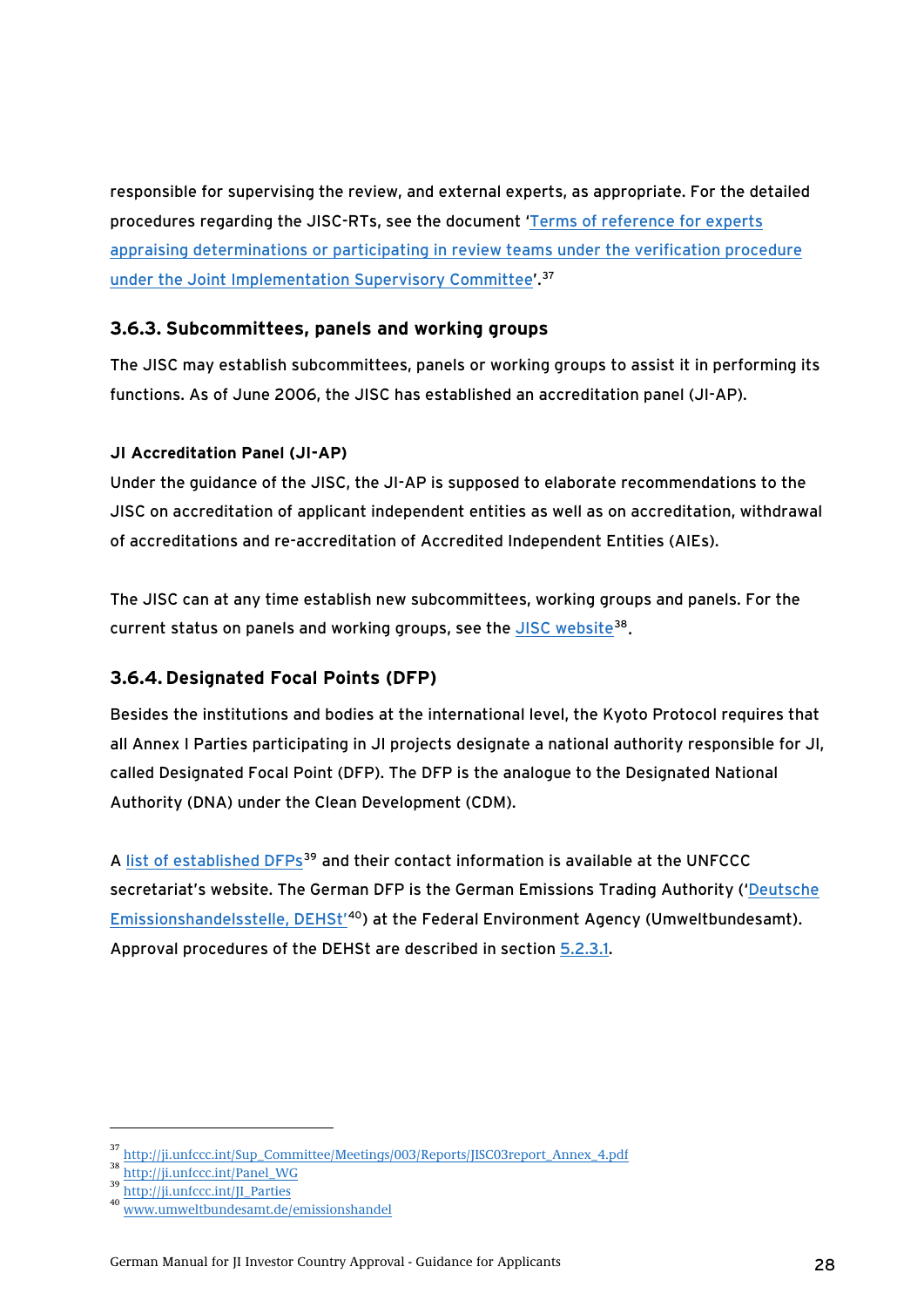# <span id="page-28-0"></span>**3.6.5. Accredited Independent Entities (AIE)**

An Accredited Independent Entity (AIE) is an independent entity accredited by the JISC based on a set of internationally agreed standards and procedures. Under JI track 2, AIEs are responsible for determining if the PDD and the ensuing emission reductions or removals meet the requirements of Article 6 of the Kyoto Protocol and the JI guidelines.

For decisions on accreditation of independent entities, the status on accreditation of AIEs, as well as a list of applicant IEs (and the respective sectoral scopes they are applying or are accredited for), see the respective section at the [UNFCCC website](http://ji.unfccc.int/AIEs)<sup>[41](#page-28-0)</sup>.

<sup>41</sup> <http://ji.unfccc.int/AIEs>

German Manual for JI Investor Country Approval - Guidance for Applicants 29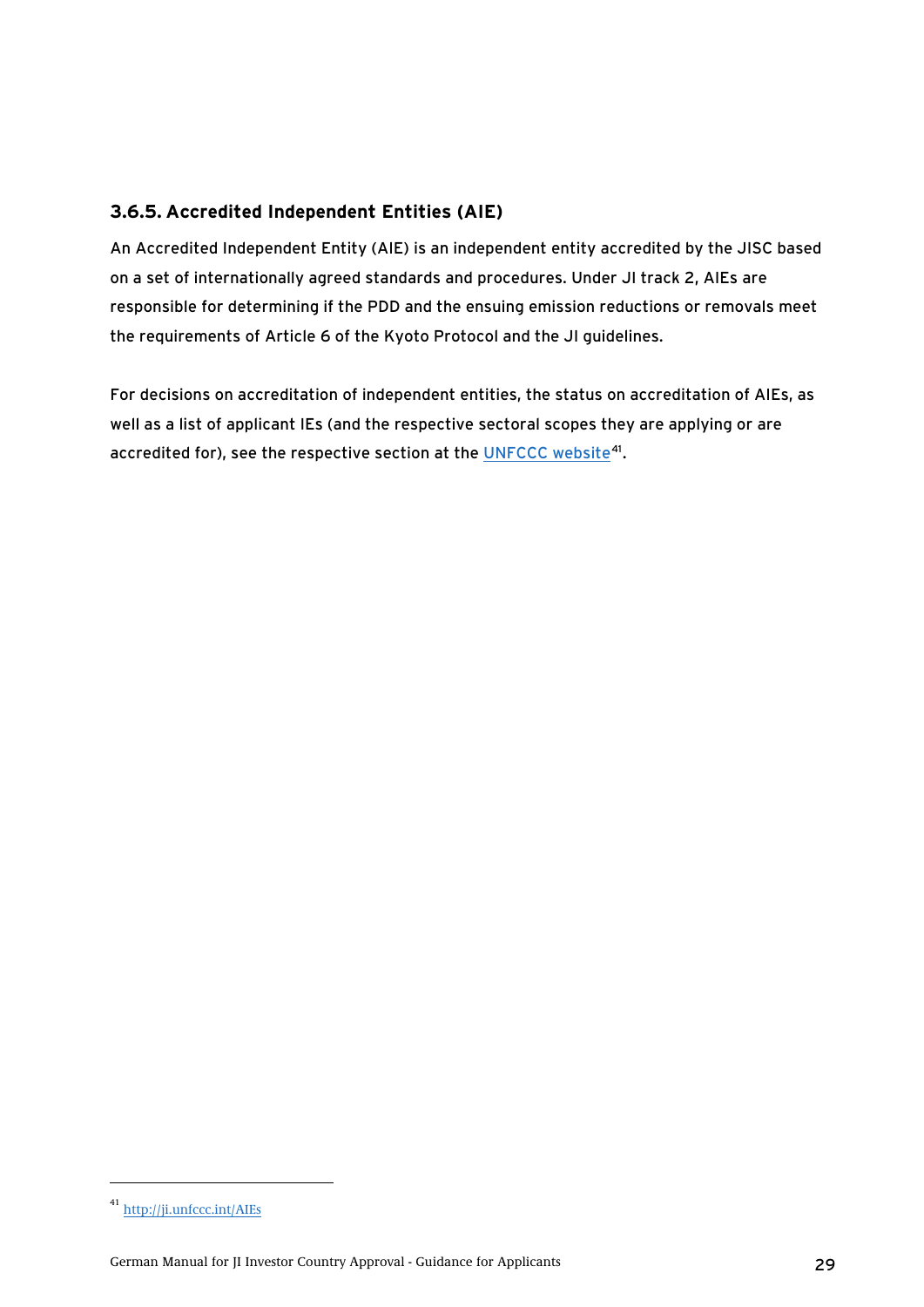# <span id="page-29-0"></span>**4. COUNTRY INFORMATION**

Theoretically, each country with an emission reduction target listed in Annex B of the Kyoto Protocol can host JI projects. East European, countries with economies in transition to a free market system are however the main suppliers of JI units (ERUs), because they still have a large potential for relatively inexpensive emission reductions. Currently, thirteen transition countries belong to Annex B of the Kyoto Protocol. Some useful information on those countries will be listed in the table below.

|                          |                                                |                                                                                    |           | <b>EU relevant Information</b>                                    |                         |                         |                         |               |
|--------------------------|------------------------------------------------|------------------------------------------------------------------------------------|-----------|-------------------------------------------------------------------|-------------------------|-------------------------|-------------------------|---------------|
|                          |                                                |                                                                                    |           | <b>Transitional Periods for EU</b><br><b>EU NAP</b><br>directives |                         |                         |                         |               |
|                          | Ratification of the<br>$\overline{\mathbf{r}}$ | page<br><b>Due</b><br>web<br>JI Guidelines<br>available on<br>Procedures<br>UNFCCC | EU status | <b>NAP II reserves</b><br>for new JI<br>projects*                 | <b>PPC directive</b>    | Landfill directive      |                         | LCP directive |
| <b>Bulgaria</b>          | yes                                            | yes                                                                                | member    | yes                                                               | 2011                    | $\mathsf X$             | 2014                    |               |
| Croatia                  | yes                                            | no                                                                                 | candidate |                                                                   |                         |                         |                         |               |
| <b>Czech</b><br>Republic | yes                                            | yes                                                                                | member    | no                                                                | $\mathsf{X}$            | $\pmb{\mathsf{X}}$      | 2007                    |               |
| <b>Estonia</b>           | yes                                            | no                                                                                 | member    | no                                                                | $\mathsf{X}$            | 2009                    | 2015                    |               |
| Hungary                  | yes                                            | <b>ves</b>                                                                         | member    | no                                                                | $\overline{\mathsf{X}}$ | $\mathsf{X}$            | 2004                    |               |
| Latvia                   | yes                                            | no                                                                                 | member    | no                                                                | 2010                    | 2004                    | $\overline{\mathsf{X}}$ |               |
| Lithuania                | yes                                            | no                                                                                 | member    | yes                                                               | $\overline{\mathsf{X}}$ | $\overline{\mathsf{X}}$ | 2015                    |               |
| Poland                   | yes                                            | no                                                                                 | member    | no                                                                | 2010                    | 2012                    | 2015                    |               |
| Romania                  | yes                                            | yes                                                                                | member    | yes                                                               | 2009/2015               | 2017                    | 2017                    |               |
| <b>Russia</b>            | yes                                            | no                                                                                 | non-EU    |                                                                   |                         |                         |                         |               |
| Slovakia                 | yes                                            | no                                                                                 | member    | no                                                                | 2011                    | X                       | 2007                    |               |
| Slovenia                 | yes                                            | no                                                                                 | member    | no                                                                | 2011                    | $\overline{X}$          | $\mathsf{X}$            |               |
| <b>Ukraine</b>           | yes                                            | yes                                                                                | non-EU    |                                                                   |                         |                         |                         |               |

<span id="page-29-1"></span>Table 1: Conditions for JI in important host countries

\*not yet approved by the EU Commission

-

For further detail on the transitional periods, please refer to the EU [accession treaties.](http://ec.europa.eu/enlargement/glossary/terms/accession-treaty_en.htm)<sup>[42](#page-29-0)</sup>

 $^{\rm 42}$ http://ec.europa.eu/enlargement/glossary/terms/accession-treaty\_en.htm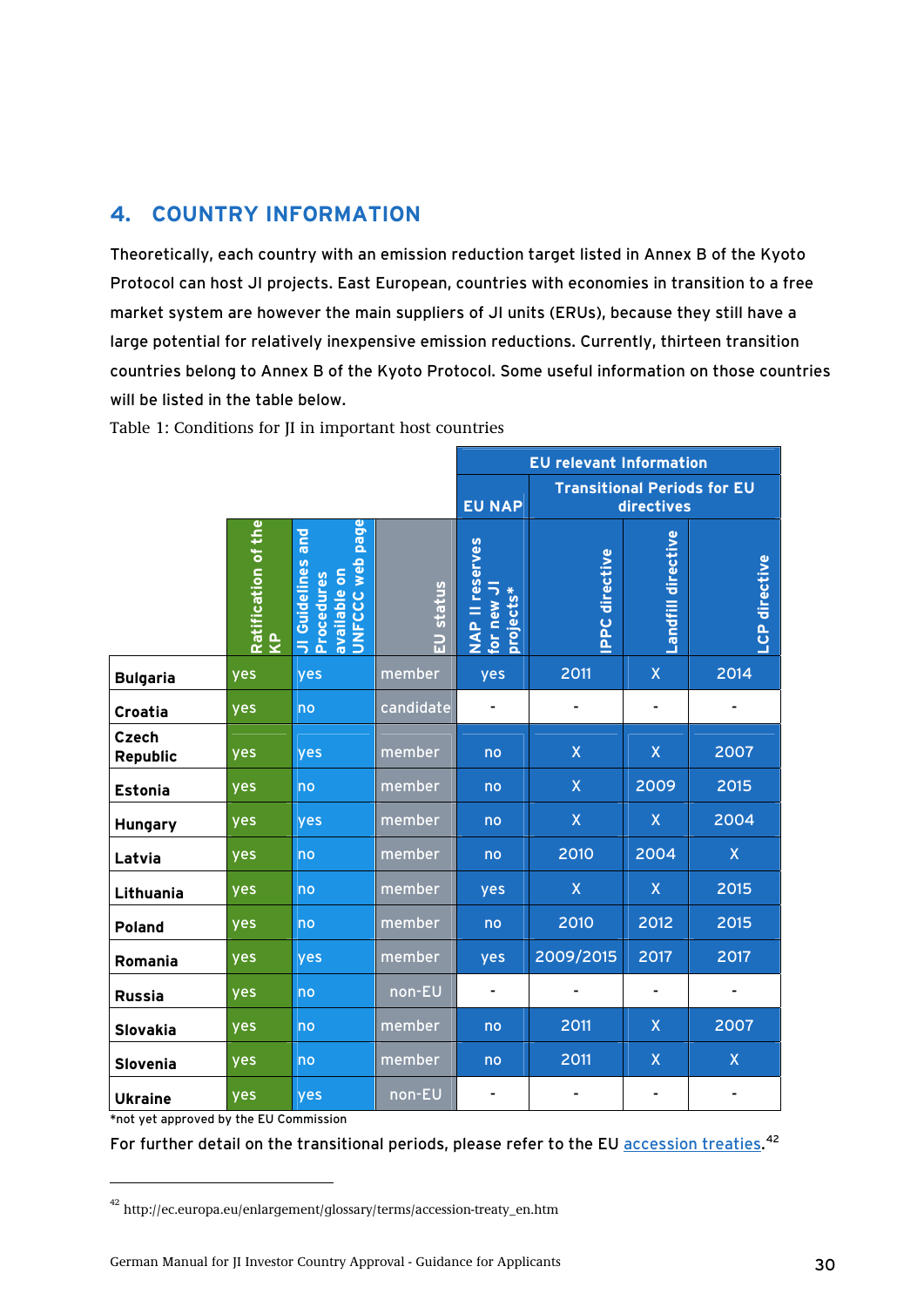Table 2: Contact details of Designated Focal Points (DFP)

 $\overline{a}$ 

<span id="page-30-0"></span>

|                   |                            | National Focal Points/ Designated Focal Points<br>(http://unfccc.int/parties_and_observers/parties/annex_i/items/2774.php<br>http://ji.unfccc.int/JI_Parties/Parties/index.html) |                                       |                   |                                            |
|-------------------|----------------------------|----------------------------------------------------------------------------------------------------------------------------------------------------------------------------------|---------------------------------------|-------------------|--------------------------------------------|
|                   | <b>Person</b>              | Institution                                                                                                                                                                      | <b>Address</b>                        | <b>Phone</b>      | E-mail                                     |
| <b>Bulgaria</b>   | Mrs. Ivona Grozeva         | Ministry of Environment and Water<br>(MOEW), Climate Change Policy<br>Department                                                                                                 | 67 William<br>Gladstone St. Sofia     | +359 2 940 61 01  | ji_grozeva@moew.government.bg              |
| Croatia           | Ms. Jasenka Necak          | Ministry of Environmental<br>Protection, Physical Planning and<br>Construction                                                                                                   | Ulica Republike<br>Austrije 14 Zagreb | (+385-1)378-2444  | jasenka.necak@mzopu.hr                     |
| Czech<br>Republic | Mr. Pavel Zámyslický       | Ministry of Environment,<br>Department of Climate Change                                                                                                                         | Vrsovická 65<br>Prague 10             | (+420-2)6712-2937 | pavel_zamyslicky@env.cz                    |
| Estonia           | Mr. Andres Kratovits       | Ministry of the Environment                                                                                                                                                      | Narva mnt 7A<br>Tallinn               | $(+37-2)6262-800$ | min@envir.ee,<br>Andres.Kratovits@envir.ee |
| <b>Hungary</b>    | Mr. József Feiler          | Ministry for Environment and Water<br>(MoEW), Climate Protection and<br><b>Energy Unit</b>                                                                                       | P.O. Box 351 H-<br>1394 Budapest      | +3614573339       | feiler@mail.kvvm.hu                        |
| Latvia            | Ms. Ingrida Apene          | Ministry of Environment                                                                                                                                                          | Peldu Str. 25, Riga                   | (+37-1) 702 6508  | ingrida.apene@vidm.gov.lv                  |
| Lithuania         | Ms. Jurga<br>Rabazauskaite | Ministry of Environment, Air Division<br><b>Environment Quality Department</b>                                                                                                   | A. Jaksto 4/9<br><b>Vilnius</b>       | +370 5 266 3508   | j.rabazauskaite@am.lt                      |
| <b>Poland</b>     | Ms. Maria Klokocka         | Ministry of Environment                                                                                                                                                          | 52/54 Wawelska<br>St. Warsaw          | (+48-22)579-2761  | maria.klokocka@mos.gov.pl                  |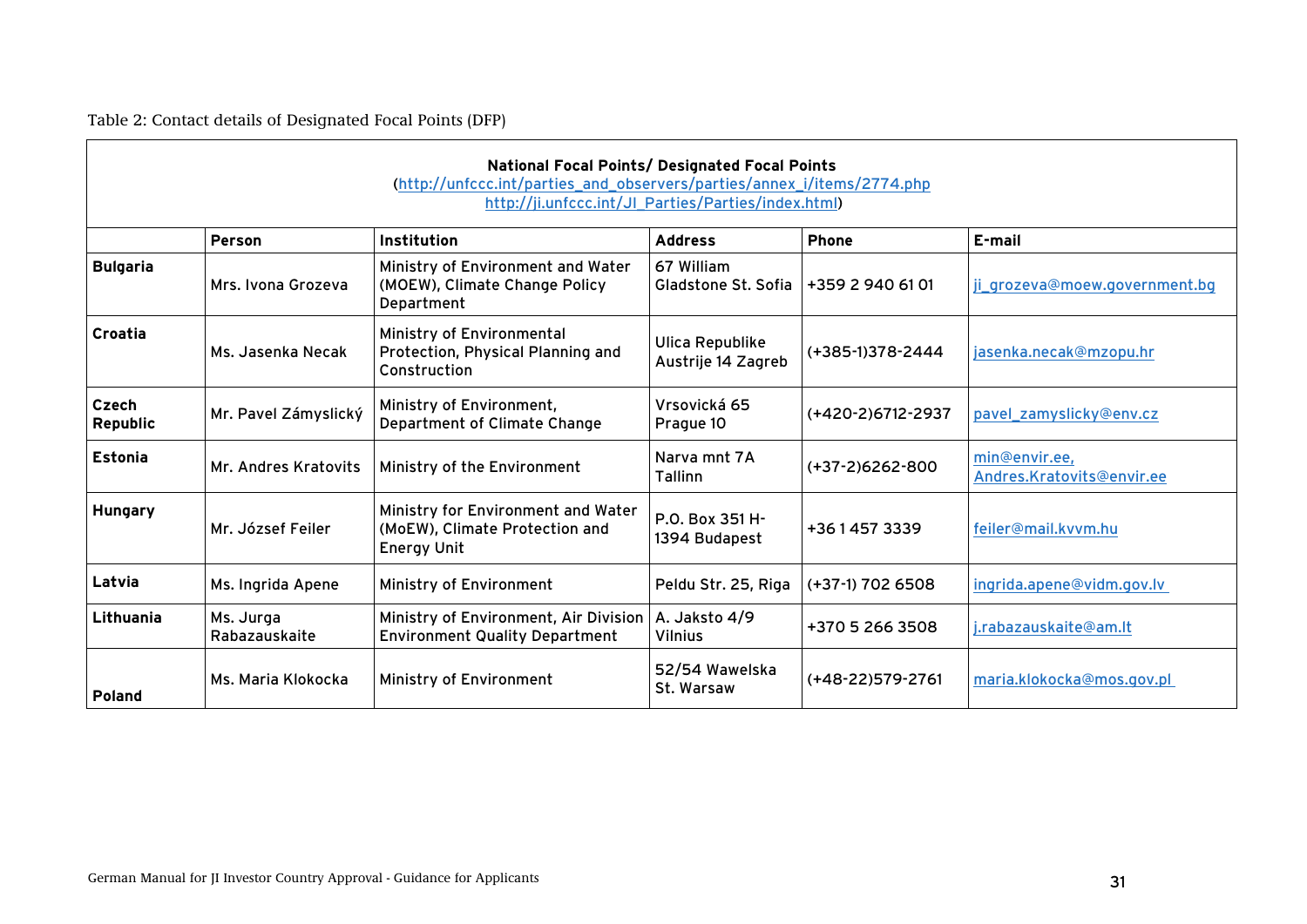|                 | <b>Person</b>                   | Institution                                                                                                    | <b>Address</b>                                   | <b>Phone</b>          | E-mail                                         |
|-----------------|---------------------------------|----------------------------------------------------------------------------------------------------------------|--------------------------------------------------|-----------------------|------------------------------------------------|
| Romania         | Mr. Vlad Trusca                 | Ministry of the Environment and<br>Sustainable Development, Climate<br><b>Change Division</b>                  | 12 Libertatii Blvd,<br><b>Sector 5 Bucharest</b> | $( +40-21)316-2220$   | vlad.trusca@mmediu.ro,<br>vladtrusca@yahoo.com |
| <b>Russia</b>   | H.E. Mr. Alexander<br>Bedritsky | <b>Russian Federal Service for</b><br>Hydrometeorology and<br><b>Environmental Monitoring</b><br>(Roshydromet) | Novovagan'kovsky<br><b>Street 12 Moscow</b>      | $(+7-495)255-13-85$   | prruk@mcc.mecom.ru,<br>bedr@mecom.ru           |
| Slovakia        | Ms. Gabriela<br>Fischerová      | Ministry of Environment                                                                                        | Námestie Ludovíta<br>Stúra 1 Bratislava          | (+421-2)5956-2546     | gabriela.fischerova@enviro.gov.sk              |
| <b>Slovenia</b> | Mr. Matej Gasperic              | Ministry of the Environment and<br><b>Spatial Planning</b>                                                     | Dunajska 48<br>Ljubljana                         | +38614784558          | matej.gasperic@gov.si                          |
| <b>Ukraine</b>  | Mr. Sv'atoslav<br>Kurulenko     | Ministry of Environmental<br>Protection                                                                        | 35, Uritskogo<br><b>Street Kiev</b>              | (+380-44)206-<br>3302 | kurulenko@menr.go.ua                           |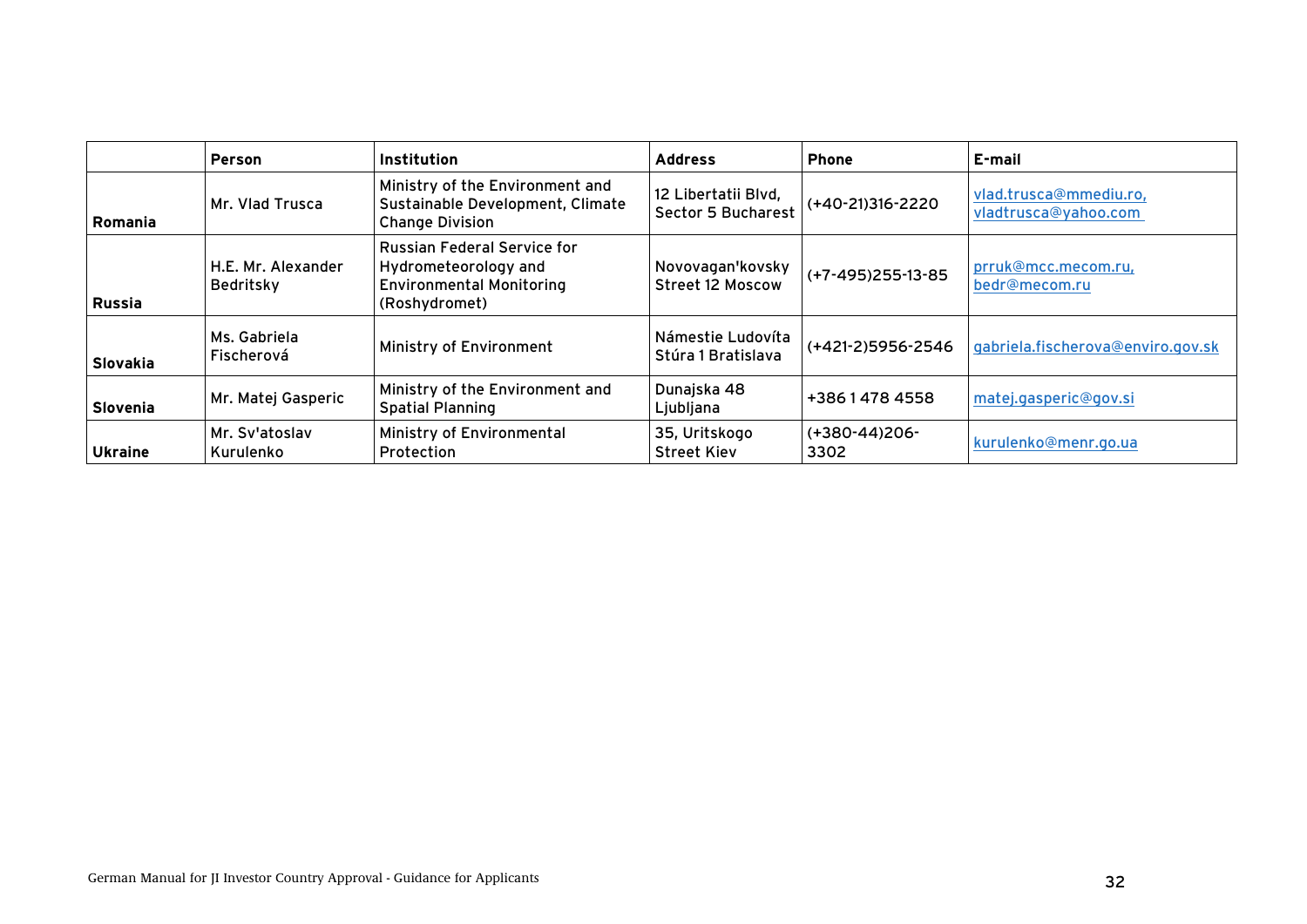# <span id="page-32-1"></span><span id="page-32-0"></span>**5. THE JI PROCEDURES**



Figure 4: JI Project Cycle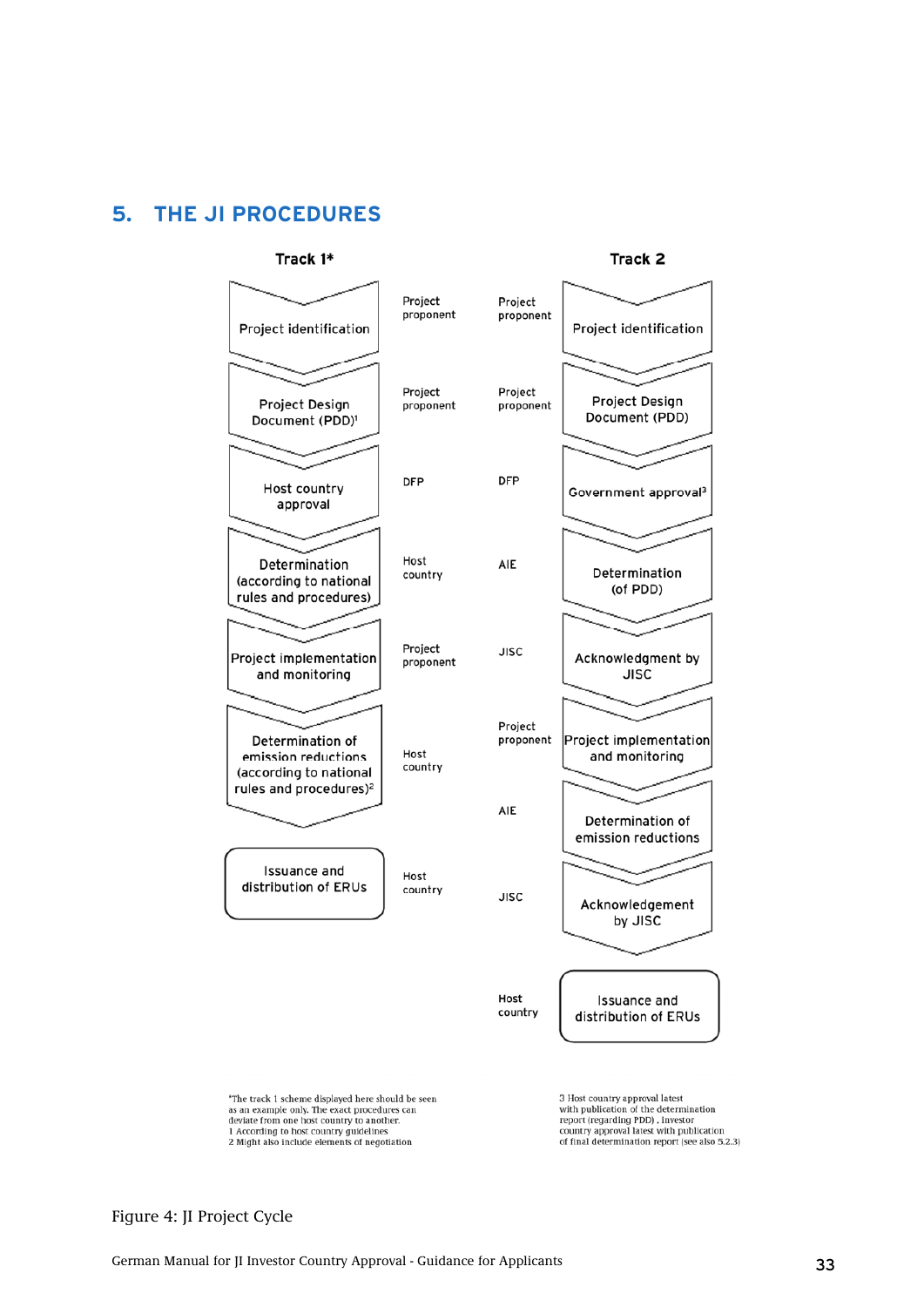## <span id="page-33-0"></span>**5.1. Track 1**

Under track 1, the host country carries out the verification of the JI project based on its own national rules and procedures. In order to deal with JI track 1 projects, a country can develop national JI guidelines concerned with the setting of the baseline and monitoring and approval of JI projects. However, a JI track 1 transaction can take place even without such guidelines. The amount of ERUs to be issued and transferred by the host country can as well be a result of a negotiation or a simple agreement between the investor and a host country. [Figure 4](#page-32-1) illustrates the JI project cycle under track 1. The track 1 project cycle is determined by host country rules. National guidelines of the host country determine at which point in time host country approval is required. The German DFP for example requires the determination report for issuing a letter of approval.

It will therefore depend on the national rules and procedures of host countries how 'fast' the so-called 'fast track' will actually be. In case of a more or less negotiated outcome, the transaction costs related to the project cycle can be reduced. It however depends on the credibility and effectiveness of the procedures of the respective host country, if track 1 is preferred over track 2.

Germany's guidelines for the approval of JI projects (taking place outside of Germany) are laid down in §3 of the 'Act Implementing the Project-based Mechanisms of the Kyoto Protocol<sup>1[43](#page-33-0)</sup> (ProMechG).<sup>[44](#page-33-0)</sup> For details on the approval procedures by the DEHSt, see section [5.2.3.1](#page-37-0). According to ProMechG, requirements for project documentation (PDD, Government Approval, etc.) for track 1 are comparable to those under track 2.

## **5.2. Track 2**

-

Contrary to track 1, international rules and modalities for the project cycle exist under track 2. The procedures under track 2 are similar to the CDM project cycle. Since the implementation of the CDM is far ahead of the one of JI, the JI project cycle under track 2 to some extent draws on the CDM rules and modalities. The verification procedure under track 2 which was launched by the JISC on 26 October 2006 is illustrated in [Figure 4.](#page-32-1)

The terminology under JI is less clear than under the CDM, as under JI the term 'determination' is used for the validation of the PDD as well as the verification of emission reductions, while the whole project cycle under track 2 is often called the 'verification procedure' under JI track 2. In

German Manual for JI Investor Country Approval - Guidance for Applicants 34

 $^{43}$  http://www.gesetze-im-internet.de/promechg/index.html<br> $^{44}$  Guidelines for the approval of domestic II projects are laid down in §5 ProMechG.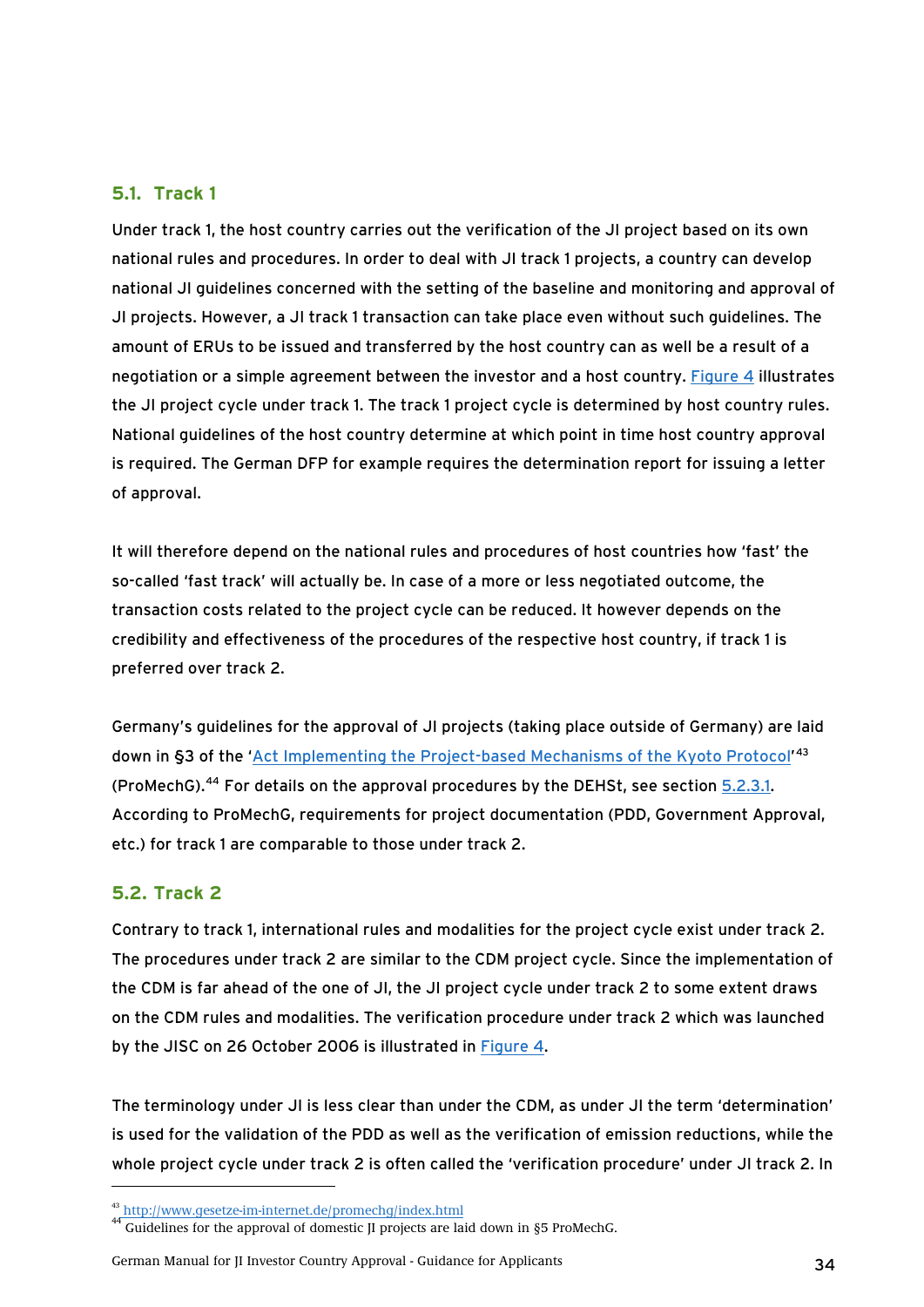<span id="page-34-0"></span>order to clarify which step of the project cycle is referred to, the terms 'determination of the PDD' (equal to validation under the CDM) and 'determination of emission reductions' (equal to verification under the CDM<sup>[45](#page-34-0)</sup>) are used.

In case a country is eligible for track 1, project participants can choose between track 1 and track 2. While the project cycle under track 1 depends on the respective host country procedures, track 1 projects may be subject to additional risks. One of these risks relates to the risk that a host country can lose its track 1 eligibility in the future. In this case, a project developed or even implemented under track 1 has to pass the verification procedure of the JISC, which is an additional effort delaying the generation of ERUs and implying the risk of potential refusal of the project. Another advantage of choosing track 2 is that the limitations for the transfer of emission units, especially those relating to the commitment period reserve, do not apply to ERUs generated under track 2. The commitment period reserve is a share of units that Parties with targets under the Kyoto Protocol are not allowed to sell in order to avoid overselling, i.e. industrial countries must maintain a balanced national budget of AAUs. As ERUs generated under track 2 are exempted<sup>[46](#page-34-0)</sup> from this limitation, a country which has generated credits successfully under JI track 2 is allowed to transfer these independently of the amount of credits held in its commitment period reserve.

|                                                            | Track 1                                         | Track 2                                             |
|------------------------------------------------------------|-------------------------------------------------|-----------------------------------------------------|
| <b>Baseline and monitoring</b><br>methodologies to be used | Host country based on<br>national guidelines    | JISC (based on CDM<br>methodologies)                |
| Determination of the PDD and<br>emission reductions        | Host country based on<br>national guidelines    | <b>AIE</b>                                          |
| <b>Transfer of ERUs</b>                                    | Limitations due to<br>commitment period reserve | No restrictions due to<br>commitment period reserve |
| <b>Procedures</b>                                          | Similarities with emissions<br>trading          | Similarities with the CDM                           |

|  |  | Table 3: Comparison of track 1 and track 2 |  |  |
|--|--|--------------------------------------------|--|--|
|--|--|--------------------------------------------|--|--|

In the following, the project cycle for projects under track 2 are described, while special rules for small-scale projects are addressed in chapter [6.](#page-47-1)

<sup>&</sup>lt;sup>45</sup> The determination of emission reductions is often also called the 'final determination'.<br><sup>46</sup> The exemption also applies other limitations to transfer units under Art. 17 (emission trading).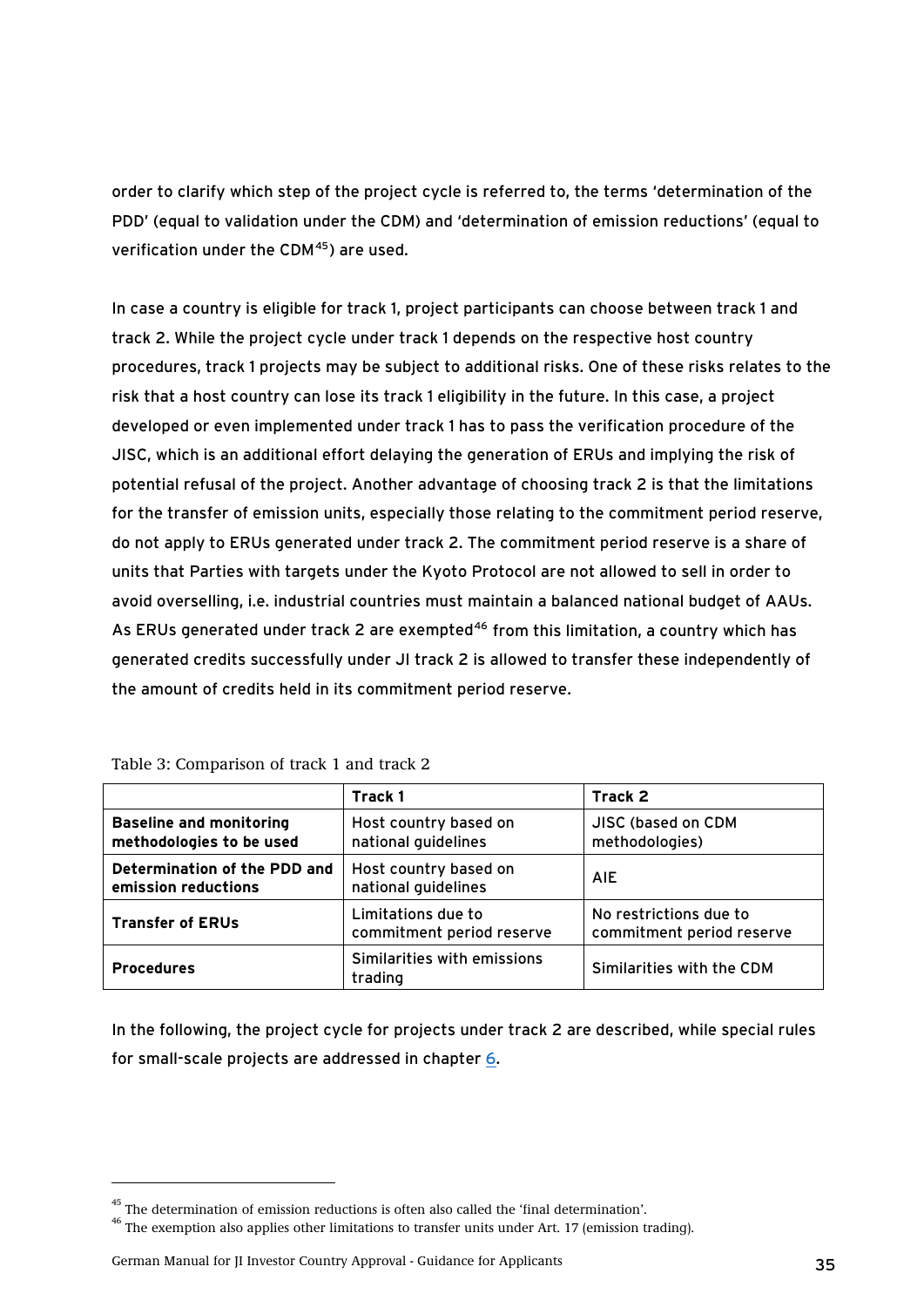## <span id="page-35-0"></span>**5.2.1. Project identification**

Each project starts with a project idea by the project proponent(s). Usually, project proponents conduct a feasibility study in order to assess if it is worth proceeding with a project idea. A feasibility study includes a rough estimation of the potential emission reductions or removals of the project, the cost to achieve these emission reductions, a check if the project is in line with the international JI guidelines as well as an appraisal of the likelihood of project approval by the Parties involved.

A project idea note (PIN) is elaborated either as part of the feasibility study or as a next step, based on a positive judgment on the suitability of the projects under JI. A PIN is a document providing a rough overview of the project, including indicative information on anticipated emission reductions, information regarding the additionality and a preliminary overview of the financials of the project. Although, the development of a PIN is not an obligatory step of the project cycle under track 2, it is useful for the presentation of the project to the host and investor country authorities (DFP) and potential investors.

It is recommended that project proponents contact the DFPs of the participating countries at this stage in order to check for the exact requirements of the participating countries. It is common that at this stage, the DFPs provide a Letter of Endorsement (LoE). This letter is issued to the project proponents if the DFP - based on the information provided in the PIN – comes to the conclusion that a later official approval (Letter of Approval, LoA) is likely. A PIN form for investor country approval by Germany is [provided by the DEHSt.](http://www.dehst.de/cln_531/nn_476194/SharedDocs/Downloads/DE/JI__CDM/JI__Manual__Formular__englisch,templateId=raw,property=publicationFile.pdf/JI_Manual_Formular_englisch.pdf) It helps project proponents to check eligibility criteria for JI projects under the different tracks and offers guidance on the information on the project to be provided to the DEHST for obtaining a Letter of Endorsement (LoE).

## **5.2.2. Development of the Project Design Document (PDD)**

The next step in the project cycle is the development of the project design document (PDD) which contains information on the essential technical and organizational aspects of the project (project, baseline, additionality, monitoring, project participants, crediting period etc.). The PDD is the key input for the determinations of the JI project and its emission reductions under track 2.

Similar to the EB for the CDM, the JISC has elaborated a JI PDD form and guidelines for project proponents using the PDD form. The most recent versions of the [official PDD forms](http://ji.unfccc.int/Ref/Forms.html) are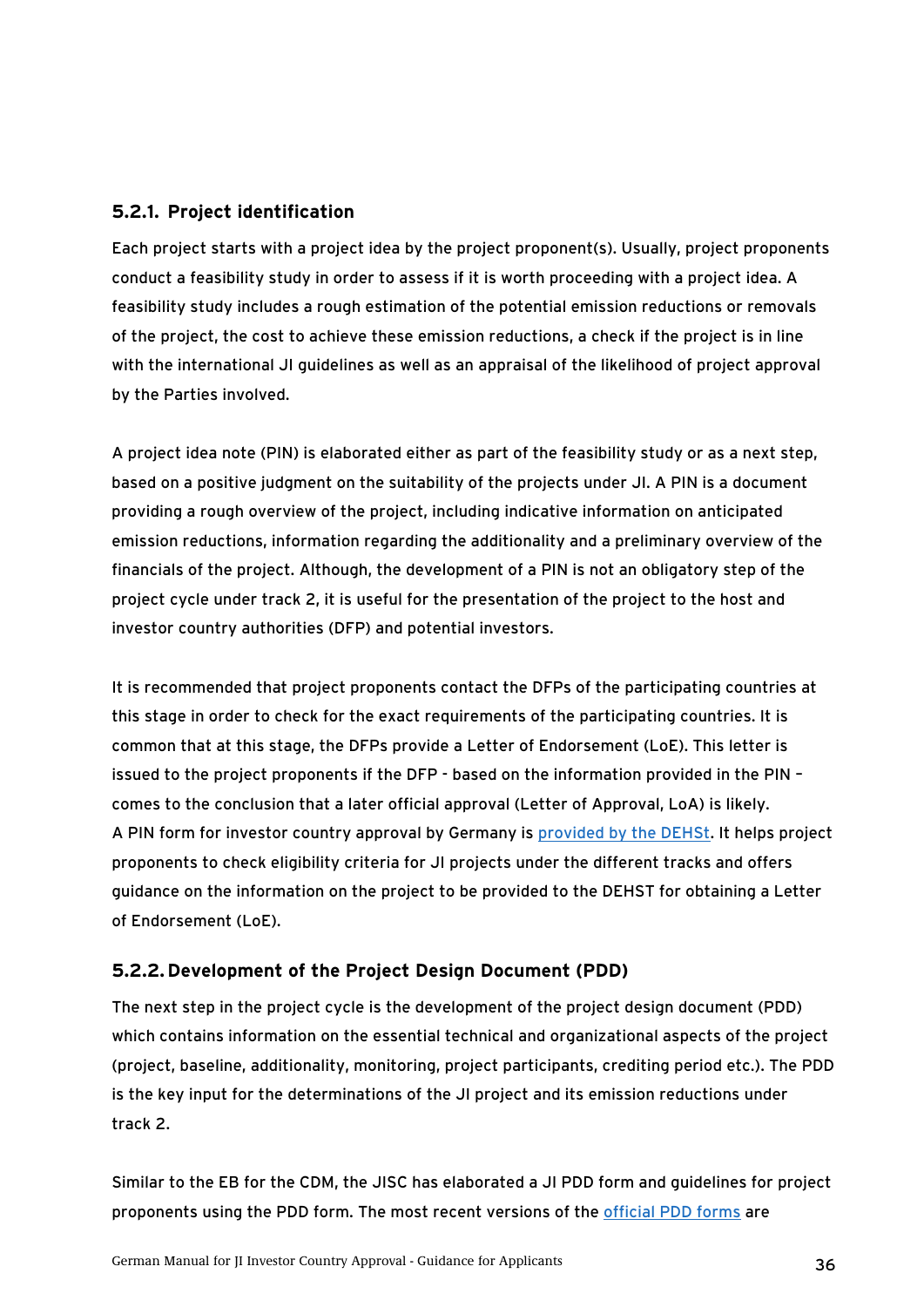<span id="page-36-1"></span><span id="page-36-0"></span>available in the section 'Forms' of the UNFCCC secretariat's website.[47](#page-36-0) Please note that different PDD forms have to be used for small-scale projects, bundled small-scale projects and LULUCF projects. The JISC has provided quidelines for completing the PDD form<sup>[48](#page-36-0)</sup> which can be downloaded from the documents section of the UNFCCC secretariat's website.

The main sections of a JI PDD include the following:

- A. General description of the project
- B. Baseline
- C. Duration of the project / crediting period
- D. Monitoring plan
- E. Estimation of greenhouse gas emission reductions
- F. Environmental impacts
- G. Stakeholders' comments

Annex 1: Contact information on project participants

- Annex 2: Baseline information
- Annex 3: Monitoring plan

The baseline and monitoring plan included in the PDD has to be in accordance with the provisions on 'Baseline setting and monitoring' as specified in the [JI guidelines](http://unfccc.int/resource/docs/2005/cmp1/eng/08a02.pdf#page=2)<sup>[49](#page-36-0)</sup> and the '[Guidance on baseline setting and monitoring](http://ji.unfccc.int/Ref/Documents/Baseline_setting_and_monitoring.pdf)<sup>'[50](#page-36-0)</sup> agreed on by the JISC. For details on baseline and monitoring provisions, see chapter [7.](#page-49-1)

## <span id="page-36-2"></span>**5.2.3. Government approval**

The JI guidelines stipulate that for the determination of the PDD, project participants have to submit information to the AIE on whether the project has been approved by the Parties involved (meaning by the host and the investor country). The JISC at its sixth meeting clarified by what point in time host and investor country approval have to be provided to the AIE:<sup>[51](#page-36-0)</sup>

<sup>&</sup>lt;sup>47</sup> <http://ji.unfccc.int/Ref/Forms.html><br><sup>48</sup> http://ji.unf<u>ccc.int/Ref/Docs.html</u>

<http://unfccc.int/resource/docs/2005/cmp1/eng/08a02.pdf#page=2>

 $^{50}$  [http://ji.unfccc.int/Ref/Documents/Baseline\\_setting\\_and\\_monitoring.pdf](http://ji.unfccc.int/Ref/Documents/Baseline_setting_and_monitoring.pdf)

 $51$  See agenda sub-item 5 c) of the JISC 6 meeting report.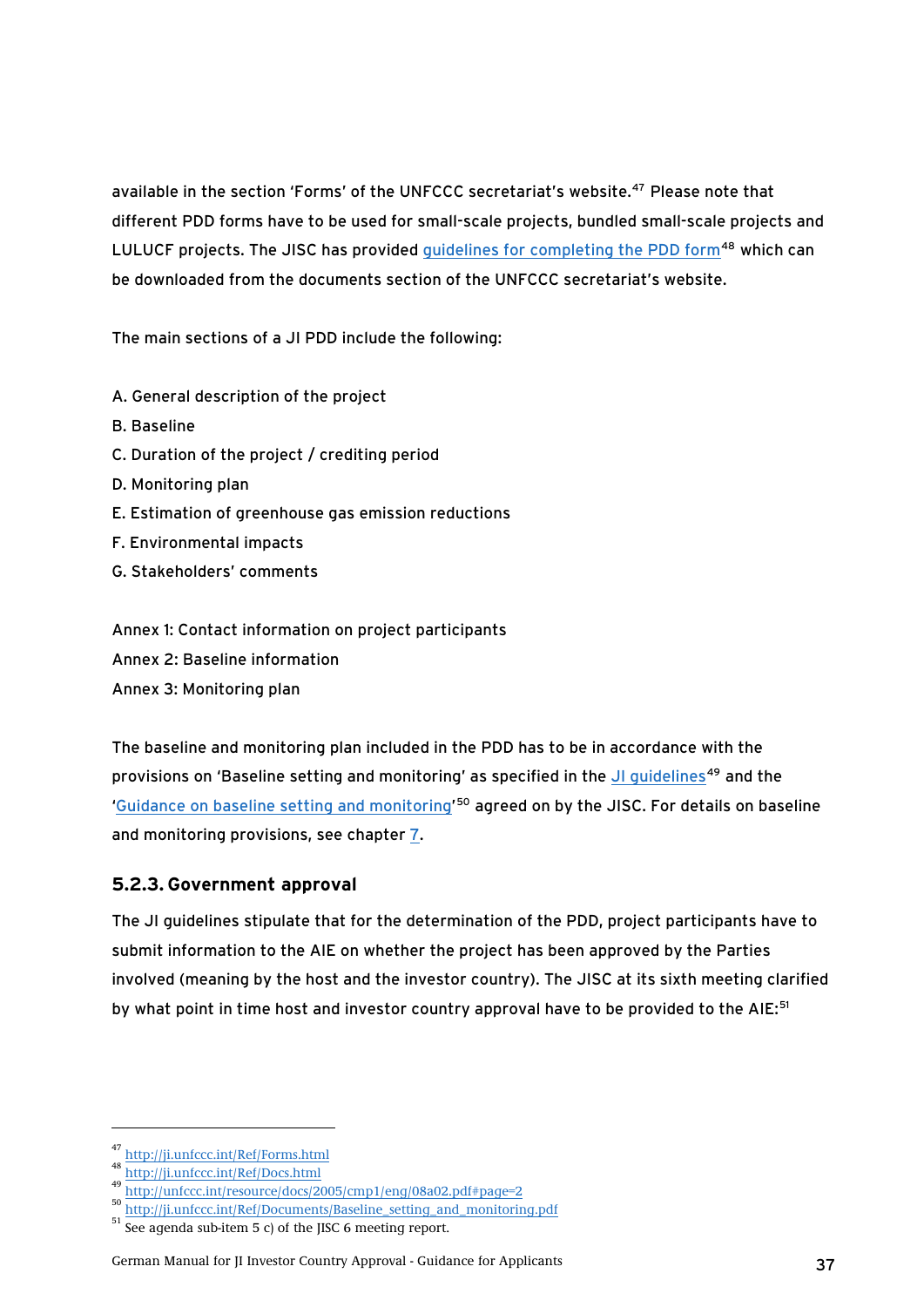- <span id="page-37-1"></span>a. When the AIE submits the determination report regarding the PDD for publication, only host country approval has to be provided to the AIE;
- b. When the AIE submits the final determination report for publication, investor country approval by at least one country other than the host country has to be provided to the AIE.

Such a government approval comprises the issuance of a so-called 'Letter of Approval, LoA' by the respective DFP. Each DFP can decide how to structure its approval procedure and criteria. Project proponents should therefore get in touch with the DFP(s) at an early stage of project development in order to find out about the respective requirements and procedures. It is also common to request a Letter of Endorsement (LoE) in order to check if the project would fulfil the general requirements of the respective country. Such a 'Letter of Endorsement' is a preliminary and not legally binding confirmation by the DFP that – based on the information provided in the PIN – the project is likely to be approved at a later point in time.

A [list of established DFPs](http://ji.unfccc.int/JI_Parties)<sup>[52](#page-37-1)</sup> and their contact information is available at the UNFCCC website.

## <span id="page-37-0"></span>**5.2.3.1. Approval procedure of the DEHSt**

The German DFP (called Deutsche Emissionshandelsstelle, DEHSt) is located in the Federal Environment Agency (UBA), an affiliated agency of the Federal Ministry for the Environment, Nature Conservation and Nuclear Safety (abbreviated in German, BMU).

The ProMechG distinguishes approval and endorsement of a JI project by the DEHSt. A 'Letter of Endorsement' (LoE)<sup>[53](#page-37-1)</sup> represents a non-binding statement that the DEHSt generally supports the respective project. A LoE is issued if – based on the information available – the DEHSt has come to the conclusion that a later approval of the project is very likely. In order to apply for a LoE, applicants have to submit following documents to the DEHSt:

- 1. Written request for endorsement (can be submitted by email);
- 2. Filled in form of the 'Project Idea Note (PIN)'.

<sup>52</sup> [http://ji.unfccc.int/JI\\_Parties](http://ji.unfccc.int/JI_Parties)

<sup>53</sup> Sometimes also called 'Letter of no objection' (LoNo)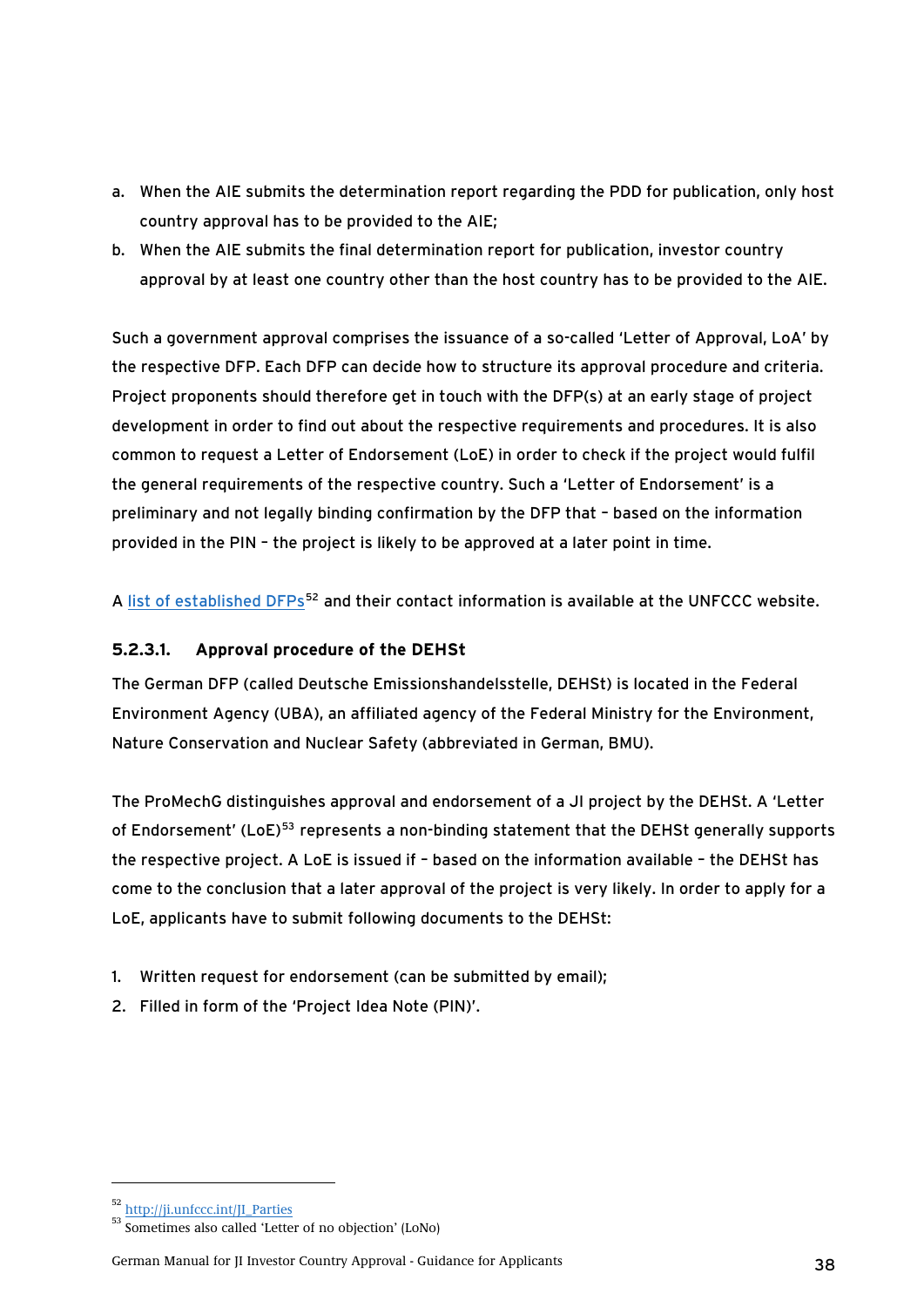<span id="page-38-0"></span>'Approval' as defined by the ProMechG is the official authorisation by the German DNA/DFP of a project generating emission reduction credits. The following documentation has to be submitted for receiving a Letter of Approval (LoA):

- 1. Written request for approval;
- 2. Project Design Document (PDD);
- 3. Final determination report;
- 4. Approval of the host country (if available);
- 5. Authorisation of the project initiator to request a LoA and authorisation to participate in the project for any other project participant.

Requests and the accompanying documents can be submitted in German or English. The requests have to be sent in hard copy, while the other required documents can be provided in digital format (by e-mail) or on CD-ROM.

The DEHSt decides within two months after the receipt of the complete documentation on the request for approval of a JI project.

The DEHSt charges fees for the endorsement and approval of projects based on the cost ordinance (ProMechGebV). However, currently this fee structure is under revision and the new legal framework for it will probably be in place in 2008. The fee is stipulated between 20 to 600  $\epsilon$ . For information on currently applicable fees, please consult the [DEHSt website](http://www.umweltbundesamt.de/emissionshandel)<sup>[54](#page-38-0)</sup>.

German Emissions Trading Authority ([Deutsche Emissionshandelsstelle,](http://www.dehst.de/) DEHSt) Federal Environment Agency (Umweltbundesamt) Unit E 1.5 P.O Box 330022 14191 Berlin Tel: +49 (0)30 8903-5050 Fax: +49 (0)30 8903-5010 Email: [German.dna.dfp@uba.de](mailto:German.dna.dfp@uba.de)

For further information on the DEHSt, visit the DEHSt website under

[www.umweltbundesamt.de/emissionshandel](http://www.umweltbundesamt.de/emissionshandel)

<sup>54</sup> [www.umweltbundesamt.de/emissionshandel](http://www.umweltbundesamt.de/emissionshandel)

German Manual for JI Investor Country Approval - Guidance for Applicants 39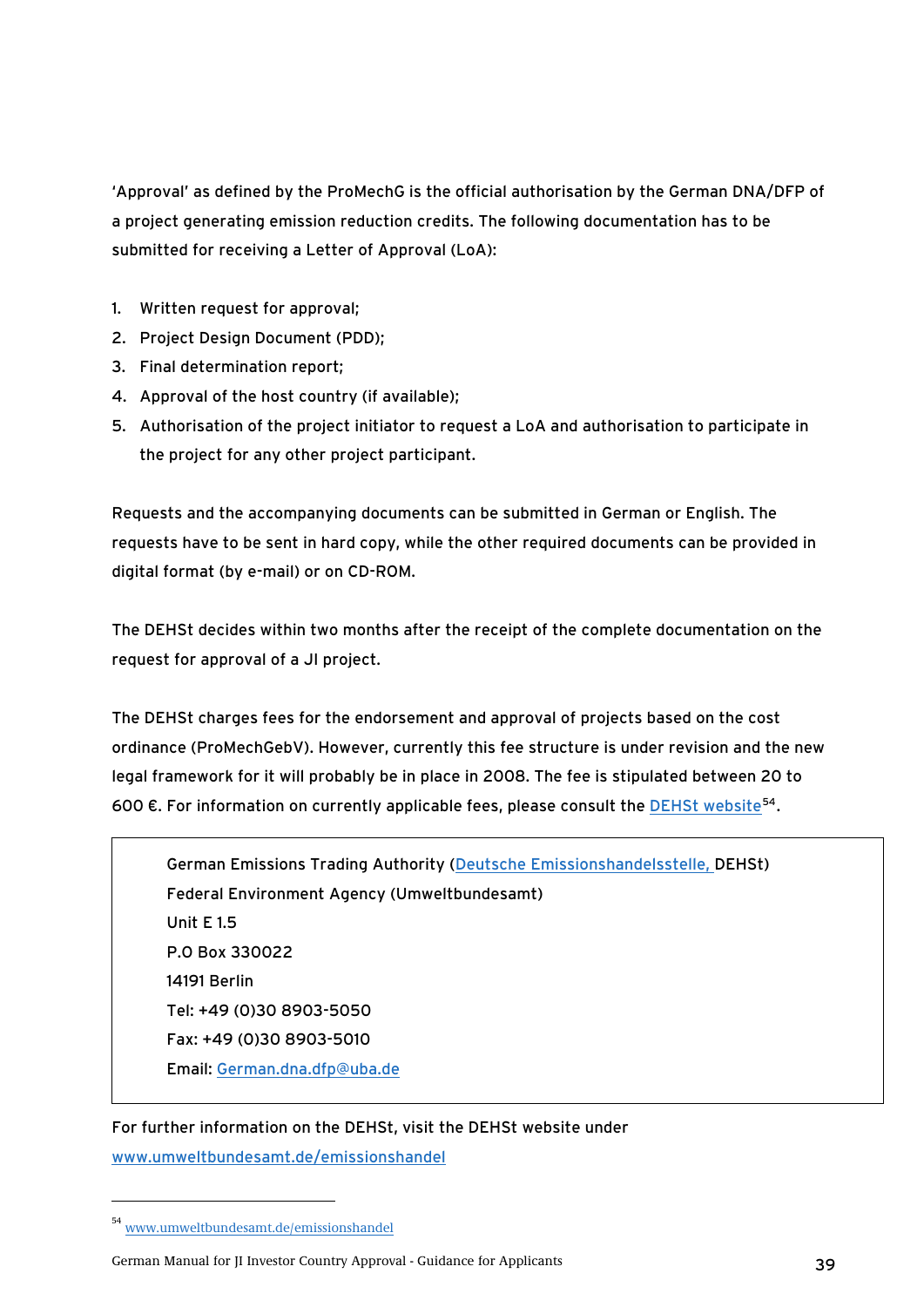## <span id="page-39-0"></span>**5.2.3.2. Memoranda of Understanding**

A memorandum of understanding (MoU) is a bilateral agreement between two countries which aims at supporting the development of JI projects between the respective countries as well as to facilitate the transfer of ERUs. A MoU is not an obligatory element under the international rules. However, some host countries require the existence of a MoU in order to issue a 'Letter of Endorsement' (LoE) or a 'Letter of Approval' (LoA). No MoU is required in order to receive investor country approval by Germany.

The Federal Ministry for the Environment, Nature Conservation and Nuclear Safety has signed Memoranda of Understanding (MoU) with various CDM countries, but no JI country so far. For a list of currently existing MoUs, visit the CDM/JI section of the [DEHSt website](http://www.dehst.de/cln_007/nn_946798/DE/JI__CDM/CDM/CDM__node.html__nnn=true) [55](#page-39-0)

# **5.2.4.Determination of the PDD**

Determination is the process of independent evaluation of a JI project by an Accredited Independent Entity (AIE) against the requirements of JI (track 2) on the basis of the project design document.

As illustrated in [Figure 5,](#page-40-1) project proponents contract an AIE of their choice (a list of currently [accredited AIEs](http://ji.unfccc.int/AIEs/List.html)<sup>[56](#page-39-0)</sup> is provided at the UNFCCC secretariat's website) which makes the PDD publicly available through the secretariat (subject to confidentiality provisions) and invites public comments for a 30 day period after publication of the PDD. The [PDDs open for](http://ji.unfccc.int/JI_Projects/Verification/PDD/index.html)  [comments](http://ji.unfccc.int/JI_Projects/Verification/PDD/index.html) are available at the UNFCCC secretariat's website.[57](#page-39-0) For the determination of the PDD, the AIE checks - among others - whether:

- Information provided in the PDD is complete;
- The project has been approved by the host country (see section [5.2.3](#page-36-2) on 'government [approval'](#page-0-0));
- The project is additional (see section [7.2.3o](#page-51-2)n ['additionality'](#page-51-1));
- The baseline and monitoring plan are in accordance with the criteria for baseline setting and monitoring (see chapter [7](#page-49-1) on ['baseline setting and monitoring'](#page-49-2));
- The documentation on the environmental impacts of the project activity is accordance with the rules and modalities.

<sup>55</sup> [http://www.dehst.de/cln\\_007/nn\\_946798/DE/JI\\_\\_CDM/CDM/CDM\\_\\_node.html\\_\\_ nnn=true](http://www.dehst.de/cln_007/nn_946798/DE/JI__CDM/CDM/CDM__node.html__%20nnn=true)

<sup>56</sup> <http://ji.unfccc.int/AIEs/List.html>

<sup>57</sup> [http://ji.unfccc.int/JI\\_Projects/Verification/PDD](http://ji.unfccc.int/JI_Projects/Verification/PDD)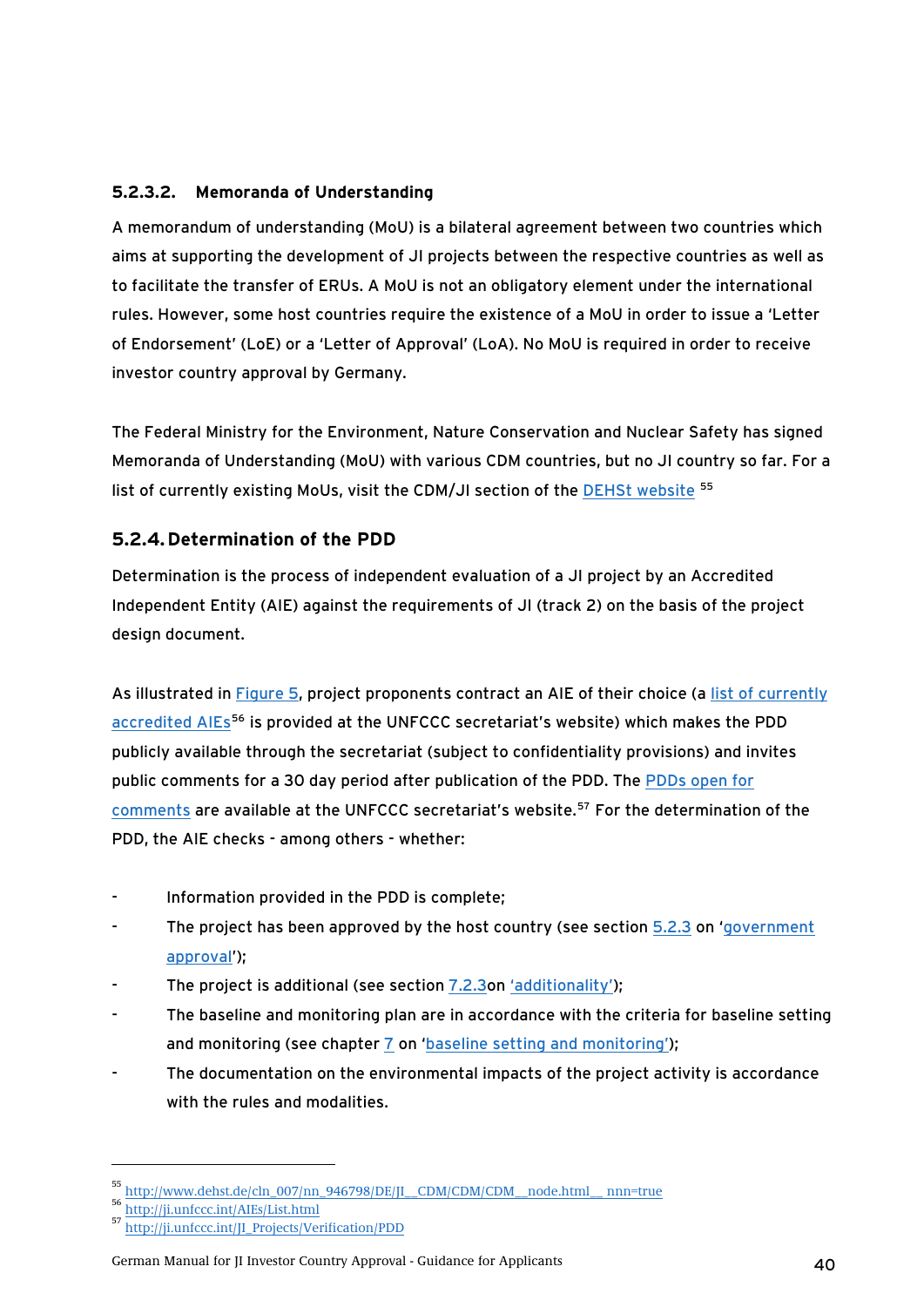<span id="page-40-1"></span><span id="page-40-0"></span>The AIE makes its decision and the reasons for them as well as a summary of public comments publicly available through the secretariat. Determination reports which are not deemed final yet, can be found in the section ['determination reports'](http://ji.unfccc.int/JI_Projects/Verification/DetRep.html) of the UNFCCC secretariat's website.<sup>[58](#page-40-0)</sup> The determination of the PDD is considered final 45 days after the publication of the determination report by the AIE if no request for review is made. The determination reports which are considered final are published under '[final determinations'](http://ji.unfccc.int/JI_Projects/Verification/FinDet.html) at that website.<sup>[59](#page-40-0)</sup> An [advance payment](#page-0-0) – similar to the registration fee for CDM projects - has to be made at the time of submission of the determination report (regarding the project design document).



#### Figure 5: Determination of the PDD

<sup>58</sup> [http://ji.unfccc.int/JI\\_Projects/Verification/DetRep.html](http://ji.unfccc.int/JI_Projects/Verification/DetRep.html)

<sup>59</sup> [http://ji.unfccc.int/JI\\_Projects/Verification/FinDet.html](http://ji.unfccc.int/JI_Projects/Verification/FinDet.html)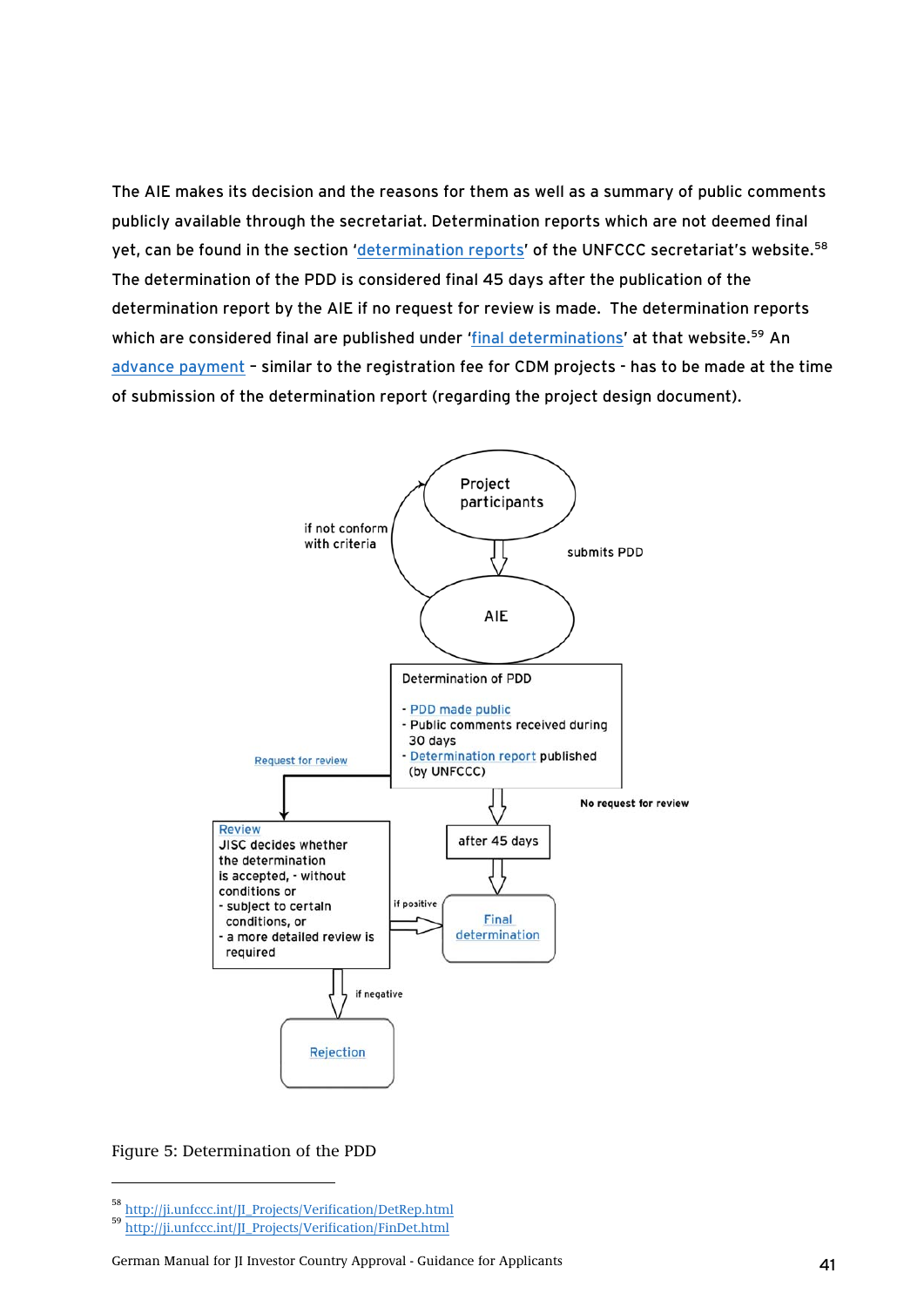<span id="page-41-0"></span>The JISC undertakes a review, if a Party involved in the project or at least three members of the JISC request a review by the JISC. A list of projects under review can be found in the section ['Reviews'](http://ji.unfccc.int/JI_Projects/Verification/Req_Rev.html)<sup>[60](#page-41-0)</sup> of the UNFCCC secretariat's website. The review has to be finalized latest six month later or at the second JISC meeting following the request for review. Procedures of the review are described in Annex 3 [\(Procedures for reviews under the verification procedure](http://ji.unfccc.int/Sup_Committee/Meetings/003/Reports/JISC03report_Annex_3.pdf)  [under the Joint Implementation Supervisory Committee\)](http://ji.unfccc.int/Sup_Committee/Meetings/003/Reports/JISC03report_Annex_3.pdf)<sup>[61](#page-41-0)</sup> of the JISC 3 meeting report. The JISC takes the final decision on the determination and has to make it publicly available.

# **5.2.5.Project implementation and monitoring**

On a regular basis during the project lifetime, project participants have to collect and archive data on relevant parameters of the project. Monitoring has to be implemented as specified in the monitoring plan submitted together with the PDD. Project proponents have to prepare a monitoring report covering all the items in the monitoring plan. Items to be included in the monitoring plan are specified in Appendix B of the [JI guidelines.](http://unfccc.int/resource/docs/2005/cmp1/eng/08a02.pdf#page=2) For further details, see section [7.2.2.](#page-50-1)

## **5.2.6. Determination (of emission reductions)**

As illustrated in [Figure 6,](#page-42-1) project participants have to submit to an AIE a report in accordance with the monitoring plan specifying the emission reductions and removals having taken place. The report will be made publicly available at the UNFCCC secretariat's JI website in the section '[Monitoring reports](http://ji.unfccc.int/ERUs/Verif/MonRep.html)' [62](#page-41-0).

<sup>60</sup> [http://ji.unfccc.int/JI\\_Projects/Verification/Req\\_Rev.html](http://ji.unfccc.int/JI_Projects/Verification/Req_Rev.html)

<sup>61</sup> [http://ji.unfccc.int/Sup\\_Committee/Meetings/003/Reports/JISC03report\\_Annex\\_3.pdf](http://ji.unfccc.int/Sup_Committee/Meetings/003/Reports/JISC03report_Annex_3.pdf)

<sup>62</sup> <http://ji.unfccc.int/ERUs/Verif/MonRep.html>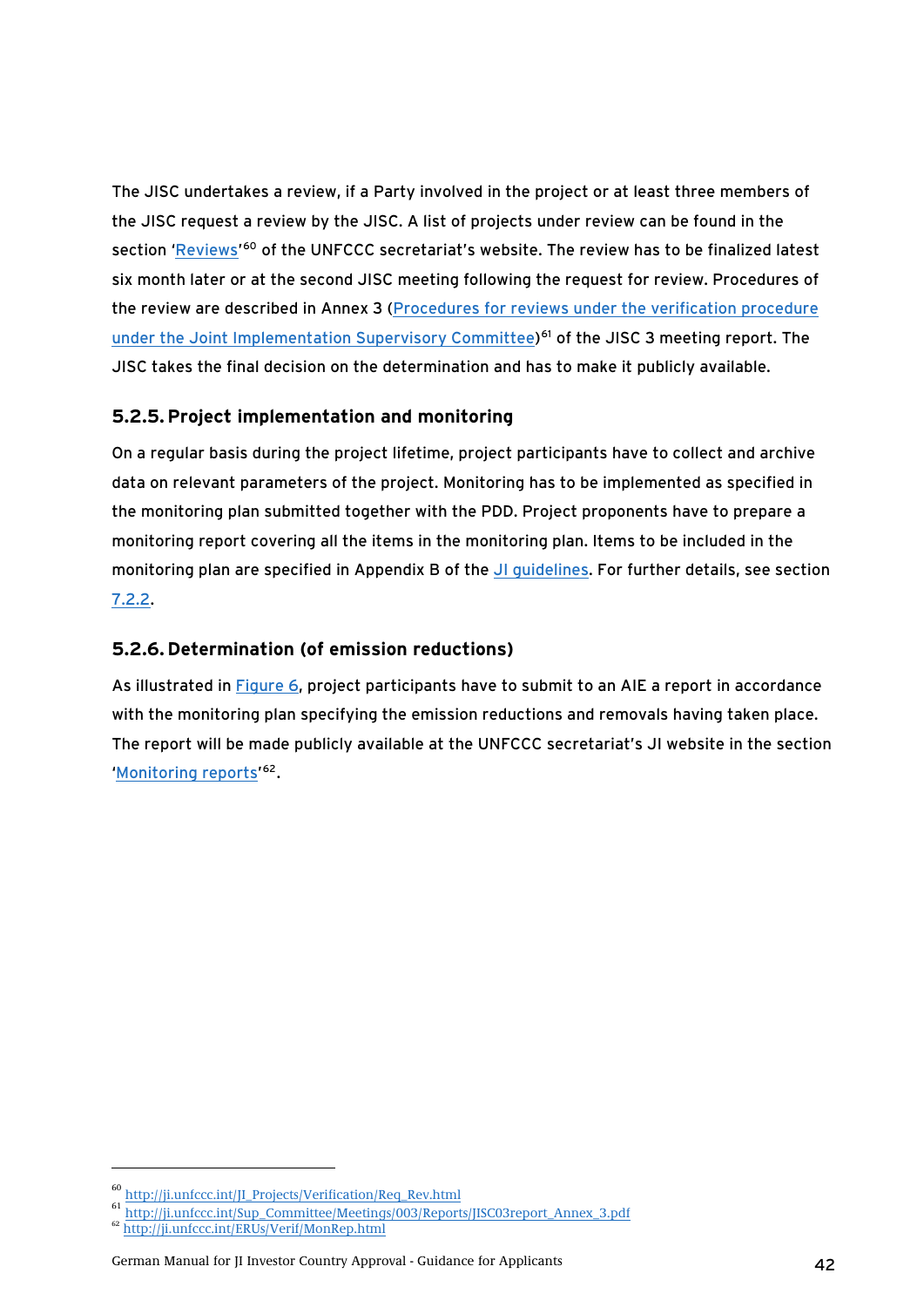<span id="page-42-1"></span><span id="page-42-0"></span>[A list of currently accredited AIEs](http://ji.unfccc.int/AIEs/List.html)<sup>[63](#page-42-0)</sup> can be found there.



Figure 6: Determination of emission reductions

<sup>63</sup> <http://ji.unfccc.int/AIEs/List.html>

German Manual for JI Investor Country Approval - Guidance for Applicants 43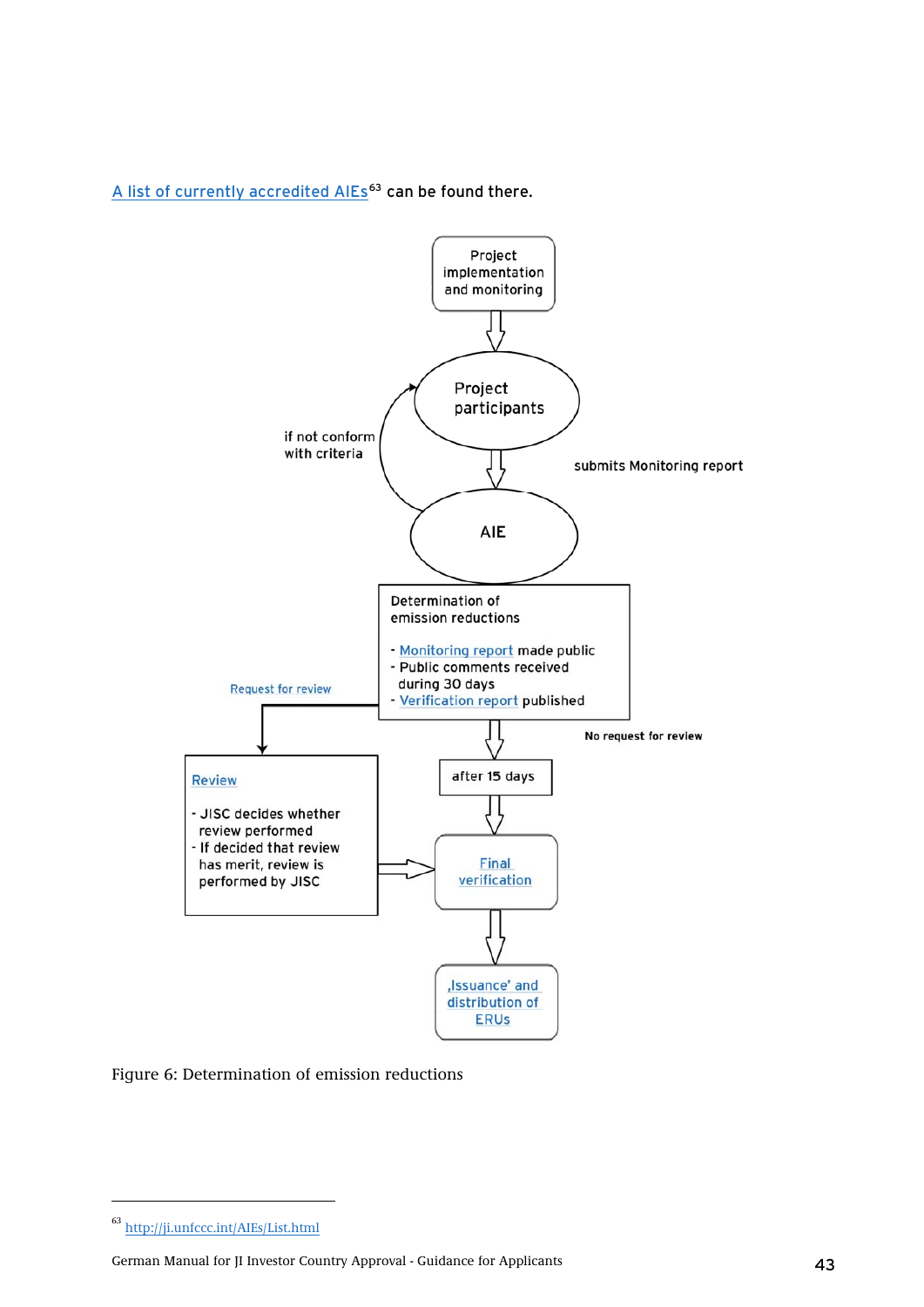<span id="page-43-0"></span>The AIE then determines if the monitored emission reductions claimed in the monitoring report of the respective project have actually occurred. This step corresponds to the verification conducted by Designated Operational Entities (DOEs) under the CDM. The AIE determines the amount of emission reductions achieved by the project and elaborates a report on the results of the determination including an explanation of its reasons which is published on the UNFCCC secretariat's JI website in the section '<u>Verification reports'</u><sup>[64](#page-43-0)</sup>. Note that investor country approval by at least one country other than the host country has to be provided to the AIE by the time it submits the first verification report for publication.

The determination regarding the emission reductions/removals is considered final 15 days after the date on which it is made public, unless a request for review is made by a Party involved in the project or at least three members of the JISC. Final verifications are published at the website in the section '*Final Verifications'*.<sup>[65](#page-43-0)</sup>

If a review is requested by a Party involved in the project or at least three members of the JISC shall

- Decide at its next meeting or no later than 30 days after the formal request for the review on its course of action. If it decides that the request has merit, it shall perform a review;
- Complete its review within 30 days following its decision to perform the review;
- Inform the project participants of the outcome of the review, and make public its decision and the reasons for it.

Information on projects currently under review or request for review of determinations (regarding emission reductions) can be found at the UNFCCC secretariat's JI website in the section ['Requests for review'](http://ji.unfccc.int/ERUs/Verif/ReqRev.html)<sup>[66](#page-43-0)</sup> and projects '[under review](http://ji.unfccc.int/ERUs/Verif/UndRev.html)'<sup>[67](#page-43-0)</sup>

## **5.2.7. Fees**

-

At its eighth meeting, the JISC considered a revision of the fee structure. This revision has been endorsed by CMP3 and can be found in Annex I of the [Annual report of the JISC 2007](http://unfccc.int/resource/docs/2007/cmp3/eng/04p01.pdf) [\(Part I\).](http://unfccc.int/resource/docs/2007/cmp3/eng/04p01.pdf)

<sup>64</sup> <http://ji.unfccc.int/ERUs/Verif/VerifRep.html>

<sup>65</sup> <http://ji.unfccc.int/ERUs/Verif/FinVerif.html>

<sup>66</sup> <http://ji.unfccc.int/ERUs/Verif/ReqRev.html>

<sup>67</sup> <http://ji.unfccc.int/ERUs/Verif/UndRev.html>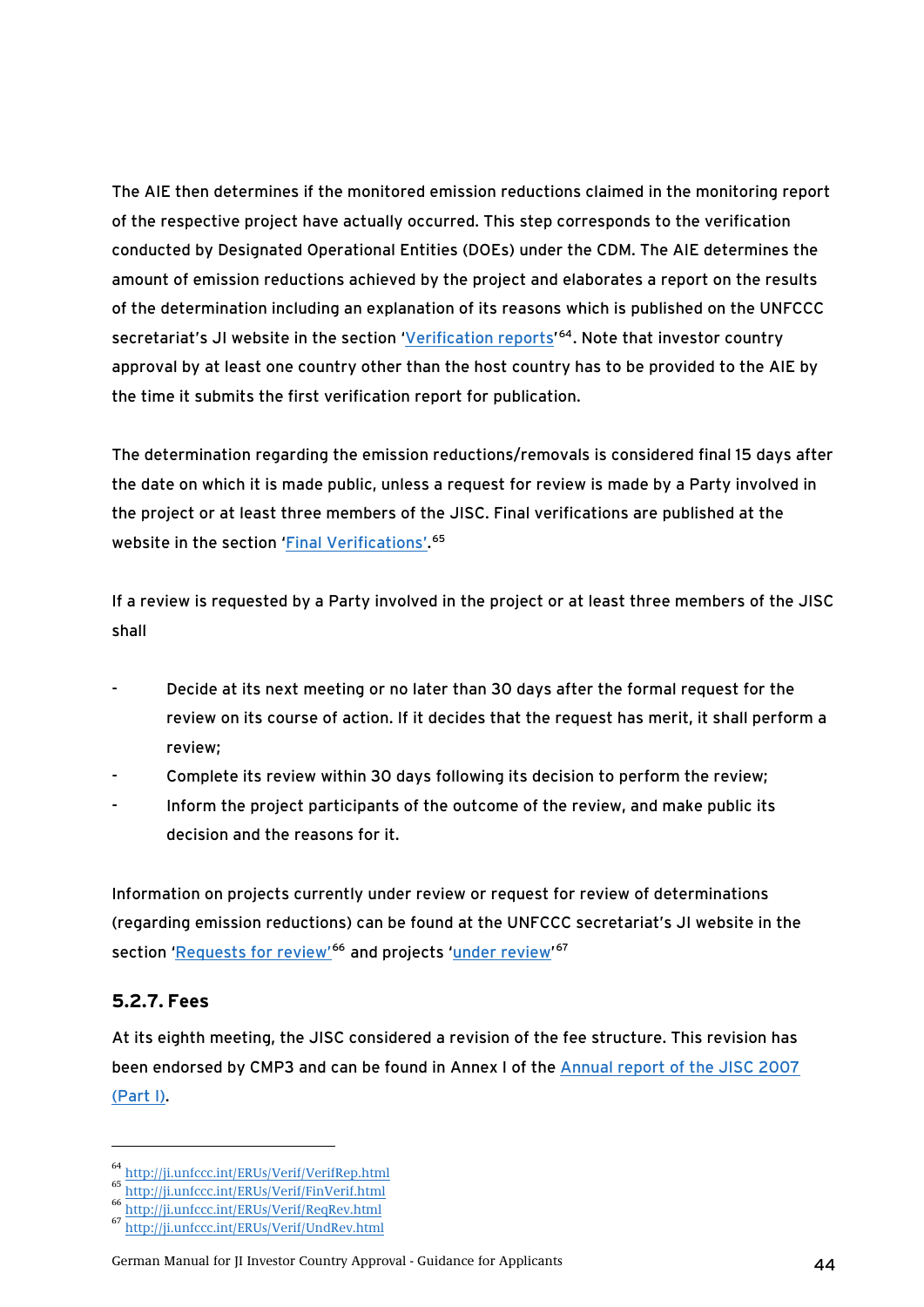## <span id="page-44-0"></span>**5.2.7.1. Fees for processing the verification report**

A fee is raised in order to cover the administrative expenses relating to the activities of the JISC. The level of the fee is (equivalent to the share of proceeds to cover administrative expenses (SOP-Admin) under the CDM):

- USD 0.10 per ERU issued for the first 15,000 t CO2eq per year;
- USD 0.20 per ERU issued for any amount in excess of 15,000 t CO2eq.

# **5.2.7.2. Advance payment**

An advance payment similar to the registration fee for CDM projects has to be made at the time of submission of the determination report (regarding the project design document). The advance payment is equivalent to the expected average annual generation of emission reductions or enhancements of removals for the project over its crediting period (maximum USD 350,000) and is deducted from the fee to be paid for processing the first verification report on the same project submitted to the secretariat. If a verification report is not submitted, the advance payment above USD 30,000 is reimbursed. No advance payment is necessary for small-scale projects and projects with an expected average annual generation of emission reductions or enhancements of removals over the crediting period below 15,000 tonnes of CO2eq.

# **5.2.7.3. Fees for accreditation**

Additional fees arise for independent entities applying for the JI accreditation process:

- Application fee: USD 15,000 per application (one-off payment, non-reimbursable);
- Cost of the work by assessment teams: direct payment from applicant or accredited independent entities.

For any current decisions on the fee structure, project proponents are advised to consult the [JISC website](http://ji.unfccc.int/Sup_Committee/Meetings).<sup>[68](#page-44-0)</sup>

<sup>68</sup> [http://ji.unfccc.int/Sup\\_Committee/Meetings](http://ji.unfccc.int/Sup_Committee/Meetings)

German Manual for JI Investor Country Approval - Guidance for Applicants 45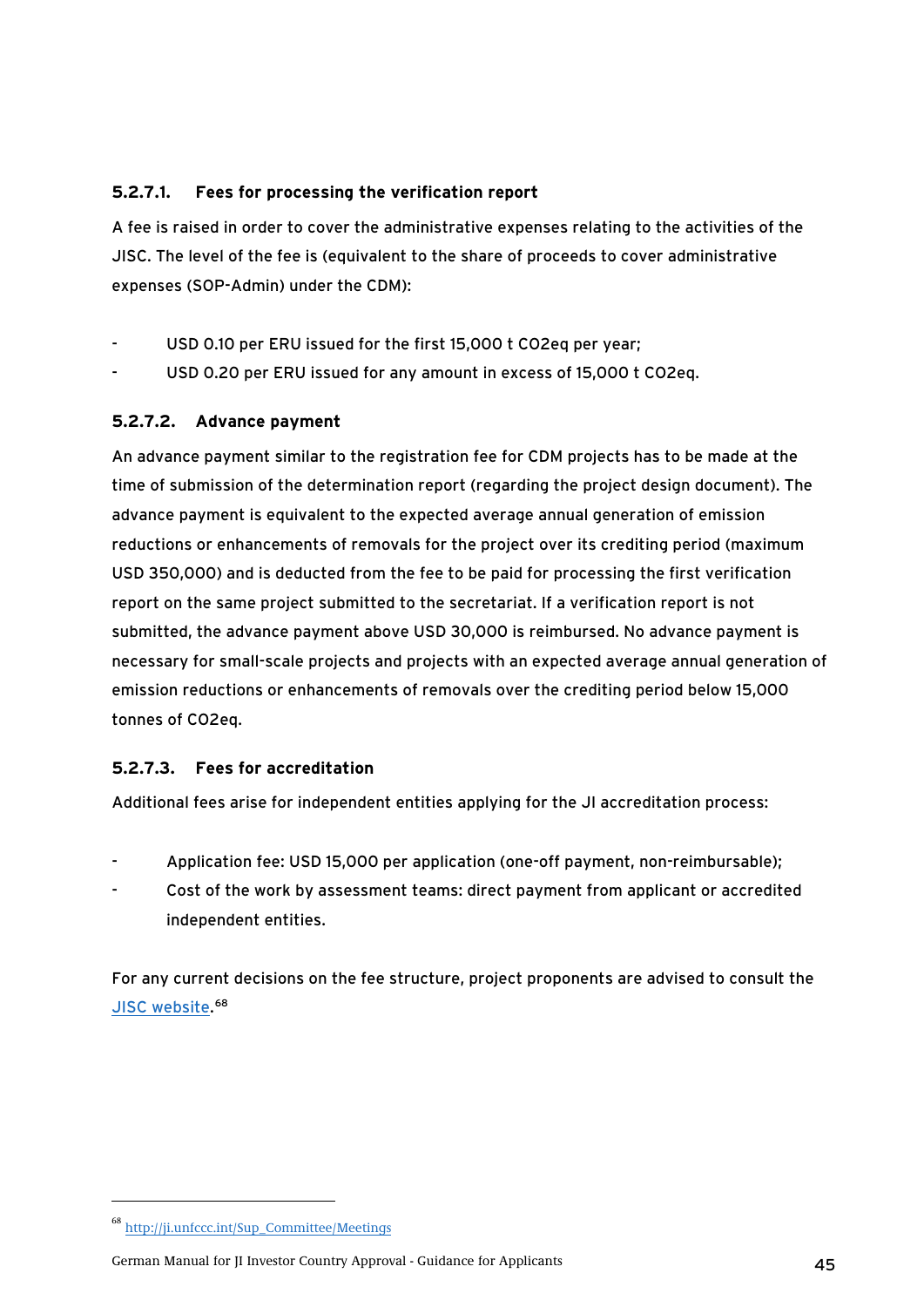## <span id="page-45-0"></span>**5.3. 'Issuance' and distribution**

### **5.3.1. Issuance and transfer of ERU according to international rules**

Upon a successful verification, the host country has to transfer the amount of emission reductions units (ERUs) determined by the AIE to the investor country. Eligibility requirements for the issuance and transfer of ERUs are described in section [3.2.2](#page-20-1). Before transferring units, the host country has to transform Assigned Amount Units (AAUs) or Removal Units (RMUs) into Emission Reduction Units (ERUs). Therefore, the country is actually not issuing new units, but just converting one type of unit into another one. In this, JI is different to the CDM, under which new units (CERs) are issued by an international body. When converting AAUs or RMUs into ERUs, a project identifier is added to the serial number and the type indicator in the serial number is changed to indicate an ERU, while other elements of the serial number of the AAU or RMU remain unchanged in order to be able to follow its provenience.



Figure 7: Illustration of the issuance and distribution of ERUs

Transactions can only take place if a confirmation of the UN International Transaction Log (ITL) has been given. The ITL will be responsible for safeguarding the integrity of Kyoto Protocol accounting by performing validations of transactions proposed by national registries and checking that transactions conform to Kyoto rules.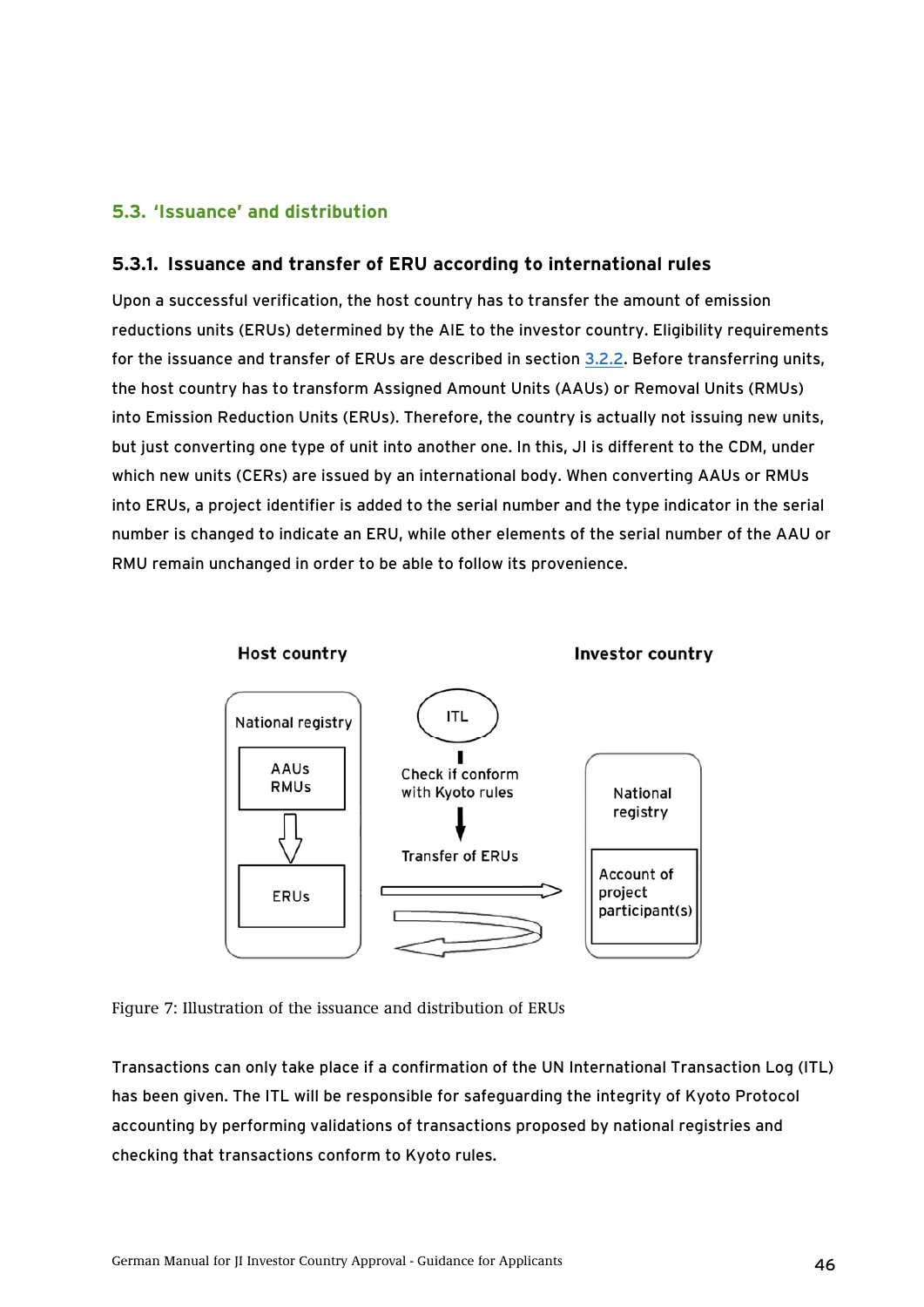<span id="page-46-0"></span>The section '*Transfers of ERUs'*<sup>[69](#page-46-0)</sup> of the UNFCCC secretariat's website provides information on transactions of ERUs.

# **5.3.2. Holding and transferring certificates in the German Registry**

All Annex I Parties ratified Kyoto Protocol have to establish and maintain a national registry adequate to requirements for accounting of assigned amounts and transactions under the Kyoto mechanisms. Germany is also involved in the European Emissions Trading Scheme. Hence operator and person holding accounts in addition to the national Kyoto accounts exist in the German registry maintained by the DEHSt.

Every person and legal entity can apply for a person holding account in the German registry. Therefore the DEHSt website under section 'register' provides the form "[Antrag auf](http://www.dehst.de/cln_011/nn_476386/SharedDocs/Downloads/DE/Register/antrag__personenkonto.html)  [Einrichtung eines Personenkontos](http://www.dehst.de/cln_011/nn_476386/SharedDocs/Downloads/DE/Register/antrag__personenkonto.html)". Unlike other European registries, the German registry permits its account holders not only holding and trading EUAs, CERs and ERUs, but also RMUs, tCERs and lCERs. Please note that AAUs are not allowed in Germany. A fee of 200 € is raised only once for opening an account for each commitment period. Holding of certificates and transactions are free.

According to the Marrakech Accords, ERUs<sup>[70](#page-46-0)</sup>held in a national registry are allowed for carry over to the subsequent commitment period to a maximum of 2.5 per cent of the assigned amount of that Party. The same applies to CERs. Further information on the registry is available at the [German registry website](http://www.dehst.de/)

(http://www.umweltbundesamt.de/emissionshandel.de). There you may also find guidance on attributes and the use of Kyoto certificates.

<sup>69</sup> <http://ji.unfccc.int/ERUs/Trans/index.html>

<sup>&</sup>lt;sup>70</sup> Only ERUs converted from AAUs are allowed for carry over. ERUs converted from RMUs are excluded.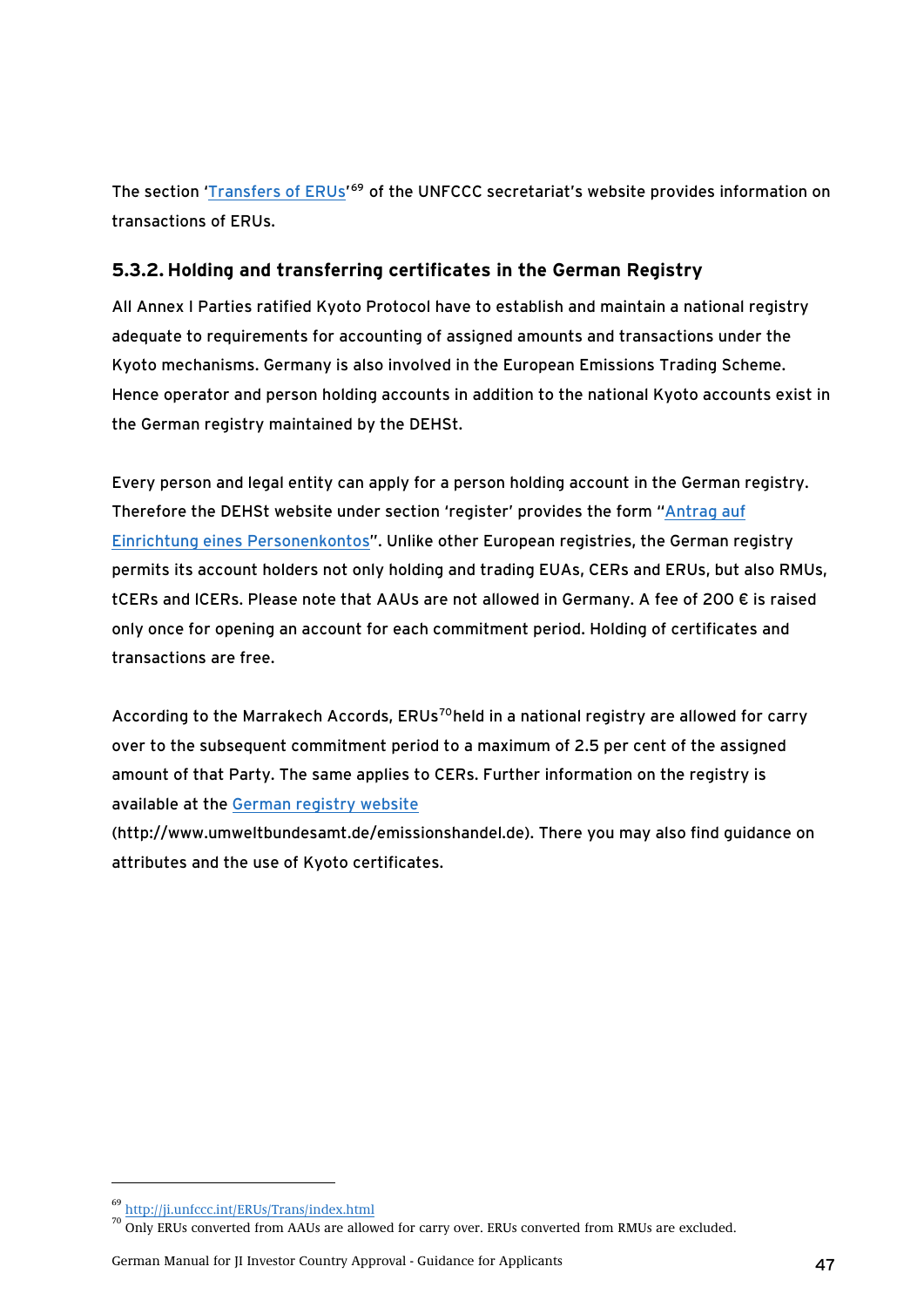# <span id="page-47-1"></span><span id="page-47-0"></span>**6. SMALL-SCALE JI PROJECT ACTIVITIES**

JI small-scale (SSC) rules draw to a large extent on the rules and modalities established for CDM SSC projects. In order to reduce transaction costs of small-scale projects, those projects which remain below certain threshold criteria are subject to simplified modalities and procedures. The threshold criteria for the definition of small-scale projects have been revised by CMP 2 for the three small-scale project categories and are as follows:

- Type I: Renewable energy project activities with a maximum output capacity of 15 MW (or an appropriate equivalent);
- Type II: Energy efficiency projects reducing energy consumption on the supply and/or demand side with a maximum output of 60 GWh per year (or an appropriate equivalent);
- Type III: Other project activities resulting in emission reductions of less than or equal to 60 ktCO2eq annually.

The most important simplified modalities and procedures for JI SSC projects include

- A simplified project design document. For the most recent version of the [JI-SSC-PDD](http://ji.unfccc.int/Ref/Forms.html)<sup>[71](#page-47-0)</sup>, see the UNFCCC secretariat's website;
- Simplified methodologies for baseline determination and monitoring. JI SSC projects may apply the most recent versions of the [approved CDM small-scale baseline and](http://cdm.unfccc.int/methodologies/SSCmethodologies/approved.html)  [monitoring methodologies;](http://cdm.unfccc.int/methodologies/SSCmethodologies/approved.html) [72](#page-47-0)
- No advance payment at the time of determination (regarding the PDD) with an expected average annual generation of emission reductions or enhancements of removals over the crediting period below 15,000 tonnes of CO2 equivalent.

Furthermore, small-scale projects may be bundled at the stage of

- a. Project design document,
- b. Determination of the PDD,
- c. Monitoring,

-

d. Determination of the reported emission reductions,

In order to save transaction costs related to the JI track 2 project cycle.

German Manual for JI Investor Country Approval - Guidance for Applicants 48

<sup>71</sup> <http://ji.unfccc.int/Ref/Forms.html>

<sup>72</sup> <http://cdm.unfccc.int/methodologies/SSCmethodologies/approved.html>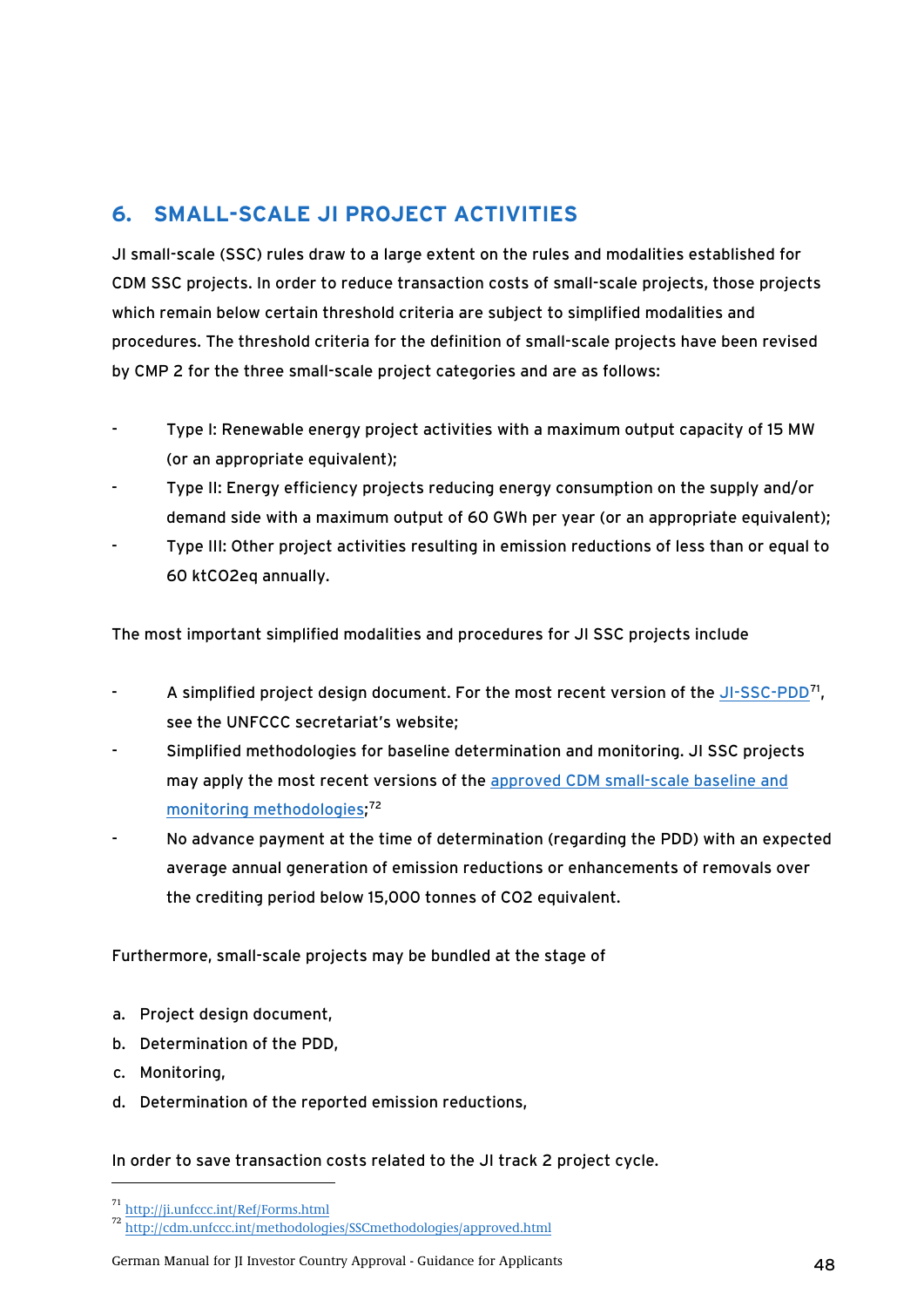<span id="page-48-0"></span>For detailed provisions on bundling of a number of projects to a single project, see Annex 1 and Annex 2 of the [documentation resulting from the sixth JISC meeting,](http://ji.unfccc.int/Sup_Committee/Meetings) or any updated version of these documents.[73](#page-48-0)

Debundling, meaning the fragmentation of a large JI project into many small-scale projects is not allowed. According to the JISC, a proposed JI SSC project can be considered a debundled component of a large project, if a small-scale project with a publicly available determination already exists,

- a. Which has the same project participants;
- b. Which applies the same technology/measure and pertains to the same project category;
- c. Whose determination has been made publicly available within the previous 2 years;
- d. Whose project boundary is within 1 km of the project boundary of the proposed JI smallscale project at the closest point.

-

German Manual for JI Investor Country Approval - Guidance for Applicants 49

<sup>73</sup> [http://ji.unfccc.int/Sup\\_Committee/Meetings](http://ji.unfccc.int/Sup_Committee/Meetings)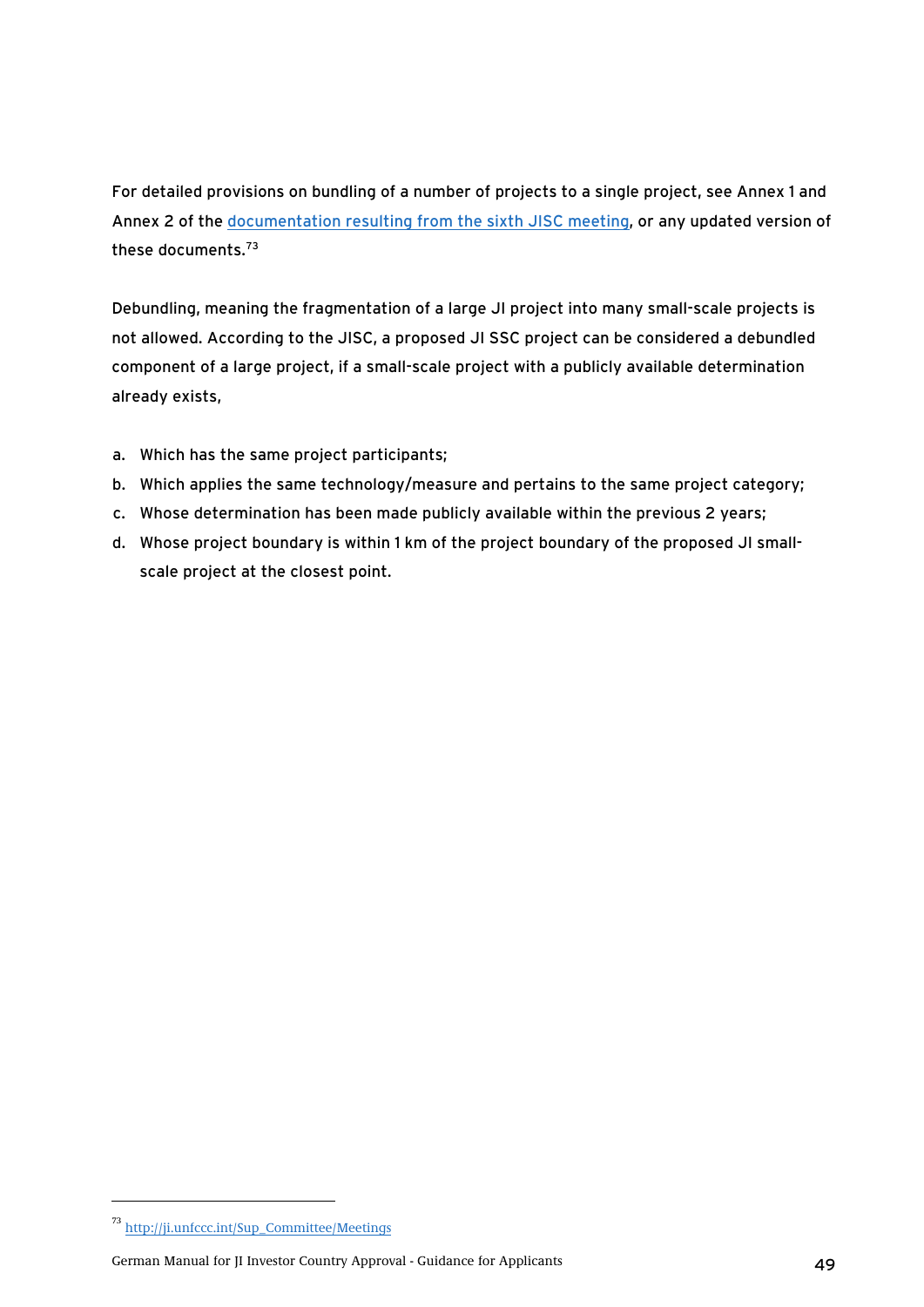# <span id="page-49-2"></span><span id="page-49-1"></span><span id="page-49-0"></span>**7. BASELINE SETTING AND MONITORING**

## **7.1. What is a baseline?**

In order to determine the level of emissions that would have occurred without the implementation of the JI project, the *baseline* emissions have to be established. The *baseline* for a certain JI project is the scenario that reasonably represents the emissions that would occur under business as usual, i.e. in the absence of the envisaged project. The difference between the *baseline* emissions and the actual emissions after implementation of the JI project determines the amount of emission reductions generated by the project. The baseline is a fundamental concept under the project-based mechanisms of the Kyoto Protocol and is closely related to the concept of [additionality](#page-51-1) which is described below.

## **7.2. Criteria for baseline setting and monitoring under JI track 2**

In order to draw upon the experiences gained under the CDM, CMP1 decided that JI projects may, as appropriate, apply CDM baseline and monitoring methodologies approved by the EB. $^{74}$  $^{74}$  $^{74}$ Appendix B of the JI quidelines<sup>[75](#page-49-0)</sup> specifies 'Criteria for baseline setting and monitoring under JI track 2' to be followed by project proponents. Furthermore, at its [fourth meeting,](http://ji.unfccc.int/CritBasMon/Sup_Committee/Meetings/index.html) the JISC agreed on ['Guidance on criteria for baseline setting and monitoring](http://ji.unfccc.int/Ref/Documents/Baseline_setting_and_monitoring.pdf)'.<sup>[76](#page-49-0)</sup> In the following, we only outline some selected aspects relevant to the baseline setting and monitoring. For more detailed information, project proponents are advised to consult the most current version of the mentioned two documents.

## **7.2.1. Baseline setting**

**General principles for establishing the baseline** 

A baseline shall be established

- a. On a project-specific basis and/or using a multi-project emission factor;
- b. In a transparent manner with regard to the choice of approaches, assumptions, methodologies, parameters, data sources and key factors;

 $74$  See Decision 10/CMP.1 para 4 (a).

<sup>75</sup> <http://unfccc.int/resource/docs/2005/cmp1/eng/08a02.pdf#page=2>

<sup>76</sup> [http://ji.unfccc.int/Ref/Documents/Baseline\\_setting\\_and\\_monitoring.pdf](http://ji.unfccc.int/Ref/Documents/Baseline_setting_and_monitoring.pdf)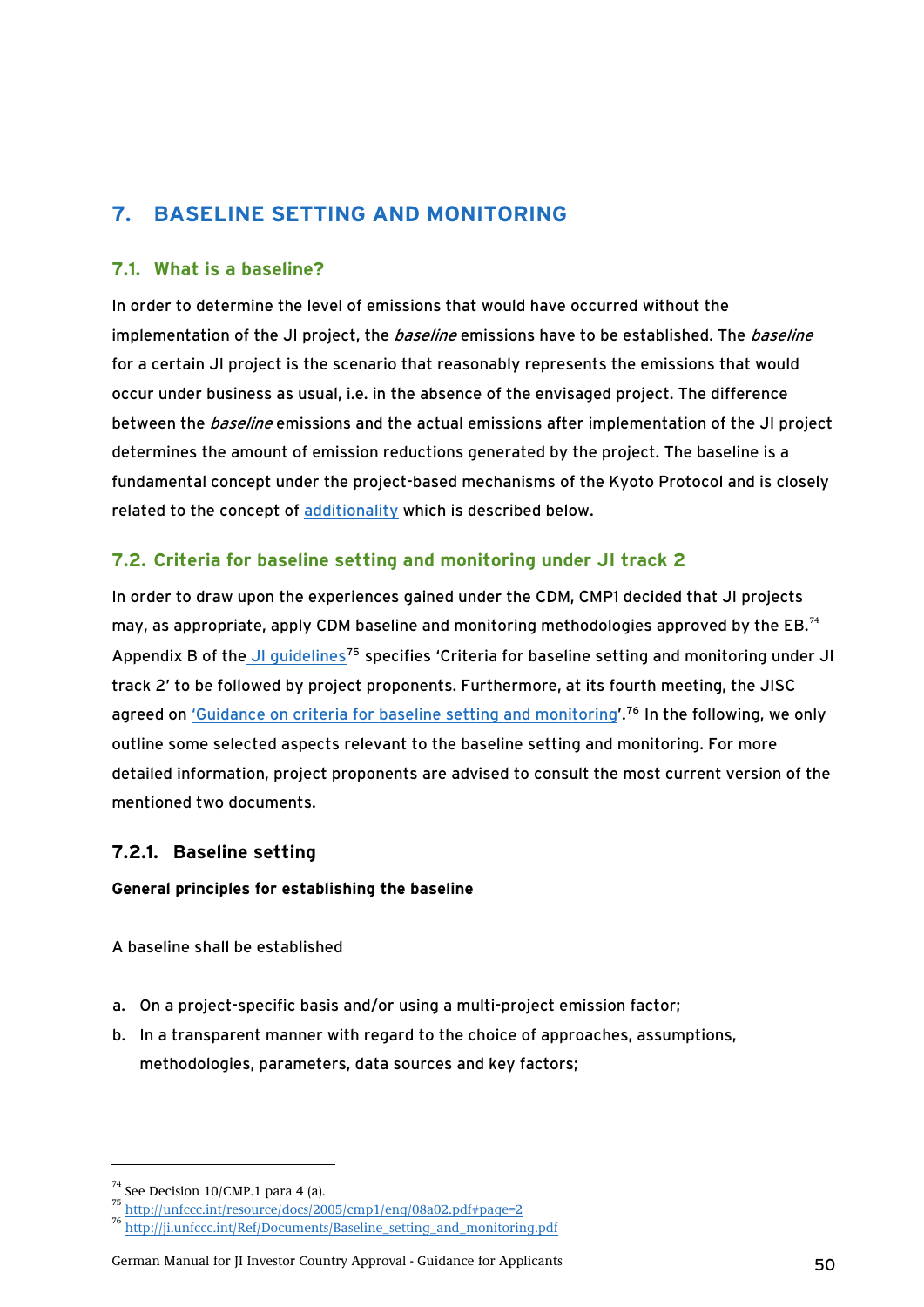- <span id="page-50-0"></span>c. Taking into account relevant national and/or sectoral policies and circumstances, such as sectoral reform initiatives, local fuel availability, power sector expansion plans, and the economic situation in the project sector;
- d. In such a way that emission reduction units (ERUs) cannot be earned for decreases in activity levels outside the project activity or due to force majeure (i.e. storms etc.);
- e. Taking account of uncertainties and using conservative assumptions.

## **Gases and sectors included in the baseline**

Emissions from all gases, sectors and source categories covered by the Kyoto Protocol<sup>[77](#page-50-0)</sup> and anthropogenic removals by sinks, within the project boundary have to be included in the baseline.

## **Project boundary**

The project boundary must encompass all anthropogenic emissions by sources of GHGs which are

- i. Under the control of the project participants;
- ii. Reasonably attributable to the project; and
- iii. Significant.

# <span id="page-50-1"></span>**7.2.2. Monitoring**

Necessary elements of the monitoring plan are:

- a. Relevant data necessary for estimating or measuring anthropogenic emissions and/or removals within the project boundary during the crediting period;
- b. Relevant data necessary for determining the baseline project boundary during the crediting period;
- c. The identification of all potential sources, and the collection and archiving of data on increased anthropogenic emissions by sources and/or reduced anthropogenic removals by sinks of greenhouse gases outside the project boundary that are significant and reasonably attributable to the project during the crediting period;
- d. Information on environmental impacts, in accordance with procedures as required by the host Party;
- e. Quality assurance and control procedures for the monitoring process;

<sup>77</sup> see Annex I of the Kyoto Protocol

German Manual for JI Investor Country Approval - Guidance for Applicants 51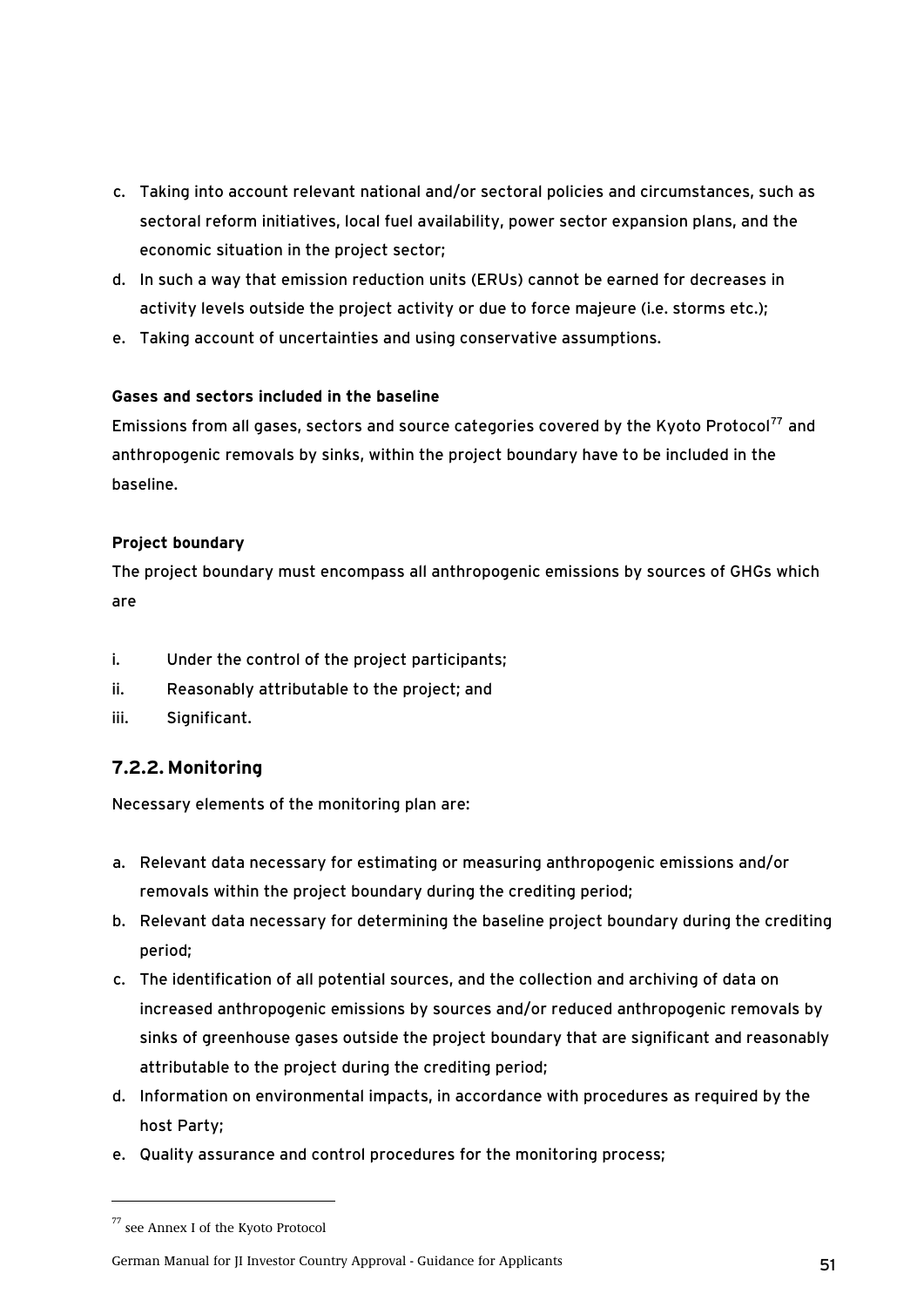- <span id="page-51-1"></span><span id="page-51-0"></span>f. Procedures for the periodic calculation of the reductions and removals by the proposed project, and for leakage effects, if any;
- g. Documentation of all steps involved in the calculations referred to in subparagraphs (b) and (f) above.

# <span id="page-51-2"></span>**7.2.3. Additionality**

## **7.2.3.1. The concept of additionality**

Additionality is a fundamental concept under the project-based mechanisms of the Kyoto Protocol. A JI project is additional if emissions are reduced below<sup>[78](#page-51-0)</sup> those that would have occurred otherwise.[79](#page-51-0) Additionality is necessary in order to avoid that credits are granted for emission reductions which would have taken place anyway, and are therefore not real. Only those projects for which additionality is demonstrated in the project documentation are eligible to generate credits under JI track 2. As an equal amount of AAUs/RMUs is cancelled from the inventory of the host country when ERUs are transferred to the investor country, the host country should have an interest in the additionality of the ERUs generated on its territory.

## **7.2.3.2. Additionality under the CDM**

Under the CDM, additionality has been discussed intensively and provides guidance to this concept under JI. The importance for additionality under the CDM is due to the fact that CDM host countries do not have emission reduction targets under the Kyoto Protocol, and therefore credits generated by CDM projects can not be cancelled from the account of the host country. Thus, non-additional credits would inflate the overall cap of the Kyoto Protocol and endanger its environmental integrity. In order to clarify the additionality concept, the Executive Board (EB) has elaborated the '[Tool for the demonstration and assessment of additionality](http://cdm.unfccc.int/methodologies/PAmethodologies/AdditionalityTools/Additionality_tool.pdf)<sup>'[80](#page-51-0)</sup> (in the following called 'additionality tool'). The additionality tool is used by the majority of approved CDM methodologies. Project proponents wanting to submit a new methodology can incorporate the existing tool into their methodology, adapt the tool to their specific project type or propose an alternative tool. The use of the tool does not replace the need for the baseline methodology to justify the selection and determination of the most plausible baseline scenarios. The '[Combined tool to identify the baseline scenario and demonstrate additionality'](http://cdm.unfccc.int/Reference/Guidclarif/EB28_repan14_Combined_tool_ver02.pdf)[81](#page-51-0) assists proponents of a new CDM methodology in ensuring consistency between the determination of additionality and the baseline scenario.

<sup>&</sup>lt;sup>78</sup> For LULUCF projects enhancing removals, it should read: 'removals are increased above those...'<br><sup>79</sup> See Kyoto Protocol Art. 6 para 1 (b)<br><sup>80</sup> http://cdm.unfccc.int/methodologies/PAmethodologies/AdditionalityTools/Ad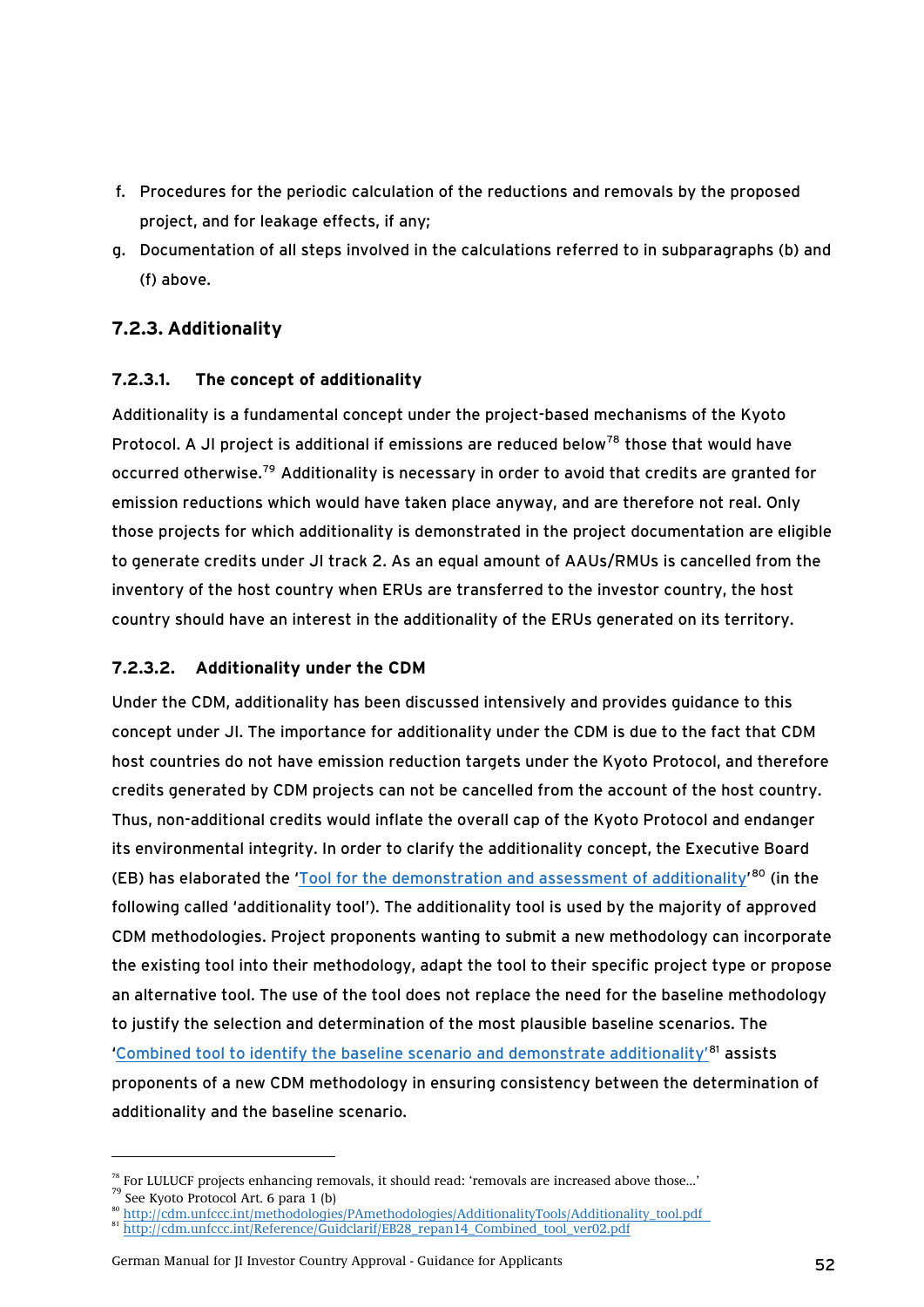<span id="page-52-0"></span>A separate additionality tool is available for A/R CDM project activities [\(Tool for the](http://cdm.unfccc.int/EB/021/eb21repan16.pdf)  [demonstration and assessment of additionality in A/R CDM project activities](http://cdm.unfccc.int/EB/021/eb21repan16.pdf)).<sup>[82](#page-52-0)</sup> For small-scale projects, only a barrier analysis ([see Attachment A to Appendix B: information on](http://cdm.unfccc.int/methodologies/SSCmethodologies/AppB_SSC_AttachmentA.pdf)  [additionality](http://cdm.unfccc.int/methodologies/SSCmethodologies/AppB_SSC_AttachmentA.pdf) $83$ ) has to be provided.

## **7.2.3.3. Additionality under JI**

Annex I of the '[Guidance for baseline setting and monitoring'](http://ji.unfccc.int/Ref/Documents/Baseline_setting_and_monitoring.pdf)<sup>[84](#page-52-0)</sup> states that additionality under JI track 2 can be demonstrated, inter alia, by using one of the following approaches:

- a. In case an approved CDM baseline and monitoring methodology is used, all explanations, descriptions and analyses, inter alia with regard to additionality, shall be made in accordance with the selected methodology;
- b. In all other cases, inter alia, one of the following options may be applied:
	- i. Application of the most recent version of the "Tool for the demonstration and [assessment of additionality](http://cdm.unfccc.int/methodologies/PAmethodologies/AdditionalityTools/Additionality_tool.pdf) $85$ " approved by the CDM Executive Board (EB);
	- ii. Application of any other method for proving additionality approved by the CDM EB;
	- iii. Provision of traceable and transparent information showing that the baseline was identified on the basis of conservative assumptions, that the project scenario is not part of the identified baseline scenario and that the project will lead to reductions of anthropogenic emissions by sources or enhancements of net anthropogenic removals by sinks of GHGs;
	- iv. Provision of traceable and transparent information that an Accredited Independent Entity has already positively determined that a comparable project (to be) implemented under comparable circumstances (same GHG mitigation measure, same country, similar technology, similar scale) would result in a reduction of anthropogenic emissions by sources or an enhancement of net anthropogenic removals by sinks that is additional to any that would otherwise occur and a justification why this determination is relevant for the project at hand.

 $\begin{array}{l} \textbf{82}\ \underline{\text{http://cdm.unfccc.int/EB/021/eb21repan16.pdf}}\\ \textbf{83}\ \underline{\text{http://cdm.unfccc.int/methodologies/SSCmethodologies/AppB_SSC\_AttachmentA.pdf}}\\ \textbf{84}\ \underline{\text{http://idm.unfccc.int/Ref/Documents/Baseline setting_and_montoring.pdf}}\\ \textbf{85}\ \underline{\text{http://ji.unfccc.int/Ref/Documents/Baseline setting_and_montoring.pdf}}\\ \textbf{86}\ \underline{\text{http://cdm.unfccc.int/methodologies/PAmethodologies/AdditionalityTools/Additionality\_tool.pdf}}\\ \textbf{87}\ \underline{\text{http://$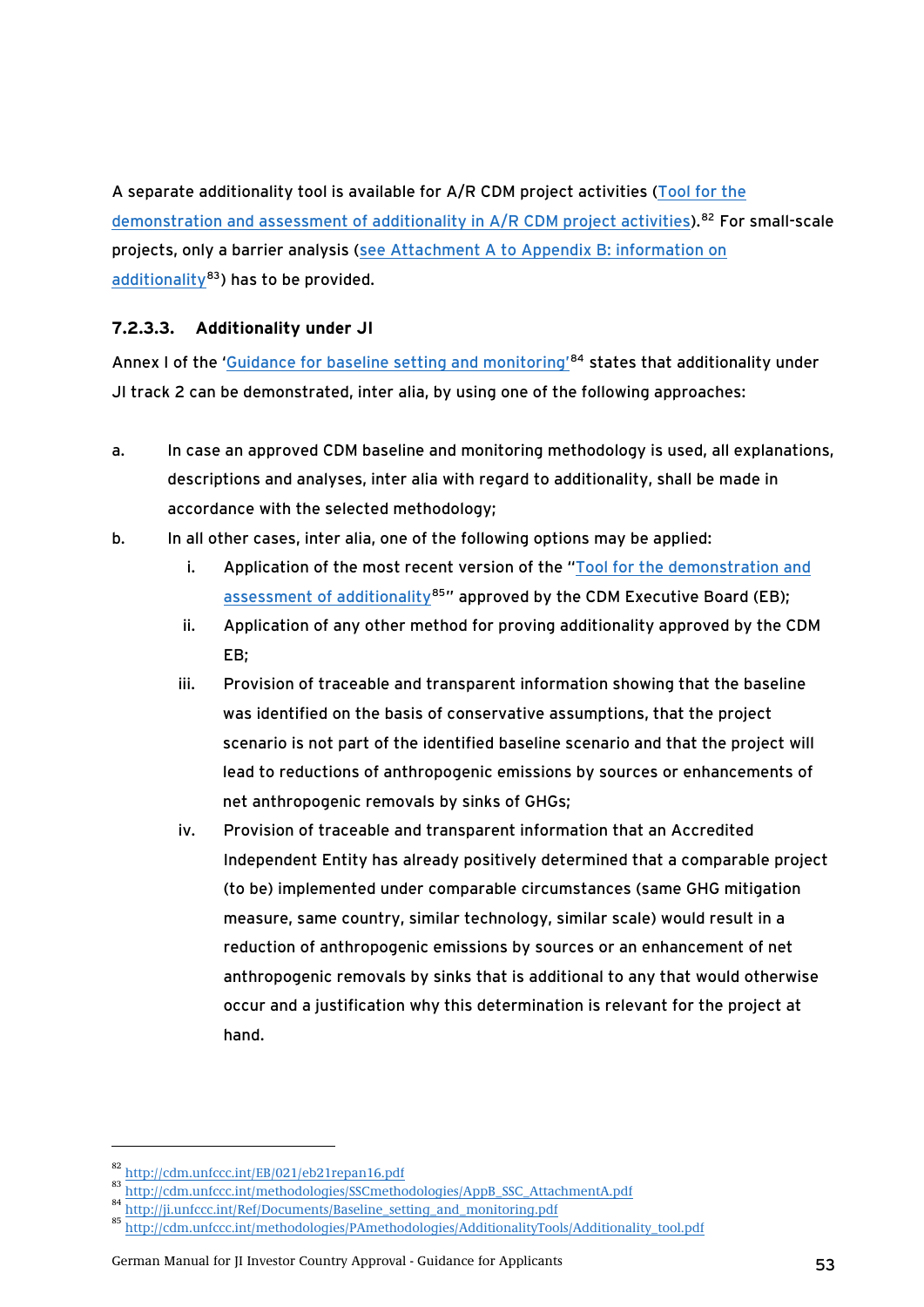## <span id="page-53-0"></span>**7.2.3.4. The additionality tool**

This [additionality tool](http://cdm.unfccc.int/methodologies/PAmethodologies/AdditionalityTools/Additionality_tool.pdf)<sup>[86](#page-53-0)</sup> guides through the demonstration of additionality of a project, involving the following steps:

- 1. Identification of alternatives to the project activity;
- 2. Investment analysis ;
- 3. Barrier analysis ;
- 4. Common practice analysis.

In the first step, alternatives to the project activity, which could be the baseline scenario, have to be determined. The investment analysis in step 2 examines if the project activity is economically attractive. If this analysis shows that the project is likely to be financially attractive, and does not face any barriers (step 3), the project is not additional. If the project is not financially attractive, no barrier analysis is necessary. In the common practice analysis (Step 4) it has to be elaborated whether the project activity has already diffused in the relevant sector and region. Thus, this step represents a complementing credibility check of Step 2 and 3.

## **7.2.3.5. Additionality and the Acquis Communautaire**

Baselines of JI projects hosted by EU Member States have to consider the **Acquis communautaire.**[87](#page-53-0) This means that the baseline has to represent the implementation of existing EU law. Special attention has to be given to baselines of JI projects taking place in EU accession countries, including agreed temporary exceptions in a transition period. Thus, additionality is only given in those cases, where the JI project activity reduced emissions beyond what is required by EU legislation. For more details, see section [2.4.2](#page-15-1).

<sup>86</sup> [http://cdm.unfccc.int/methodologies/PAmethodologies/AdditionalityTools/Additionality\\_tool.pdf](http://cdm.unfccc.int/methodologies/PAmethodologies/AdditionalityTools/Additionality_tool.pdf)

 $87$  See Art. 11 b of the Linking Directive and § 3 (1) ProMechG.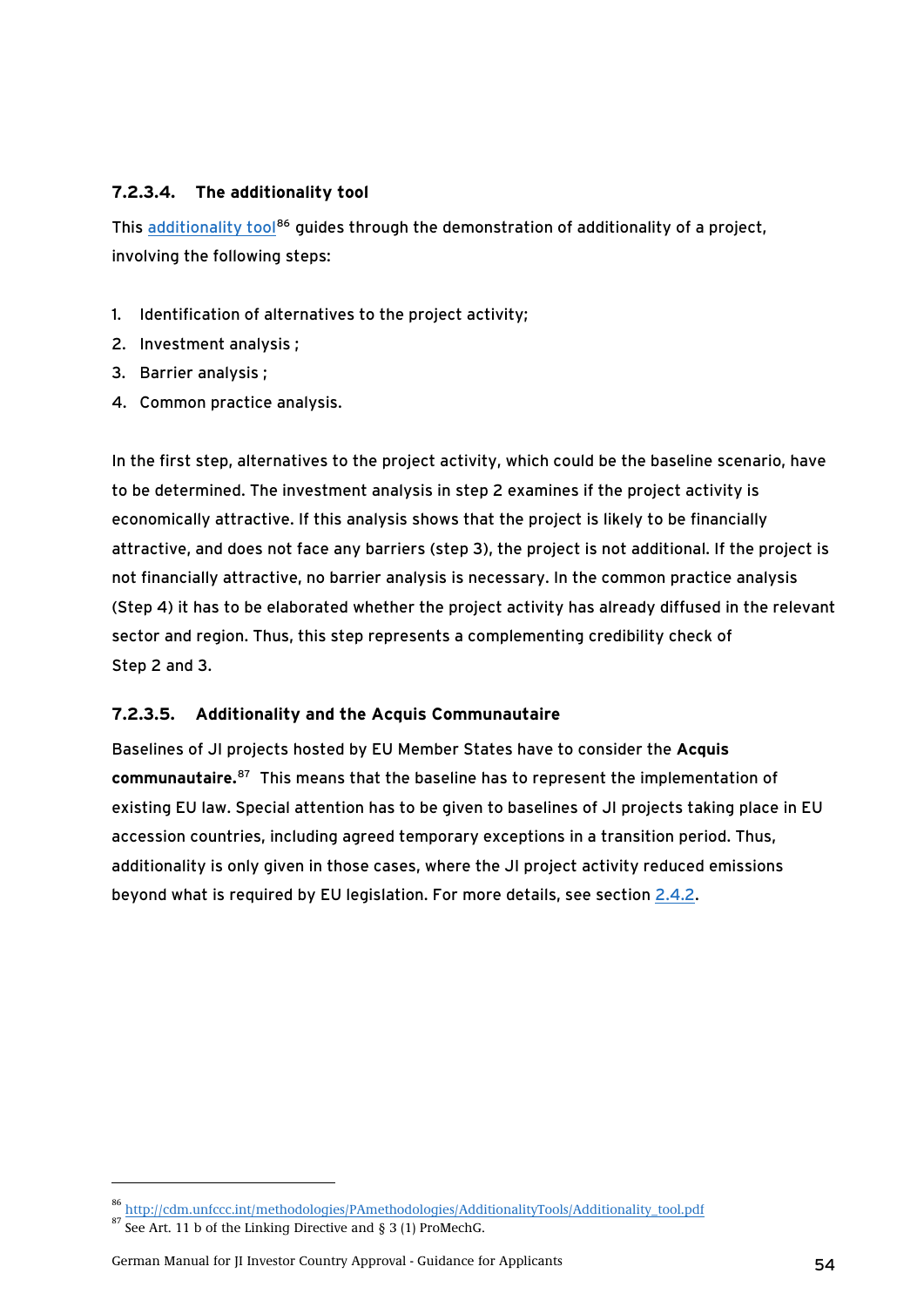# <span id="page-54-0"></span>**GLOSSARY[88](#page-54-0)**

### **Afforestation/Reforestation projects (A/R)**

Projects which lead to direct human-induced conversion of land that has not been forested to forested land through planting, seeding and/or human-induced promotion of natural seed sources.

## **Accredited Independent Entity (AIE)**

An entity accredited by the JISC in accordance with standards and procedures contained in appendix A of the JI guidelines. Under the verification procedure under the JISC (JI track 2), an AIE is responsible for the determination of whether a project and the ensuing reductions of anthropogenic emissions by sources or enhancements of anthropogenic removals by sinks meet the relevant requirements of Article 6 of the Kyoto Protocol and the JI guidelines

### **Applicant Entity (AE)**

Entity applying for accreditation as a Designated Operational Entity with the EB. In accordance with the procedure for accreditation, an AE has to carry out activities witnessed by the CDM-AT. Validation and/or verification and certification activities, witnessed during the accreditation procedure, are considered valid if the applicant entity is successfully accredited by the EB.

#### **Assigned amount unit (AAU)**

-

A Kyoto Protocol unit equal to 1 metric tonne of CO2 equivalent. Each Annex I Party issues AAUs up to the level of its assigned amount, established pursuant to Article 3, paragraphs 7 and 8, of the Kyoto Protocol. The number of AAUs given for each industrial country equals its emissions budget per year in the Kyoto period 2008-2012. Assigned amount units may be exchanged through emissions trading.

<sup>&</sup>lt;sup>88</sup> This glossary is based on the ['Glossary of CDM terms, Version 01'](http://cdm.unfccc.int/Reference/Guidclarif/glossary_of_CDM_terms.pdf) elaborated by the EB.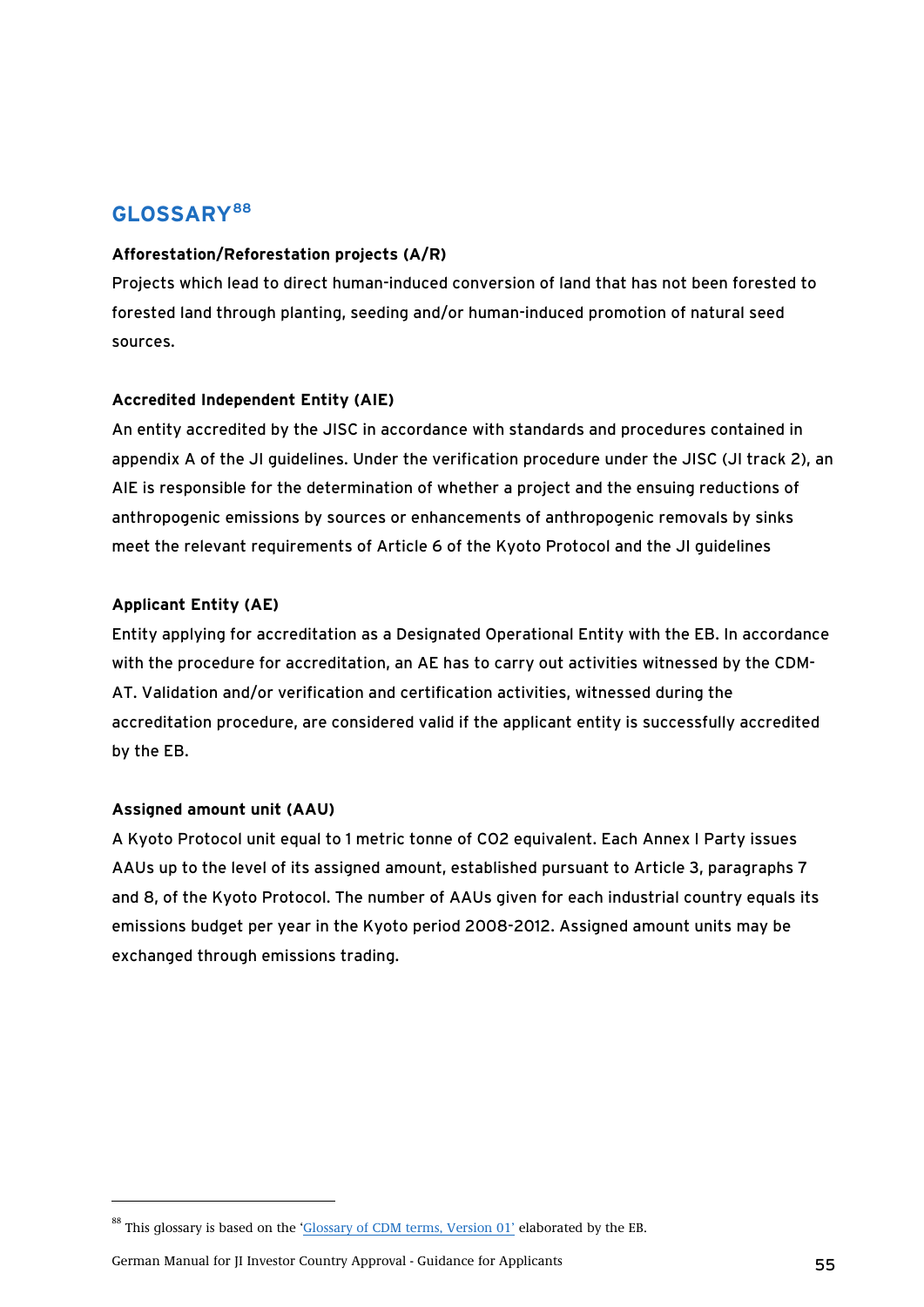#### **Annex I Parties**

The industrialized countries listed in this Annex to the Convention which committed to reduce or stabilize their greenhouse-gas emissions to 1990 levels by the year 2000. They include the 24 original OECD members, the European Union, and 14 countries with economies in transition (Croatia, Liechtenstein, Monaco, and Slovenia joined Annex 1 at COP-3, and the Czech Republic and Slovakia replaced Czechoslovakia.). All Annex I Parties except Turkey have taken over emission targets under the Kyoto Protocol. As these targets are listed in Annex B of the Kyoto Protocol, countries with Kyoto targets are sometimes also called Annex B countries. Frequently, the terms Annex I and Annex B are used interchangeably.

#### **BMU**

German abbreviation for the Federal Ministry for the Environment, Nature Conservation and Nuclear Safety

#### **Carbon market**

A popular but misleading term for a trading system through which countries may buy or sell units of greenhouse-gas emissions in an effort to meet their national limits on emissions, either under the Kyoto Protocol or under other agreements, such as that among member states of the European Union. The term comes from the fact that carbon dioxide is the predominant greenhouse gas and other gases are measured in units called "carbon-dioxide equivalents."

#### **Certified emission reductions (CER)**

A Kyoto Protocol unit equal to 1 metric tonne of CO2 equivalent. CERs are issued for emission reductions from CDM project activities. Two special types of CERs called temporary certified emission reduction (tCERs) and long-term certified emission reductions (lCERs) are issued for emission removals from afforestation and reforestation CDM projects.

**CFC**  Chlorofluorocarbon.

**CH4**  Methane.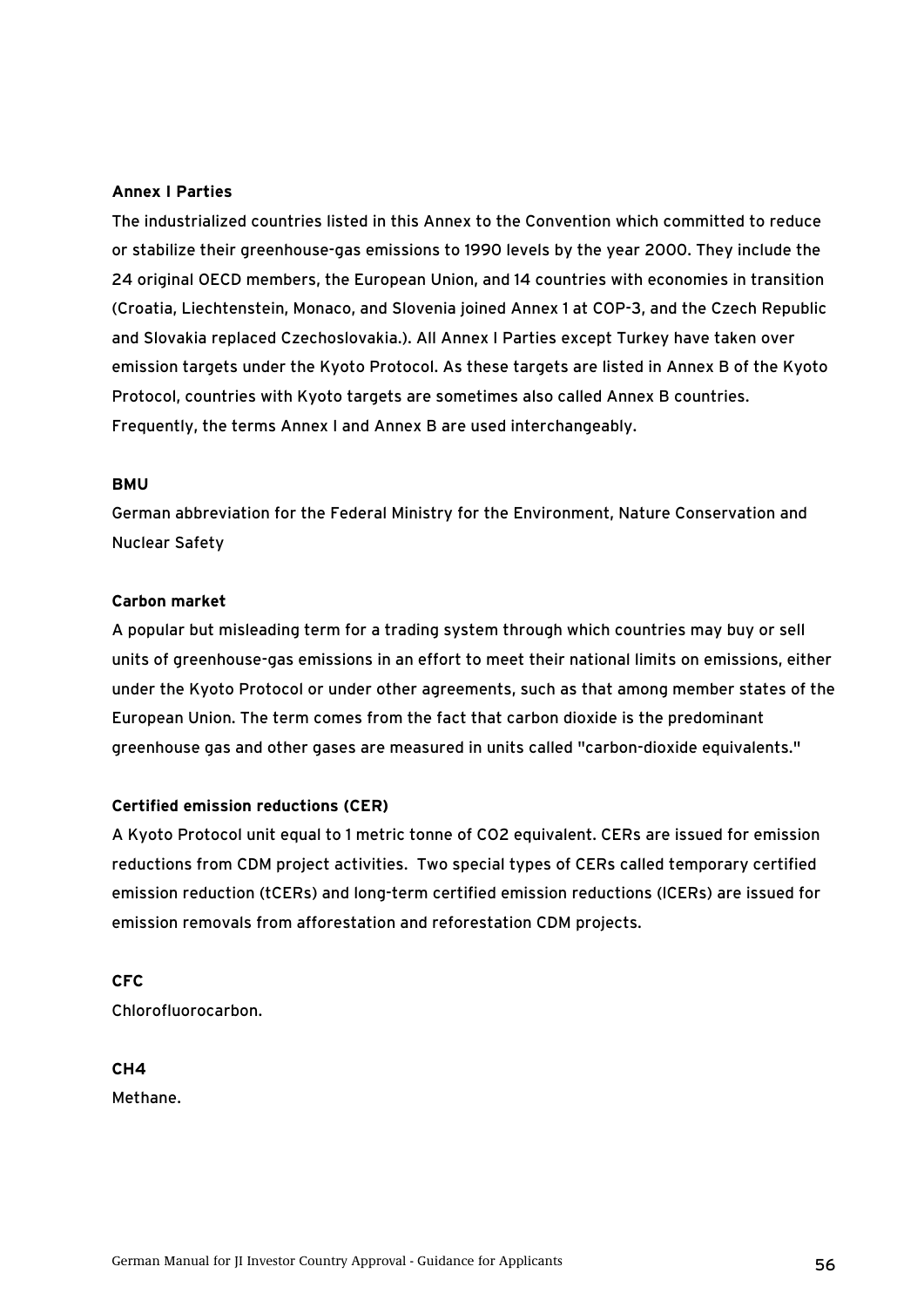#### **Clean Development Mechanism (CDM)**

A mechanism under the Kyoto Protocol through which public or private entities of developed countries may finance greenhouse-gas emission reduction or removal projects in developing countries (non-Annex I countries). Annex I countries may use emission credits generated by CDM projects towards meeting their Kyoto target.

#### **CO2**

Carbon dioxide

### **Compliance**

Fulfilment by countries/businesses/individuals of emission and reporting commitments under the UNFCCC and the Kyoto Protocol.

### **Conference of the Parties (COP)**

The supreme body of the Convention. It currently meets once a year to review the Convention's progress. The word "conference" is not used here in the sense of "meeting" but rather of "association," which explains the seemingly redundant expression "fourth session of the Conference of the Parties." Decisions taken by the COP are numbered as illustrated in the following example: Decision 15/CP.7 (e.g. Decision 15 taken by COP 7)

## **Conference of the Parties serving as the Meeting of the Parties (CMP)**

The Convention's supreme body is the COP, which serves as the meeting of the Parties (moP) to the Kyoto Protocol. The sessions of the COP and the CMP are held during the same period to reduce costs and improve coordination between the Convention and the Protocol. Decisions taken by the CMP are labelled as illustrated in the following example: Decision 1/CMP.1 (e.g. Decision 1 taken by CMP 1)

#### **Countries with Economies in Transition (EIT)**

Countries in a stage of transition from a centrally planned economic system to a social order based on a market economy. These include the Central and Eastern European Countries (CEEC), the New Independent States (NIS) on the territory of the former Soviet Union, and the Southeast Asian countries of Viet Nam, Laos and Cambodia. Some EITs are Annex I countries (e.g. Russia, Ukraine) and are therefore potential JI host countries, while other EITs belong to the potential CDM host countries.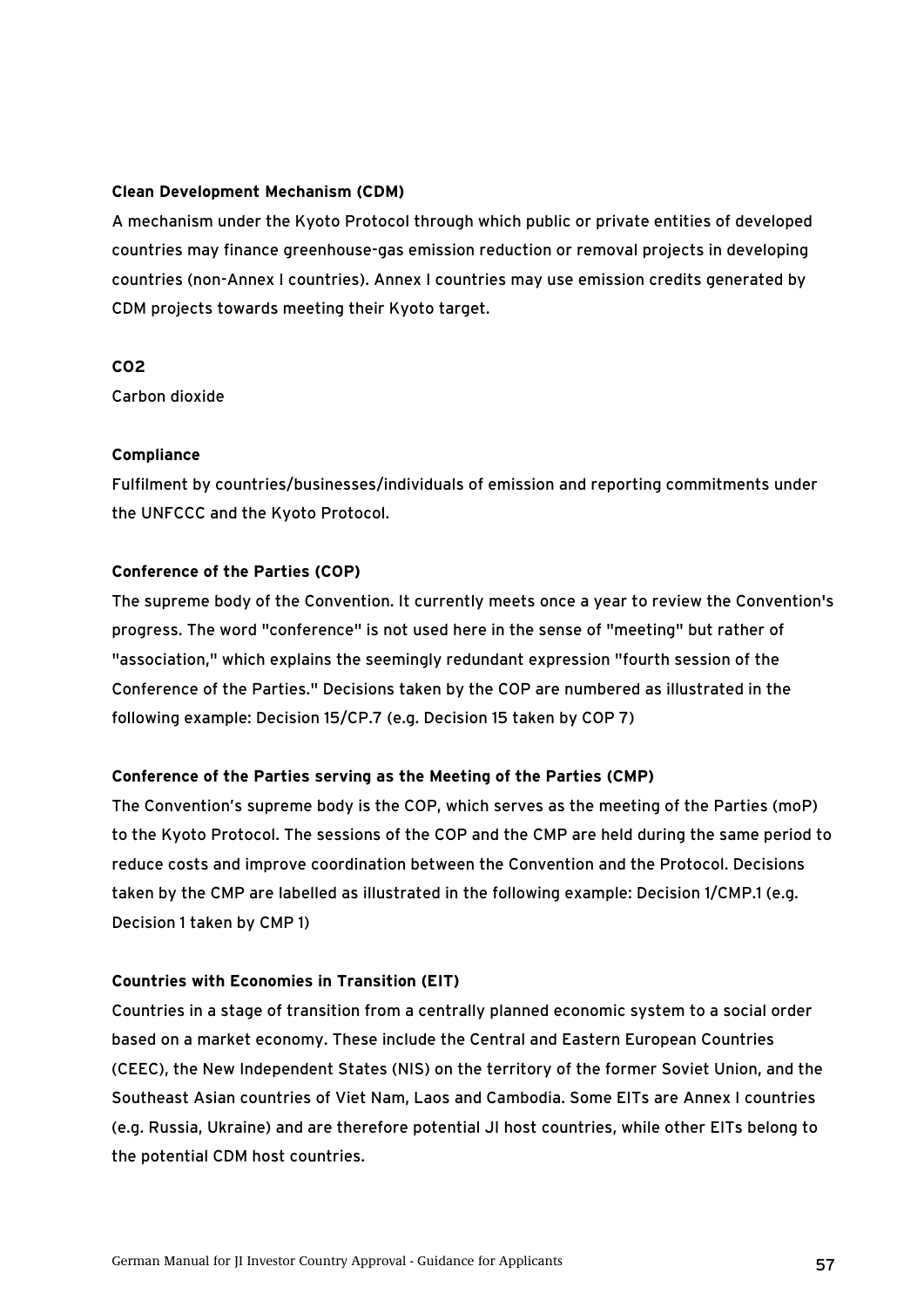### **CPA**

CDM program activity (which is a a project activity under a programme of activities)

#### **CPR**

Each Party is required to hold a minimum level of ERUs, CERs, AAUs and RMUs in its national registry. This is known as the "commitment period reserve". This reserve is calculated either with 90% of the Party's assigned amount or with the Party's most recent emissions inventory multiplied by five, for the five years of the commitment period.

### **Decision**

A formal agreement that (unlike a resolution) leads to binding actions. It becomes part of the agreed body of decisions that direct the work of the COP.

### **Deutsche Emissionshandelsstelle (DEHSt)**

Department of the Federal Environmental Agency (UBA) designated to implement the marketbased climate change mechanisms. The DEHST is the German Designated Focal Point (DFP) as well as the Designated National Authority (DNA) and thus responsible for approval of JI and CDM projects under the Kyoto Protocol.

## **Designated National Authority (DNA)**

An office, ministry, or other official entity appointed by a Party to the Kyoto Protocol to review and give national approval to projects proposed under the Clean Development Mechanism.

## **Designated National Focal Point (DFP)**

An office, ministry, or other official entity appointed by a Party to the Kyoto Protocol to review and give national approval to projects proposed under Joint Implementation.

## **Designated Operation Entity (DOE**)

Independent third party responsible for checking if the project and related documents meet the requirements for being registered as a CDM project ([validation\)](#page-0-0). Furthermore, DOEs verify the actual emission reductions of registered CDM projects ([verification\)](#page-0-0) and request the EB to issue CERs accordingly. The EB has to accredit DOEs separately for validation and verification as well as for different sectoral scopes.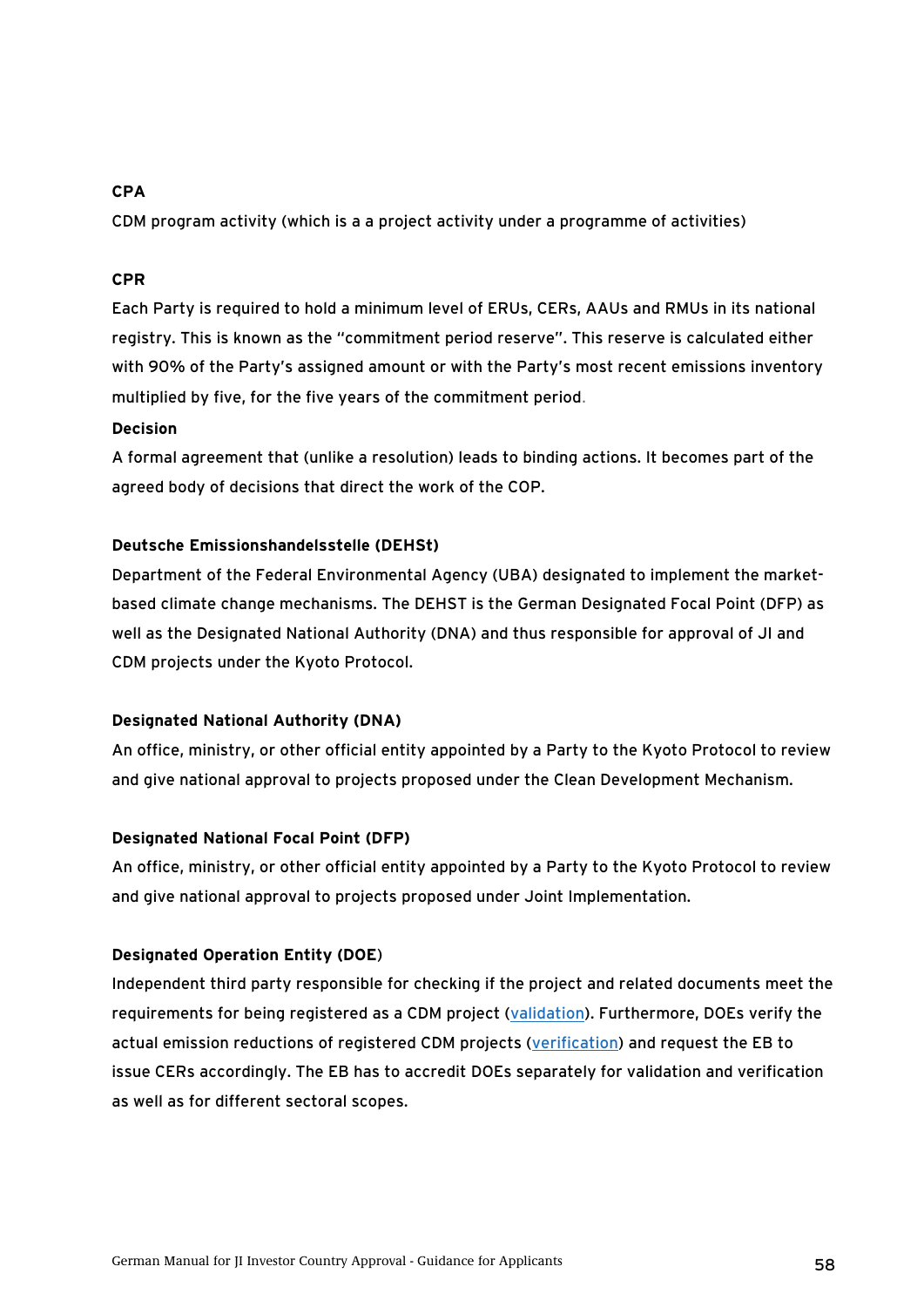#### **Determination**

Under the verification procedure under the JISC, an AIE is responsible for the determination of whether a project and the ensuing reductions of anthropogenic emissions by sources or enhancements of anthropogenic removals by sinks meet the relevant requirements of Article 6 of the Kyoto Protocol and the JI guidelines. Determinations of reductions in anthropogenic emissions by sources or enhancements of anthropogenic removals by sinks pursuant to paragraph 37 of the JI guidelines are also referred to as verifications, whereas determinations pursuant to paragraph 33 of the JI guidelines regarding PDDs are also simply referred to as determinations (in the narrower sense of the term).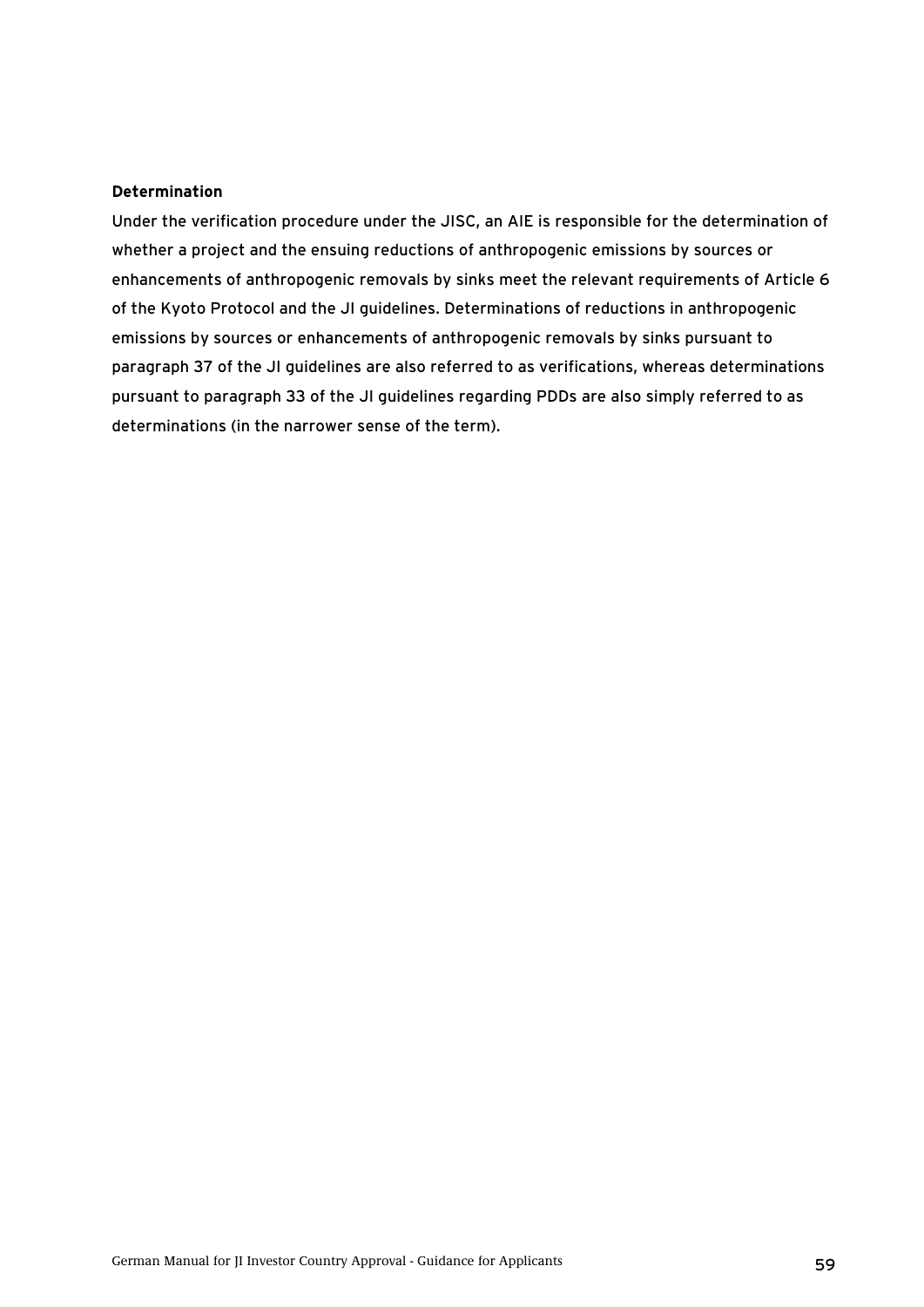#### **European Emissions Trading System (EU ETS)**

Cap and trade system which fixes emission limits for installations in the power sector and energy-intensive industries. Installations covered by the EU ETS can trade emission certificates (called EUAs) granted to them. This offers the opportunity for those installations which are 'short' of emission certificates to buy additional certificates on the carbon market, while installations with a surplus of certificates will be able to act as sellers.

#### **Executive Board of the Clean Development Mechanism (EB)**

The CDM Executive Board (EB) supervises the actual operation of the CDM, under the authority and guidance of CMP. The EB consists of ten members and ten alternate members of both industrial and developing countries being the Parties to the Kyoto Protocol.

#### **Emission reduction unit (ERU)**

A Kyoto Protocol unit equal to 1 metric tonne of CO2 equivalent. ERUs are generated for emission reductions or emission removals from Joint Implementation projects.

#### **Flexible mechanisms**

Three procedures established under the Kyoto Protocol to increase the flexibility and reduce the costs of reducing greenhouse-gas emissions: the Clean Development Mechanism, Joint Implementation and international emissions trading.

#### **Global warming potential (GWP)**

Global warming potentials (GWPs) are used to compare the abilities of different greenhouse gases to trap heat in the atmosphere. GWPs are based on the radiative efficiency (heatabsorbing ability) of each gas relative to that of carbon dioxide (CO<sub>2</sub>), as well as the decay rate of each gas (the amount removed from the atmosphere over a given number of years) relative to that of  $CO<sub>2</sub>$ . The GWP provides a construct for converting emissions of various gases into a common measure, which allows climate analysts to aggregate the radiative impacts of various greenhouse gases into a uniform measure denominated in carbon dioxide equivalents.

#### **Greenhouse gases (GHGs)**

The group of six atmospheric gases responsible for causing global warming and climate change. The major GHGs are carbon dioxide (CO<sub>2</sub>), methane (CH<sub>4</sub>) and nitrous oxide (N<sub>2</sub>O). Further GHGs covered by the Kyoto Protocol are hydrofluorocarbons (HFCs), perfluorocarbons (PFCs) and sulphur hexafluoride ( $SF<sub>6</sub>$ ).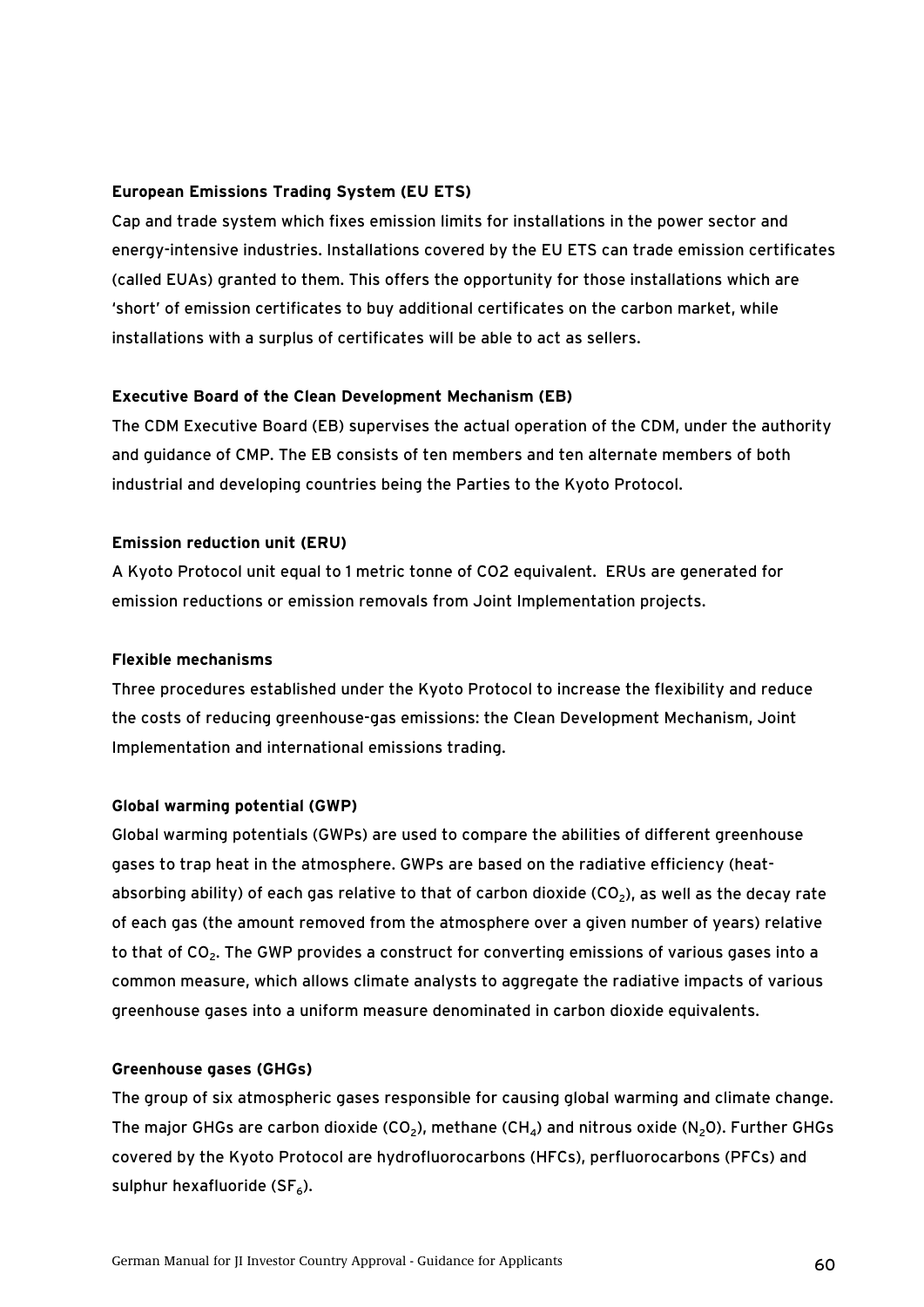#### **HFC**

Hydrofluorocarbons.

### **Joint implementation (JI**)

A mechanism under the Kyoto Protocol through which an Annex I country can receive emission reduction units when it helps to finance projects that reduce net greenhouse-gas emissions in another Annex I country. An Annex I Party must meet specific eligibility requirements to participate in Joint Implementation.

### **Joint Implementation Supervisory Committee (JISC)**

The JISC supervises the actual operation of JI track 2, under the authority and guidance of CMP. It consists of ten members and ten alternate members of the Parties to the Kyoto Protocol, being from industrialised and developing countries.

### **Kyoto Protocol**

An international agreement standing on its own, and requiring separate ratification by governments, but linked to the UNFCCC. The Kyoto Protocol, among other things, sets binding targets for the stabilization or reduction of greenhouse-gas emissions by industrialized countries.

## **Land use, land-use change, and forestry (LULUCF)**

A greenhouse gas inventory sector that covers emissions and removals of greenhouse gases resulting from direct human-induced land use, land-use change and forestry activities.

#### **Letter of Approval (LoA)**

Official document by which a participating government of a CDM project authorizes the respective CDM project. A LoA of the host country is obligatory for registration, while investor country approval is necessary latest for the transfer of CERs to the national registry of the investor country.

#### **Letter of Endorsement (LoE)**

Preliminary confirmation by a participating government that it generally supports a CDM project. The LoE is issued to the project proponents if the DNA - based on the information provided in the PIN – comes to the conclusion that a later official approval (Letter of Approval, LoA) is likely. Sometimes this is also called Letter of no-objection (LoNo)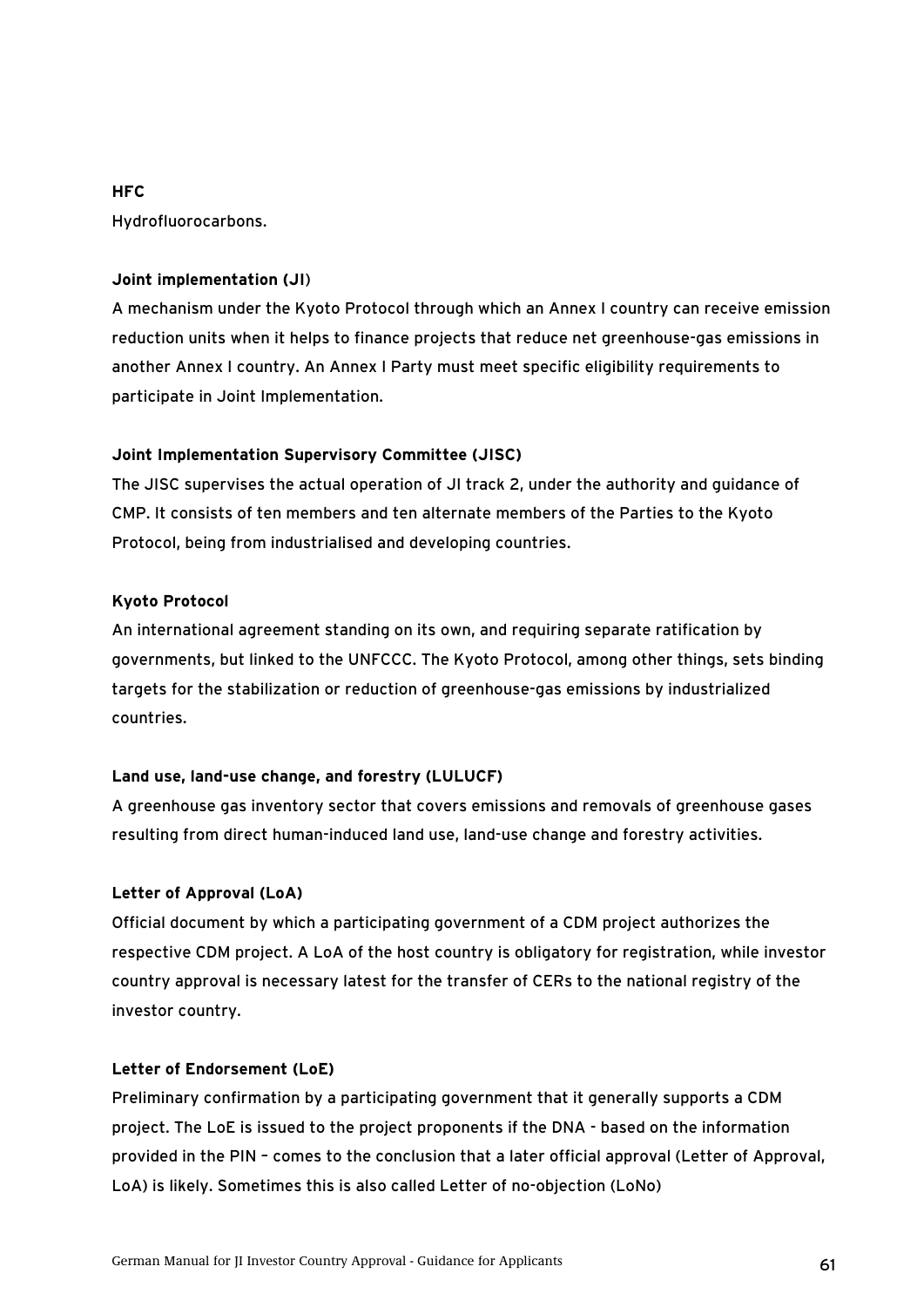#### **Leakage**

The net change of anthropogenic emissions by sources and/or removals by sinks of greenhouse gases which occurs outside the project boundary, and that is measurable and attributable to the JI project.

#### **Memorandum of Understanding (MoU)**

Legal document describing a bilateral agreement between Parties. It expresses a convergence of will between the Parties, indicating an intended common line of action, rather than a legal commitment..

#### **N2O**

Nitrous oxide.

#### **Non-Annex I Parties**

All countries not listed in the annex of the UNFCCC, among which are all developing countries and some EITs.

#### **PFC**

Perfluorocarbon.

#### **Parties involved**

A Party involved is a country that provides written approval (LoA) for a project.

#### **Programme of Activities (PoA)**

A voluntary coordinated action by a private or public entity which coordinates and implements any policy/measure or stated goal (i.e. incentive schemes and voluntary programmes), which leads to GHG emission reductions or increase net greenhouse gas removals by sinks that are additional to any that would occur in the absence of the PoA, via an unlimited number of CDM program activities (CPAs).

#### **Project Idea Note (PIN)**

Document providing an overview of the project, including indicative information on anticipated emission reductions, information regarding additionality and a preliminary overview of the financials of the project.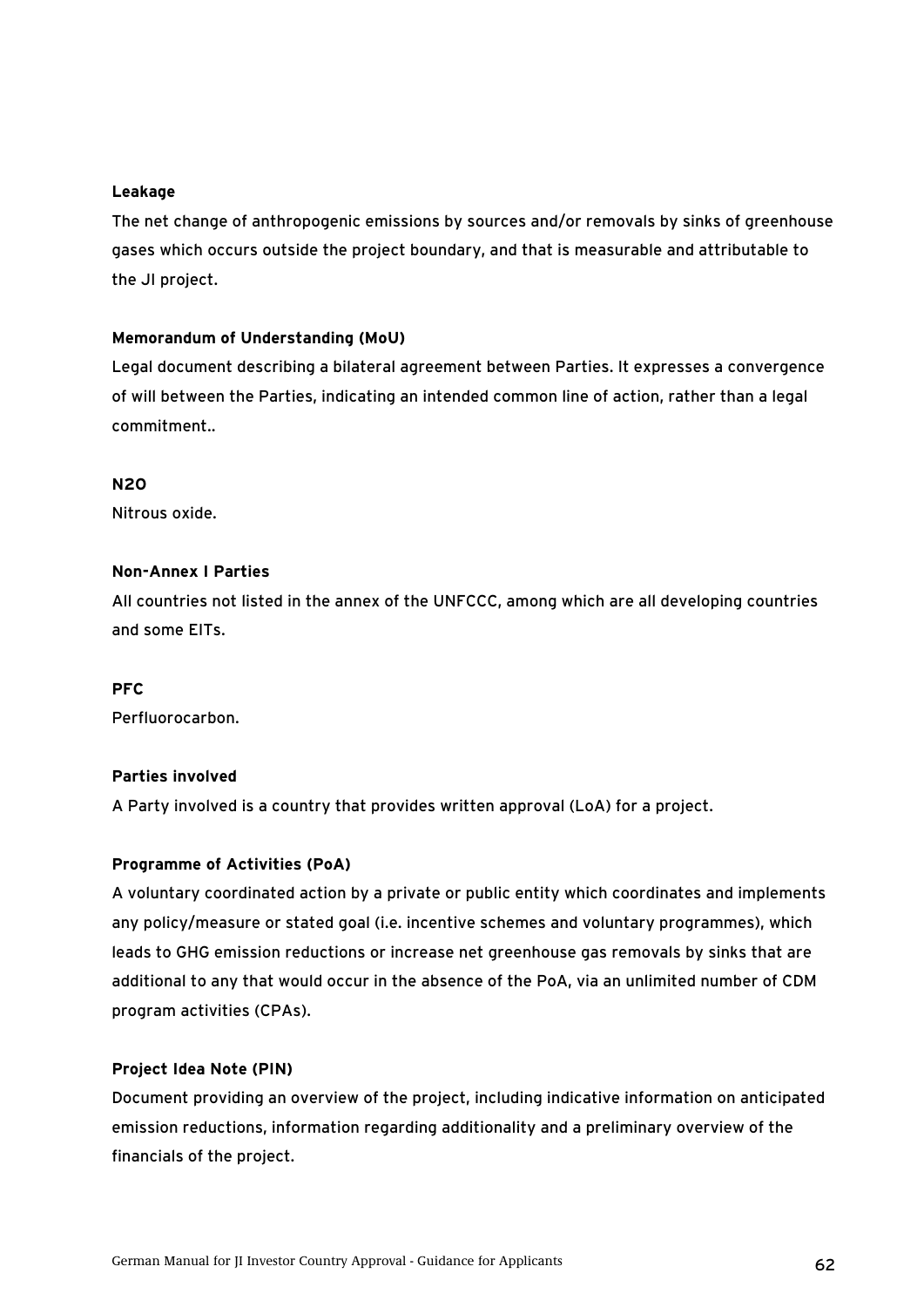#### **Project participant**

In accordance with the use of the term "project participant" in the JI guidelines, a project participant is (a) a Party involved or (b) a legal entity authorized by a Party involved to participate in the JI project.

### **Project boundary**

The project boundary shall encompass all anthropogenic emissions by sources and/or removals by sinks of greenhouse gases under the control of the project participants that are significant and reasonably attributable to the JI project.

### **Registries, registry systems**

Electronic databases that will track and record all transactions under the Kyoto Protocol's greenhouse-gas emissions trading system (the "carbon market") and under mechanisms such as the Clean Development Mechanism and Joint Implementation.

### **Removal unit (RMU**)

A Kyoto Protocol unit equal to 1 metric tonne of carbon dioxide equivalent. RMUs are generated in Annex I Parties by LULUCF activities that absorb carbon dioxide.

#### **Set-aside (JI Reserve)**

The set-aside is a reserve of emission allowances included in the National Allocation Plan of EU Member States for the period 2008-2012, to prevent indirect double counting. It lists all approved, planned and potentially expected JI (or CDM) projects with indirect effects on emissions in the ETS, hosted by an EU member state and their anticipated emission reductions within the ETS. ERUs/CERs from these projects activities can only be issued, if an equal amount of EU allowances is cancelled from the set-aside.

#### **SF6**

Sulphur hexafluoride.

#### **Sustainable development**

Development that meets the needs of the present without compromising the ability of future generations to meet their own needs.